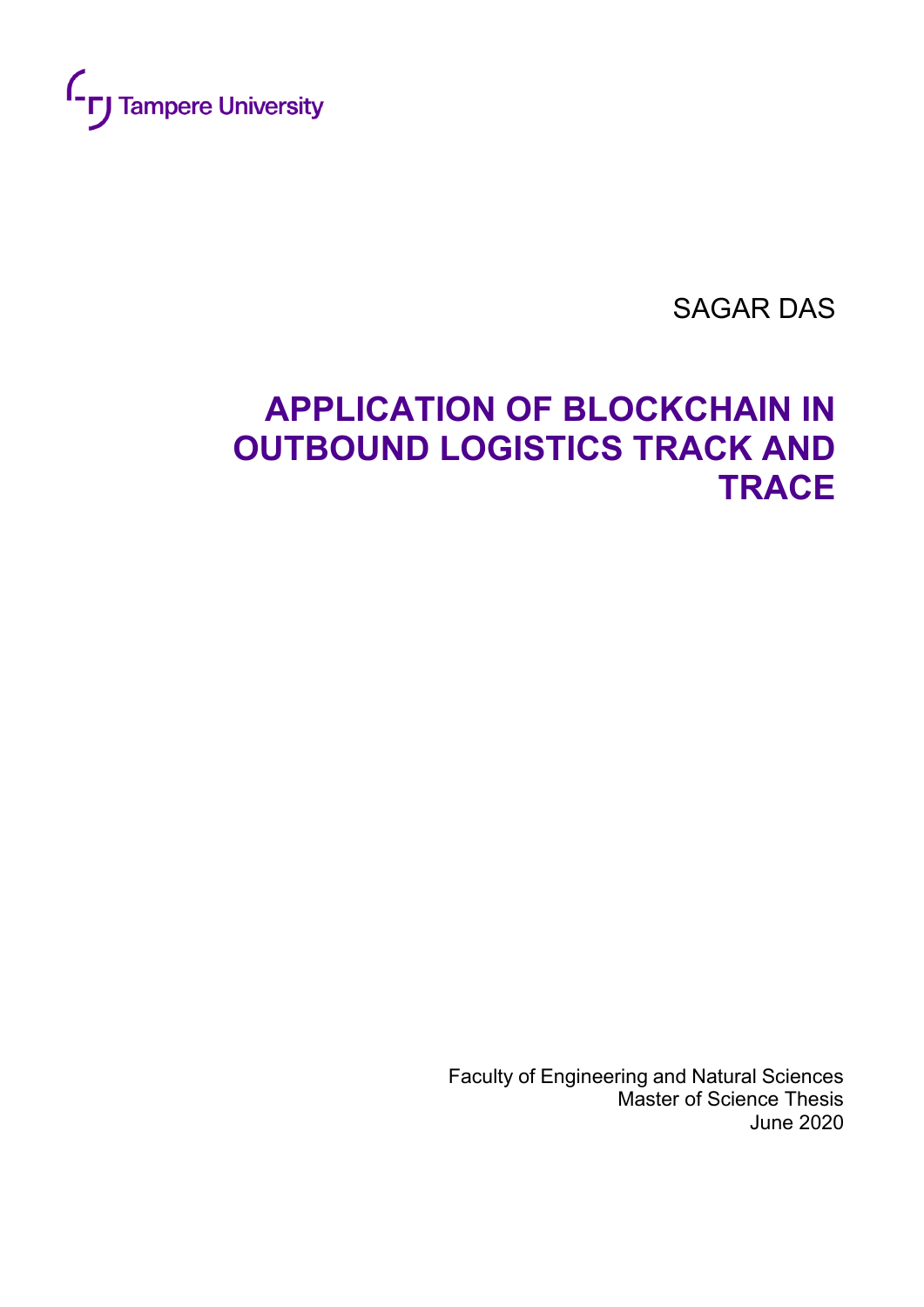# **ABSTRACT**

**SAGAR DAS**: Application of Blockchain in Outbound Logistics Track and Trace Master of Science Thesis Tampere University Master's Degree Programme in Industrial Engineering and Management June 2020 Examiner: Professor Jussi Heikkilä and Assistant Professor Mohammad Moshtari

Due to outdated practices, rising cost, low quality and poor customer service, the supply chain process has become more complex than ever. The power of customers has risen, and they are now considered to be the most important stakeholder. The 'Amazon experience' in retail sector has created ripples in supply chain network across all industries and the delivery along with visibility of products is of strategic importance for companies. Technology has also advanced to solve these problems, but the challenge lies in the implementation part as it is expensive and a cumbersome process. Digitalization of supply chain is a hot topic and various companies are have started to implement it to break the existing barriers and create an integrated system with the inclusion of all stakeholders. Appending to this, the introduction of blockchain has further intensified the need to track and trace products across a entire supply chain platform. Trust, immutability and transparency are the key properties of blockchain which is seen as a hyped as well as a potential solution for the existing problems within supply chain management network.

The main objective of this research is to understand the need for track and trace solutions in outbound logistics management and to develop a framework based on the proposal to create a potential application of blockchain in outbound track and trace of a product and to identify the challenges and opportunities in its implementation. To have a vivid understanding of the outbound logistics processes and available track and trace solutions, a thorough literature review is undertaken. Upon analysis of the case study, a blockchain framework is proposed with the aim to understand the integration of physical flow and information flow in the outbound logistics. Further, recent projects on the implementation of blockchain technology in the supply chain network is studied to apprehend the necessity of this research. The challenges posing to the implementation of blockchain are also discussed.

The research aims to understand the need of track and trace solutions and how blockchain implementation is feasible to achieve this solution. As a result of this study, the feasibility of blockchain technology to be used for tracking and tracing outbound logistics is proved. However, the discussed implementation challenges have delayed the adoption rate of blockchain in supply chain management and requires further research in this field.

Keywords: blockchain, outbound logistics, digitalization, tracking and tracing

The originality of this thesis has been checked using the Turnitin Originality Check service.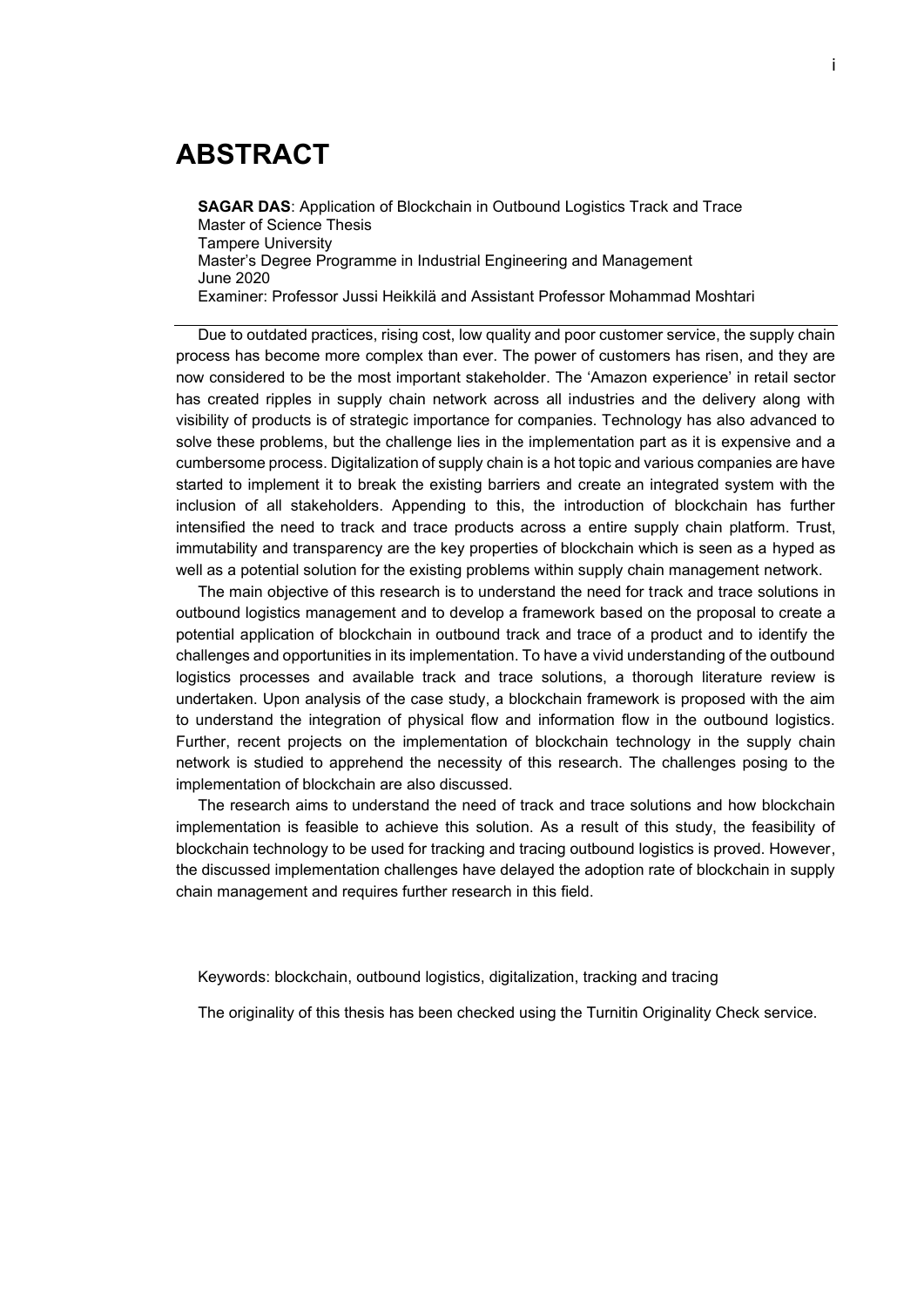# **PREFACE**

This thesis aims to understand the need for track and trace solutions in outbound logistics. There are numerous solutions and technologies available to implement the tracking and tracing of a product once it is in shipment phase. The implementation of such technologies is beneficial to the stakeholders in the outbound logistics network, most beneficial being the customer whose need to know the delivery schedule of their product is attained in an instant. At this juncture, it is seen that blockchain can provide groundbreaking solutions in this field. However, they are still in their early adoption stage and the true potential of this technology is yet to be measured.

My interest in supply chain management and blockchain technology propelled me to carry out this research. For his guidance , encouragement and advice during a master's thesis, I would like to thank my thesis supervisor, Professor Jussi Heikkilä, Tampere University of Technology. I would also like to thank my colleagues, who during my academic career in Finland assisted me with critical insights and help.

Finally, I would specially like to thank my parents for constant support, guidance and blessing in all phases of my life.

Tampere, 17, June 2020

Sagar Das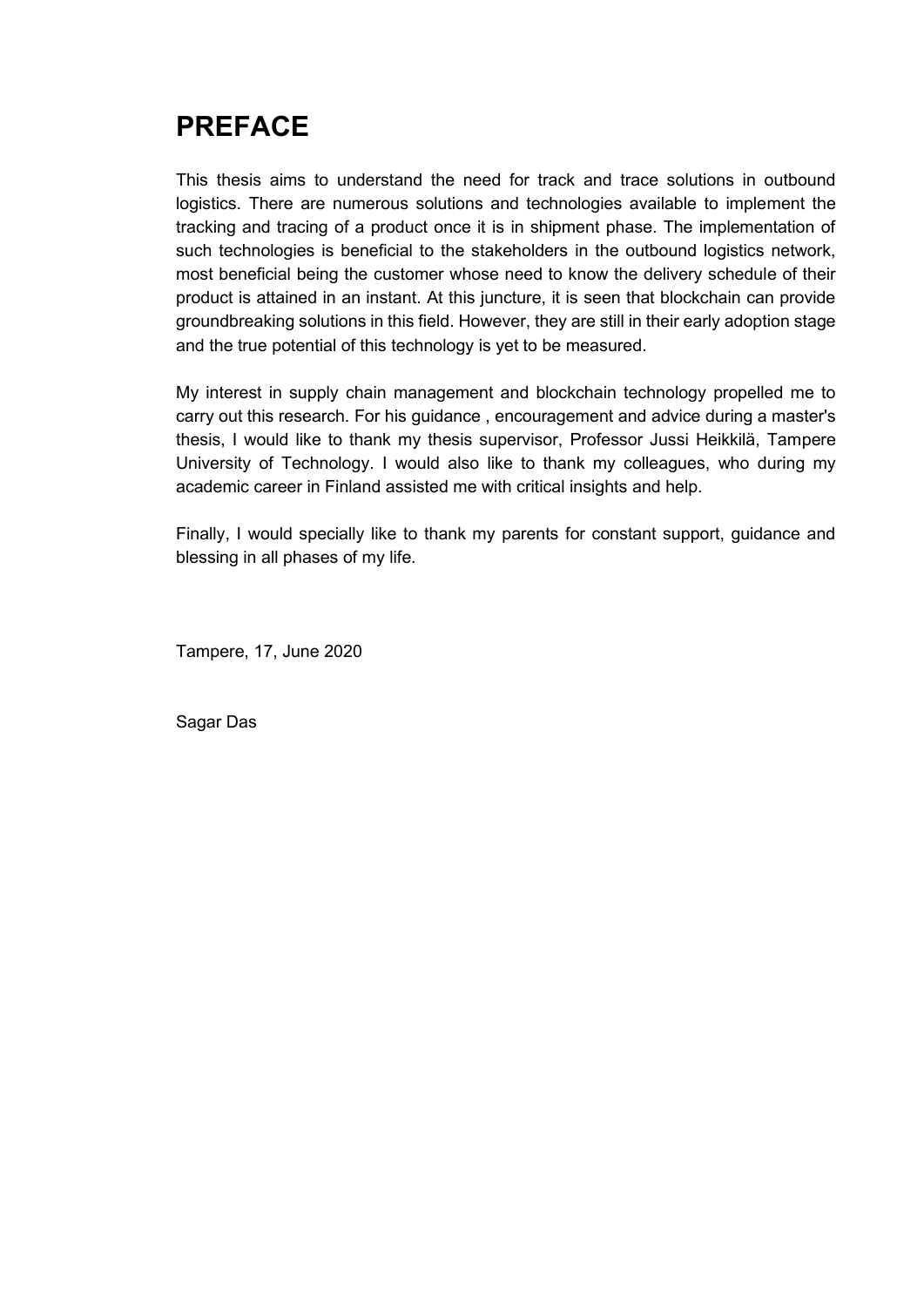# **CONTENTS**

| 1.1 |  |
|-----|--|
| 1.2 |  |
| 1.3 |  |
| 1.4 |  |
|     |  |
| 2.1 |  |
| 2.2 |  |
|     |  |
|     |  |
| 2.3 |  |
|     |  |
|     |  |
| 3.1 |  |
| 3.2 |  |
|     |  |
| 3.3 |  |
| 3.4 |  |
|     |  |
| 4.1 |  |
| 4.2 |  |
| 4.3 |  |
|     |  |
| 6.1 |  |
|     |  |
| 6.2 |  |
|     |  |
|     |  |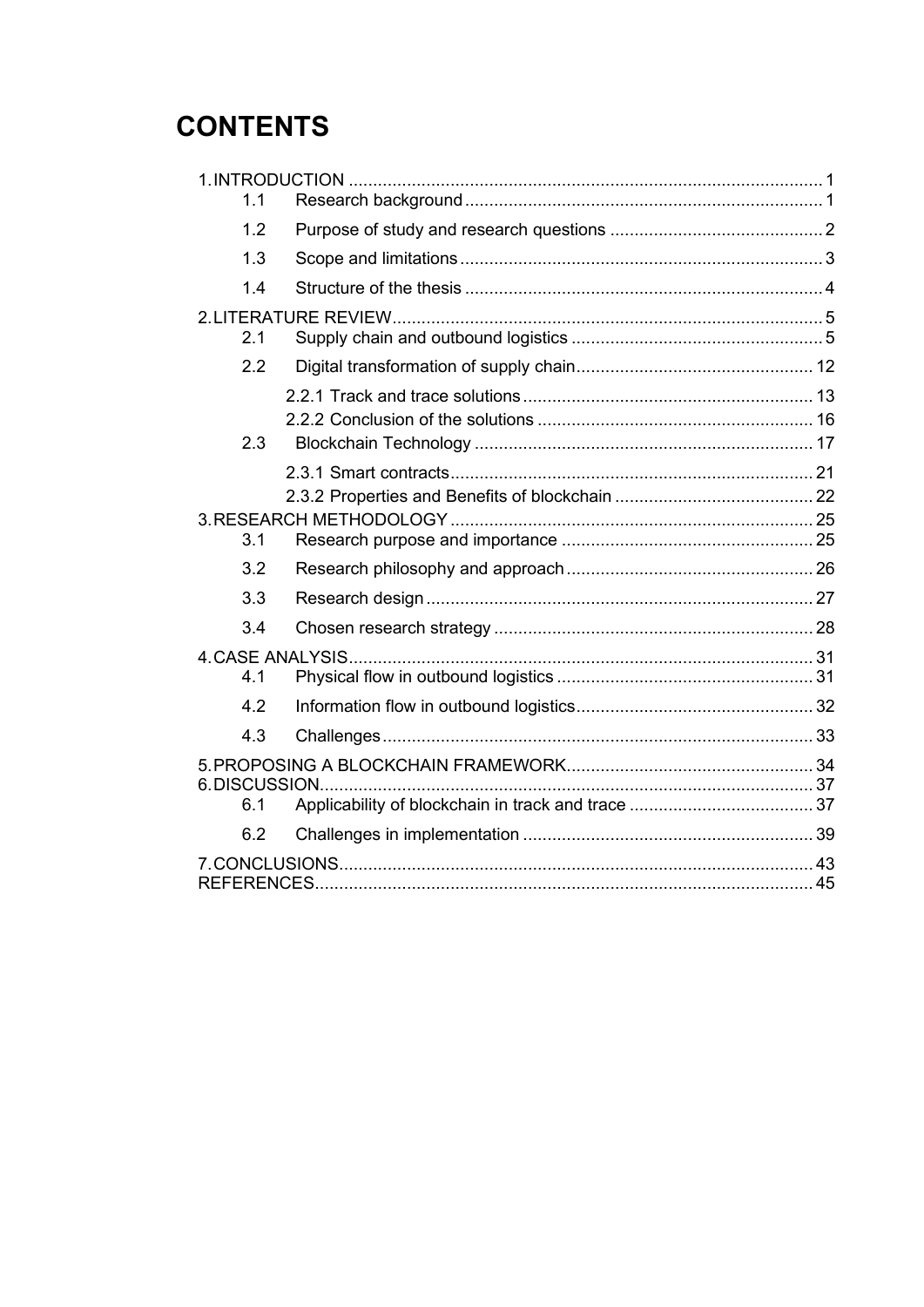## <span id="page-4-0"></span>**1. INTRODUCTION**

*This chapter will present the reader with the background and the research gap that exists in the field. The research background will present the current scenario, which will be followed by the purpose of the research and the critical research questions. The limitations related associated with the research topic and the structure of the research will also be explained.*

### <span id="page-4-1"></span>**1.1 Research background**

Globalization along with recent trends such as shorter product life cycle and tightened profit margins has caused the management of supply chain more complex than ever (Hidjaja, 2018). These challenges in the field of supply chain have become priority for organizations because they affect the overall efficiency, cost, quality of the business and most importantly customer service. Recent studies reveal that transparency in the supply chain creates more trust amongst the stakeholders and improves customer service, thereby instilling trust and long-term relationship (He et al., 2008).

In-time delivery of products to the customer is increasingly becoming a strategic goal for global companies. The age of digitalization and the 'Amazon Experience' from the retail sector has prompted customers to have a tool at their disposal which can track and trace their products at any given point of time (Wognum et al., 2010). Hence, companies have started to take serious interest in the field of tracking and tracing of their products for two main reasons: first is to improve the customer service and second is to keep track of their valued products.

Pizzuti and Mirabelli (2015) emphasize on the need to have a product traceability system in order to assure the linkage between the flow of product and the flow of information as well as secure the complete history for future restoration. The use of traceability can further provide metrics for evaluating quality and performance of the logistics system (Allata et al., 2017). A continuous monitoring system also ensures faster detection of any problems across the logistics process. (Narshimhalu et al., 2015). However, the cost and changes required in implementing traceability is one of the main barriers for small scale industries to venture in this field (Allata et al., 2017).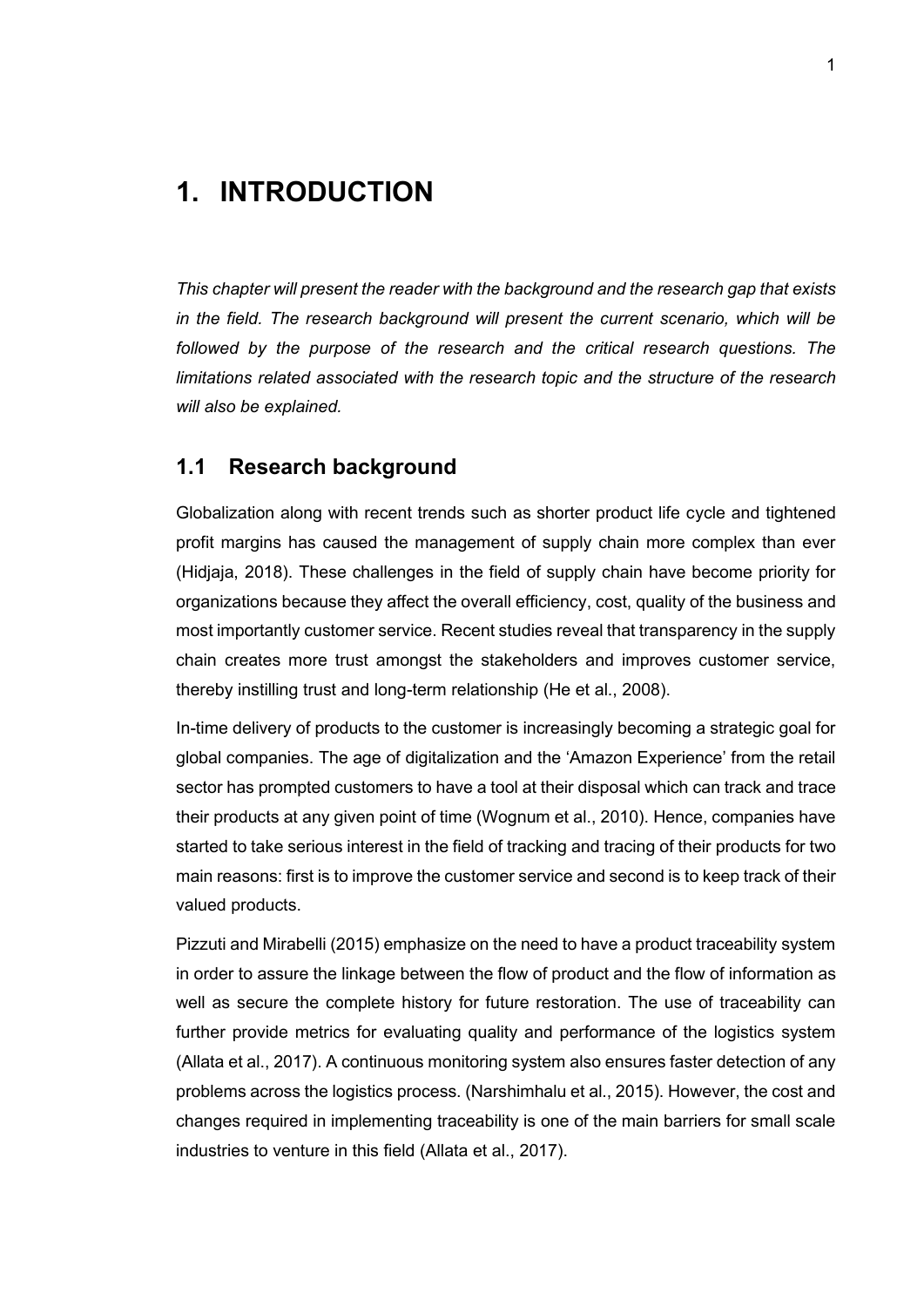Sarkis et al. (2011) state that failures in establishing a robust communication channel is affecting the trust between a company and its customers. Hence, the need for information systems and technology to enhance the information exchange has become important. At the same time the integrity of the information should not have any uncertainties (Pizzuti and Mirabelli, 2015). This is where the blockchain technology comes into play as it can promise transparency, traceability and trust in inefficient business practices (Kim and Laskowski, 2017).

#### <span id="page-5-0"></span>**1.2 Purpose of study and research questions**

The above section briefly outlines the current state and need of tracking and tracking in the present day business environment. The aim of this paper is to explore the technologies available to enable the tracking and tracing of products. In addition, the application of blockchain technology to outbound logistics is also being studied and a framework for implementation is being proposed.

Literature and case studies in the field of supply chain management are abundantly available. However, in the case of blockchain technology, the same is limited. Blockchain is considered to be a revolutionary technology and there is a need for a vivid picture of how this technology can be implemented to improve the efficiency of the supply chain. The Gartner Hype Cycle also supports the initial bold promises of blockchain and projects it to be commercially viable in the next 5-10 years (Gartner, 2017). Figure 1 shows that blockchain has already crossed the 'Peak of inflated expectations' and progressing toward the 'Trough of disillusionment'.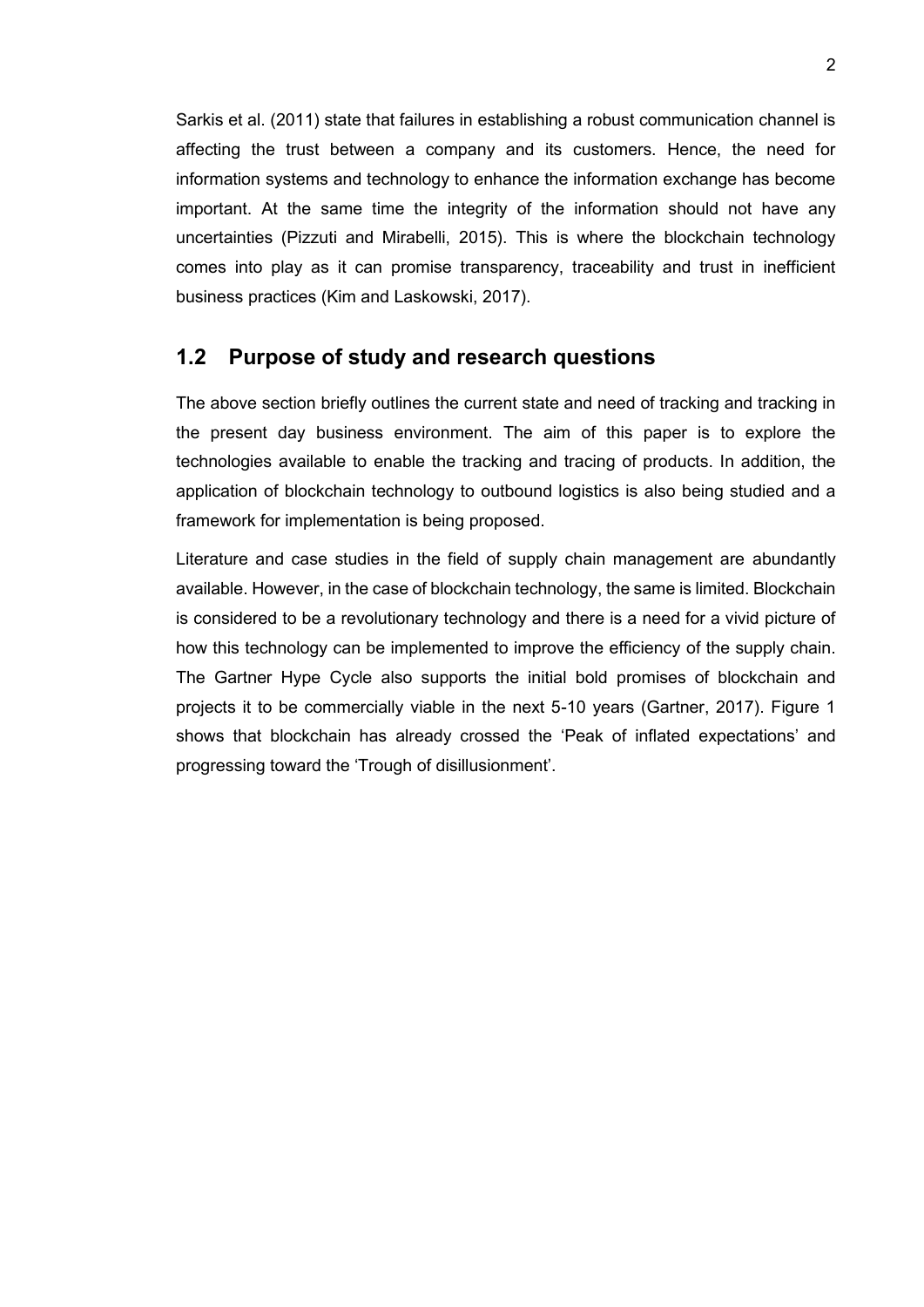

*Figure 1. Gartner Hype Cycle (Gartner, 2017)*

The main objective of this paper is…

*… to understand the need for track and trace solutions in outbound logistics management and to develop a framework based proposing the potential application of blockchain in outbound track and trace of a product and to identify the challenges and opportunities in its implementation.*

Furthermore, the research problem formulates the following research questions:

- **Research question 1:** What is the need of tracking and tracing of a product in outbound logistics?
- **Research question 2:** Which are the available technologies in providing solutions for tracking and tracing?
- **Research question 3:** How does blockchain technology fits in providing solutions in tracking and tracing?
- **Research question 4:** What challenges can organizations face while implementing blockchain technology in outbound logistics?

### <span id="page-6-0"></span>**1.3 Scope and limitations**

The study focuses on the potential application of blockchain in outbound logistics and analyses the projects undertaken for tracking and tracing solutions in supply chain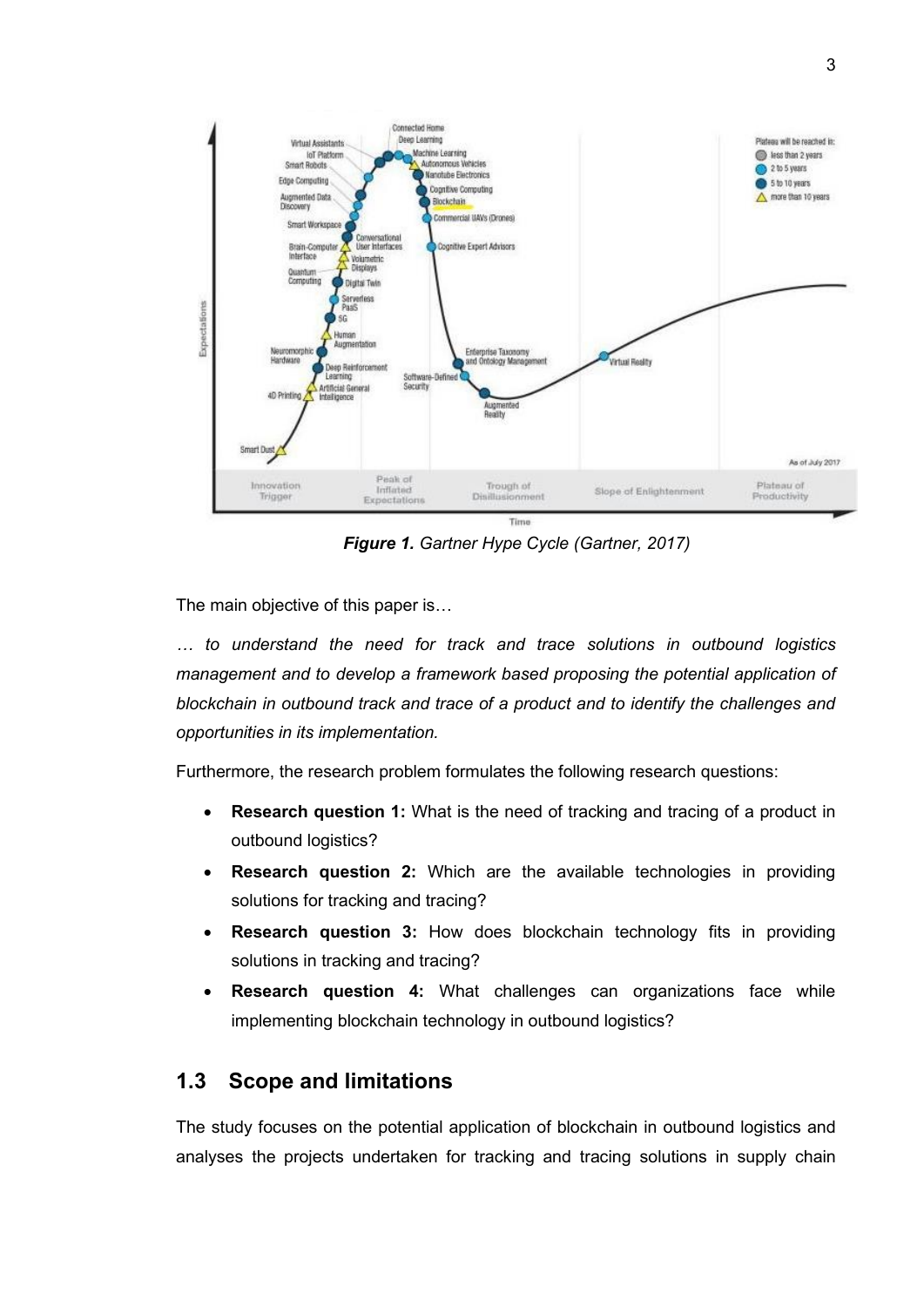management. The literature review is systematically narrowed down from the broader topic of supply chain to the tracking and tracing in outbound logistics.

#### <span id="page-7-0"></span>**1.4 Structure of the thesis**

This research paper is divided into seven broader parts. The first chapter provides a brief background information on the subject and explains the purpose of the study, the scope and limitations of the study. The second chapter examines the relevant literature on the supply chain, outbound logistics and digital transformation in the supply chain. The literature then focuses on the blockchain technology and the features it provides in the context of research. The third chapter examines the research methodologies and sets out the methodology chosen for this study. The fourth chapter analyzes the case study and a brief summary is made. In the fifth chapter, the methodologies used in the case study are proposed for the blockchain framework. The sixth chapter on the applicability and challenges posed by the implementation of blockchain technology. Finally, the seventh chapter concludes the research and discusses the key findings of the entire process.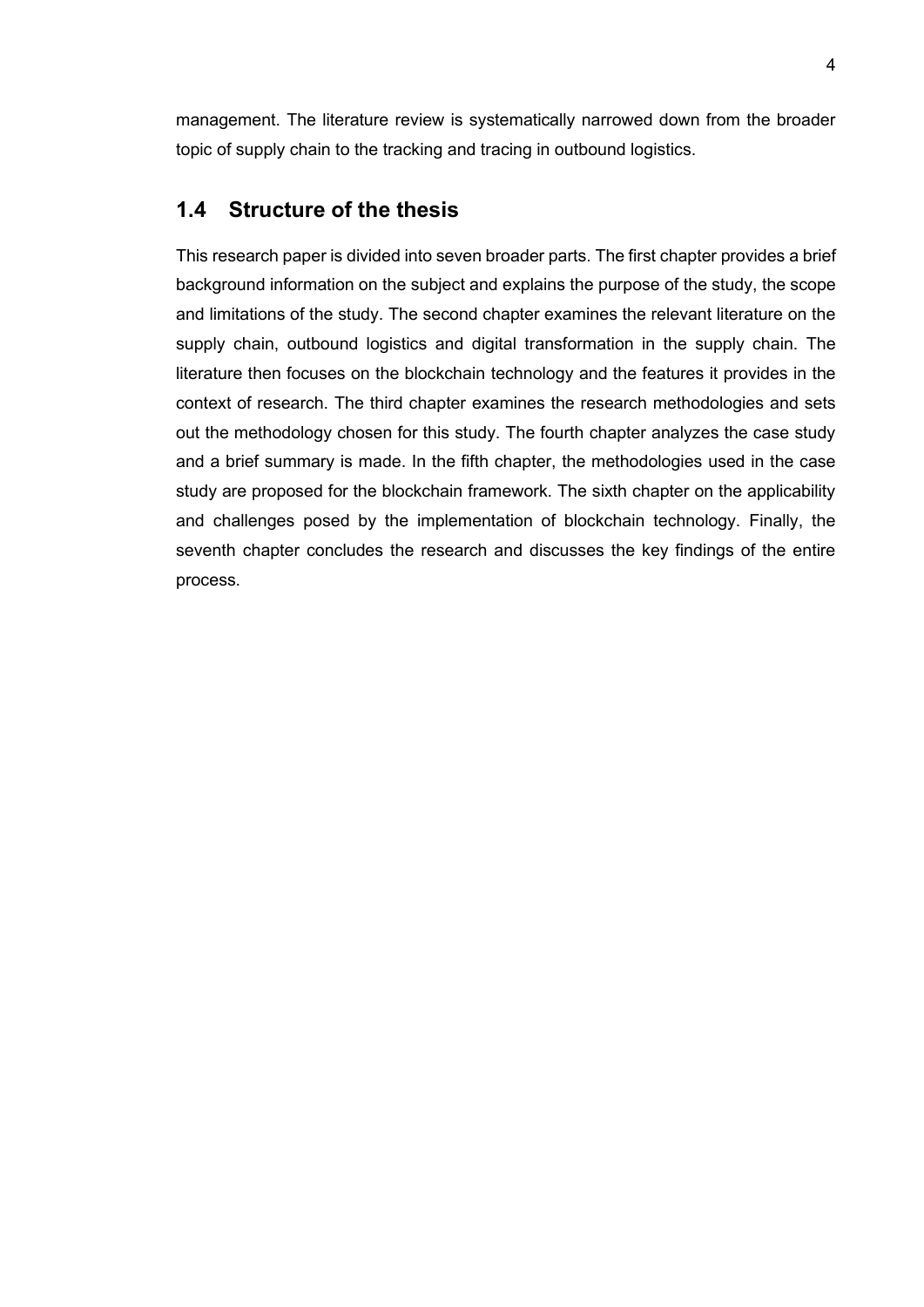# <span id="page-8-0"></span>**2. LITERATURE REVIEW**

*This section of the thesis analyzes the global outbound logistics and discusses new studies and ideas within supply chain track and trace technologies. Finally , this chapter will explain the blockchain technology concept, smart contracts and discuss the advantages and challenges it faces.*

#### <span id="page-8-1"></span>**2.1 Supply chain and outbound logistics**

The basic principle of supply chain has remained the same throughout. Supply chain mean a network established to distribute an product with different entities like producer, suppliers and distributors as its stakeholders (Londe & Masters, 1994). Walters (2007) notes that each company supplies its consumers with goods to match their needs. Businesses need to look beyond to address this requirement and decide how to provide an optimal supply of products and information to satisfy the consumer demands (Christopher, 2005). Stadtler et al. (2014) adds that the supply chain consists of at least two legally distinct organisations connected by flows of money, content and intelligence. It ties together supply chain end-product companies, distribution infrastructure, suppliers and end-customers (Stadtler et al., 2014).

The supply chain constitutes a network of partners responsible for the conversion of a product (upstream) into a finished product (downstream) which is valued by the end user, thereby, adding each partner to the value chain (Harrison, et al . 2008). Tyndall et al. (1998) adds the process or work as the fourth flow in addition to the product, financial and information flows, while Stank et al. (2001) notes that currency, information, valuation of goods / services and customer accommodation constitute a supply chain. The literature highlights a lack of understanding of the concept of supply chain management (SCM); therefore, the definition proposed in this research for supply chain management is the one proposed by Sim-Chi-Levi, et al . ( 2008), which states:

*"Supply chain management is a set of approaches utilized to efficiently integrate suppliers, manufacturers, warehouses, and stores, so that merchandise is produced and distributed at the right quantities, to the right locations, and at the right time, in order to minimized systemwide cost while satisfying service level requirements".*

The definition includes all the functions (logistics, development, finance , marketing, etc.) and takes into account the influence of suppliers and customers (Simchi-Levi, et al.,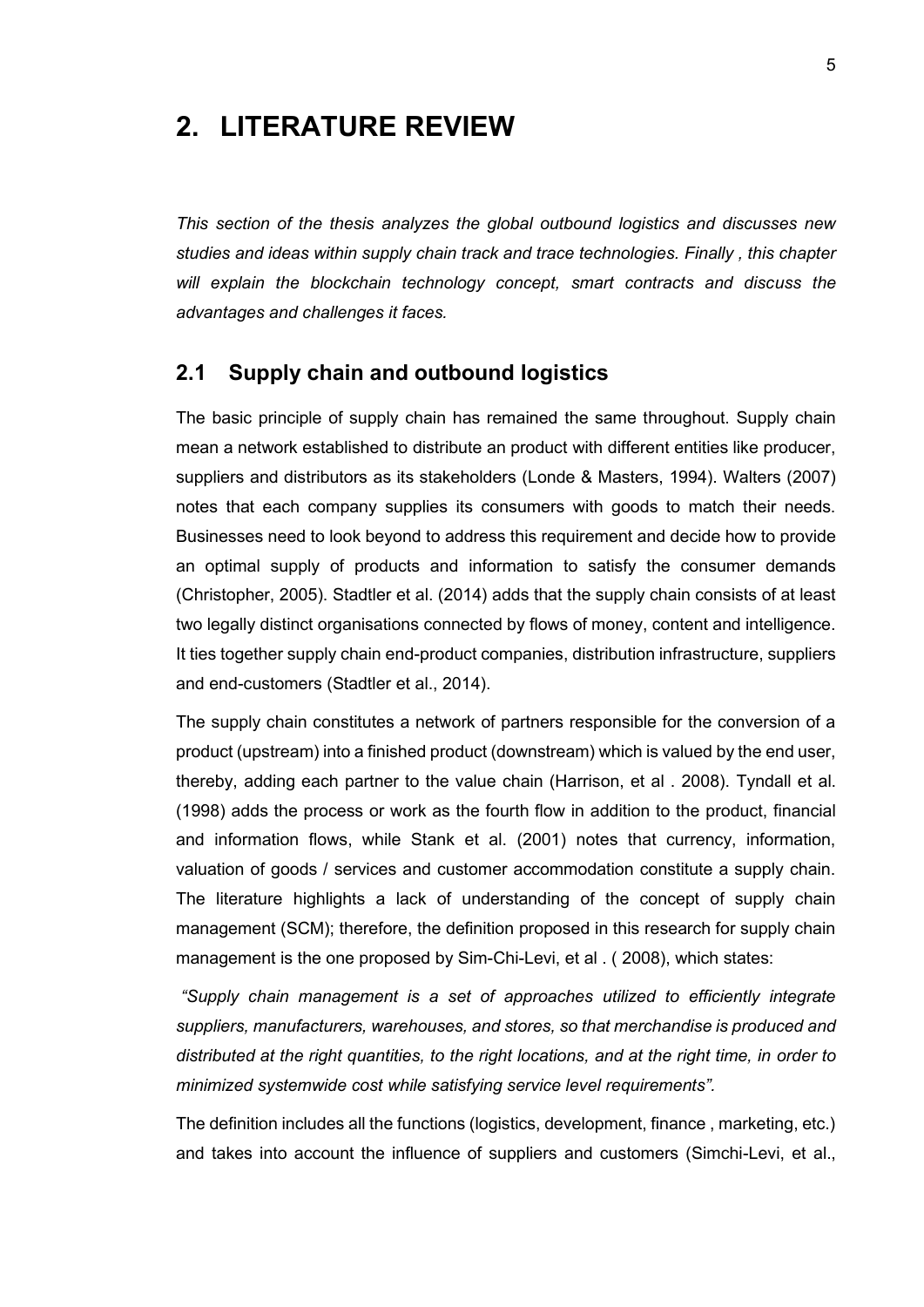2008). This approach regards the supply chain as a system and incorporates the supply chain partners process (Simchi-Levi et al., 2008).

Figure 2 shows the complexity of supply chain management as it is pictururized as a pipeline. Ballou (2004) defines the supply chain management as a synchronization of different lateral flows (product, information, financial, forecast, etc.) through various functional areas within an enterprise (logistics, marketing , distribution, manufacturing, planning, etc.) and through external supply chain firms (Villalmanzo 2018). Mentzer et al., (2001) adds further that this coordination includes a degree of trust, risk, commitment and dependence on the viability of inter as well as intra-functional corporate sharing. Hence, the supply chain management can not achieve its full potential without sufficient teamwork (Villalmanzo, 2018).



*Figure 2. Model of Supply Chain Management (Ballou, 2004)*

In order to achieve the interaction and intra-coordination, the main elements include the information exchange tools and the IT systems. Data flow is the interconnection mechanism between the different supply chain systems, which tends to minimize uncertainty by data on the actions of other participants by exchanging information between the supply chain partners (Harrison et al., 2008). This model emphasizes the value of the end customer. Harrison et al. (2008) notes that the activities of the supply chain allow the information and currency to flow through which makes customer satisfaction an important part of the the Supply Chain Management for the organization (Mentzer et al., 2001).

However, in a strategic context, this suply chain management model focuses on improving the efficiency and effectiveness of the system in order to gain necessary competitive advantage that ultimately brings competitiveness (Ballou, 2004). Mentzer et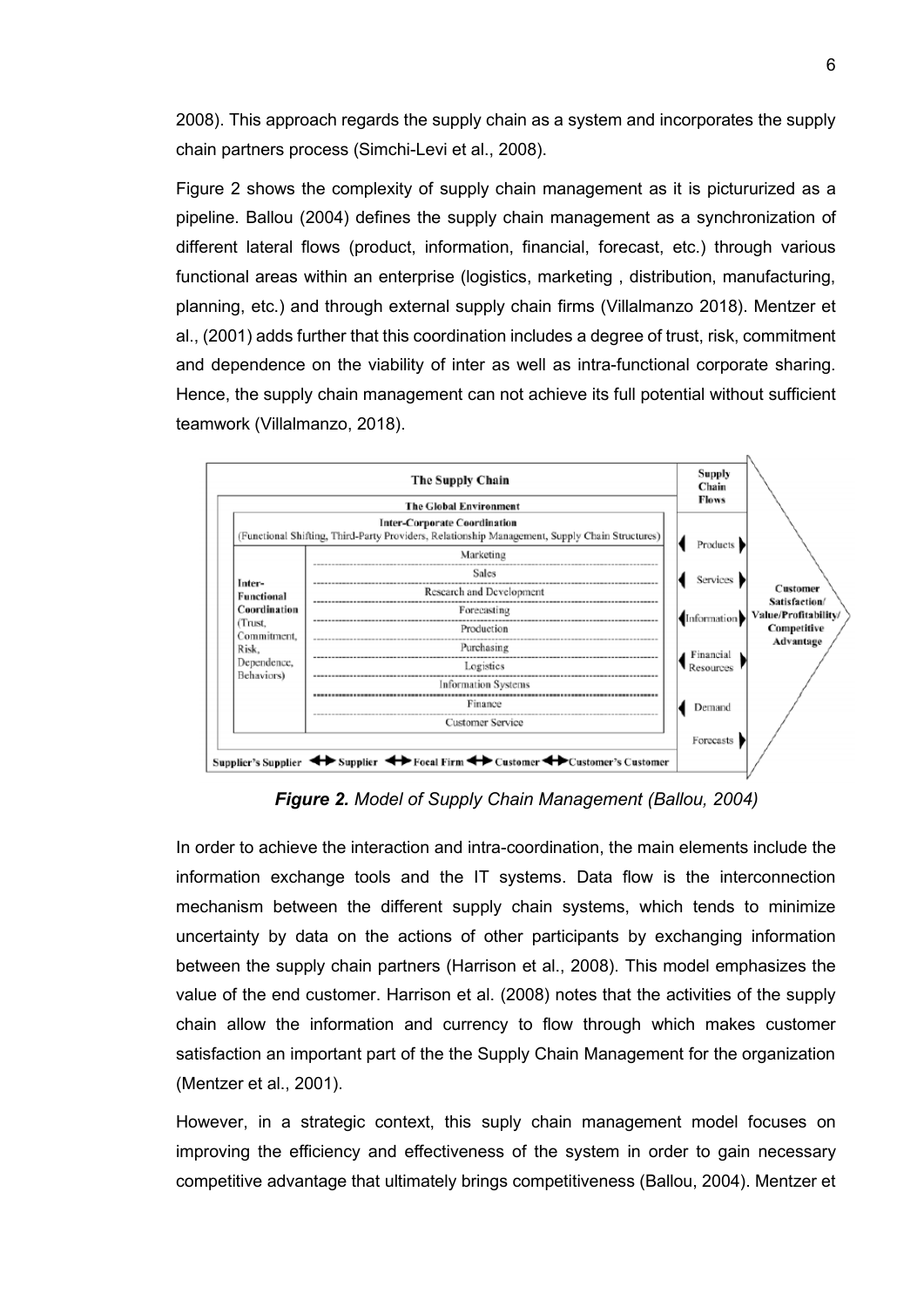al., (2001) also notes that supply chain management's main goals are to maximize customer value and satisfaction, thereby, leading to an increased competitive advantage for the supply chain, and more significantly for the company. Moreover, the rivalry between the supply chains no longer exists as different firms can no longer contend against each other (Waters, 2007). The incorporation and collaboration of intra- and inter-organizations through a supply chain is thus not a primary aim of the supply chain management, but instead a requirement to achieve an effective and productive system. Hence, the key issues linked to a successful supply chain management are discussed briefly.

- Customer value and satisfaction: The current markets are customer-driven and the perceived value in relation to the company becomes a critical factor for the consumer (Simchi-Levi, et al., 2008). With more value added and reduced prices, customers are increasingly demanding goods (Waters, 2007). Emmett and Crocker (2007) claim that consumers mainly prioritize product consistency, lead time order period, expense and level of service
- Competitive advantage: The efficiency of the supply chain management is improved by constant customer demand fulfillment and adding value added services, thereby providing a sustainable source of competitive advantage (Waters, 2007).
- Integration: Upstream and downstream integration improves the performance of the entire supply chain and requires the necessary support to coordinate supply chain partners by establishing a common governance of materials and information flows (Harrison, et al., 2008). A single integrated function is a means by which companies manage the movement of material and information in a coordinated manner (Waters, 2007).

According to a theory of a value chain from Micheal Porter, consideration is the best approach to create a value chain at the business unit level rather than at the organization or divisional level. With a commodity going through the value chain, its value increases. Starting with manufacturers providing the necessary inputs for product creation and the use of networks such as retailers to the end customers, all these processes include the value chain or value system (Porter, 1985). Illustration 3 shows Porter 's proposed supply chain value system.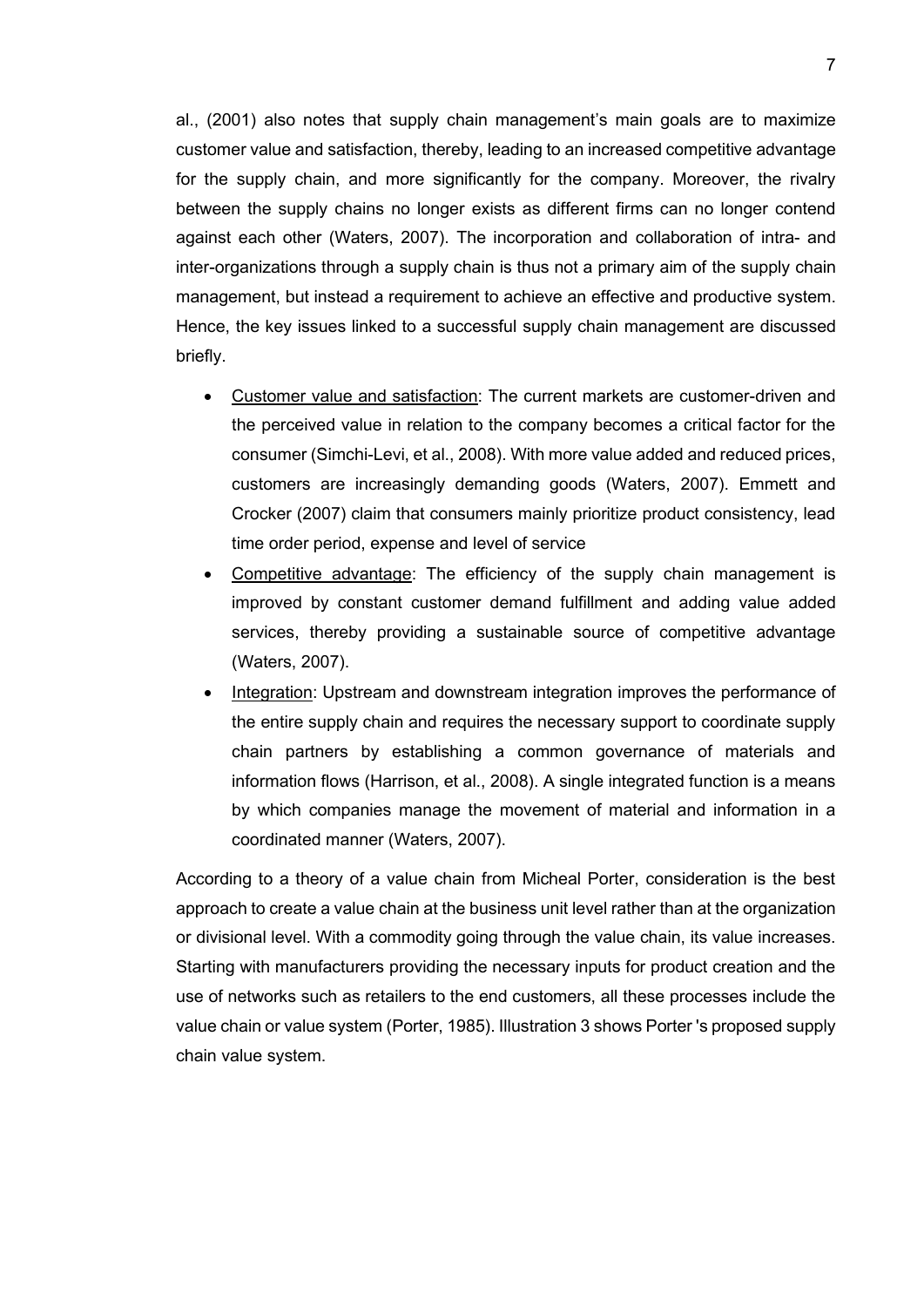

*Figure 3. Value chain and competitive advantage (Porter, 1985)*

Porter (1985) lists the following activities in the model as principal activities:

- Inbound logistics: covers all inbound operations needed to move raw materials as well as inventories from manufacturers to factories.
- Operation: includes all operations that is required in order to convert raw material, labor and other accessory inputs into goods or services based outputs.
- Outbound logistics: It includes all operations related to the storage and outbound delivery to the end customers.
- Marketing and sales: This deals with the promotion for the sale of products and services.
- Service: It covers all after-sales operations needed to retain an successful product or service status for the customer.

And in Porter's paradigm, the support activities illustrated are:

- Firm Infrastructure: It includes all key functional tasks that sustain the everyday operations of a organization such as marketing, administration, finance and accounting, etc.
- Human Resource Management (HRM): includes all practices related to the management of human capital and relations within a business.
- Technology Development: This covers the technological expertise, applications, processes and machinery used in the company's production process.
- Procurement: includes all activities which serve a company's needs by acquiring resources from the outside market.

Farahani et al. (2011) describes logistics as the handling of the movement of commodities and associated information transference. He further states that logistics includes several different processes, such as shipping procurement, warehousing,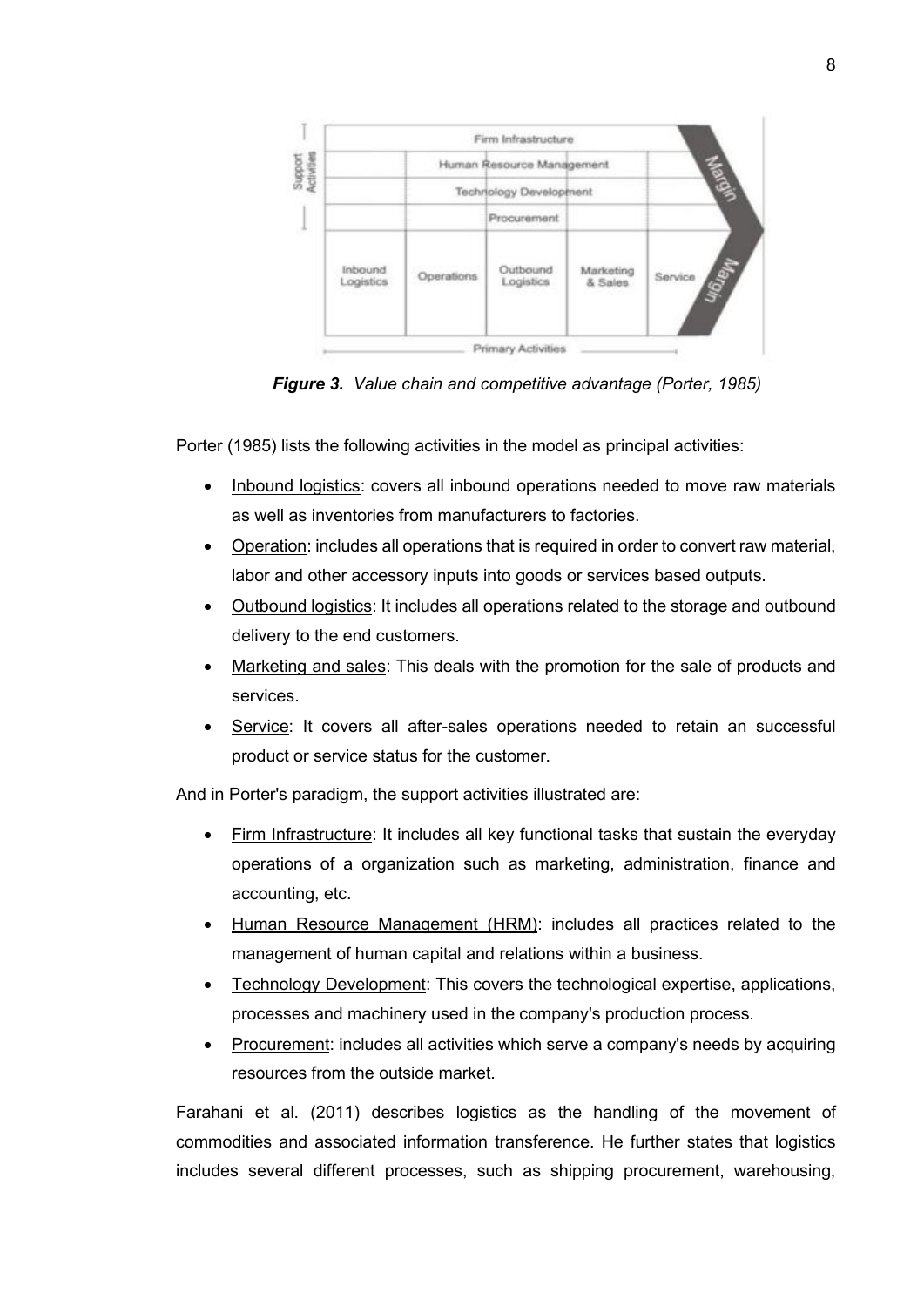terminal management , distribution, and packaging. Logistic method requires a lot of people - to - people contact and it can be concluded that half the logistics work is related to an efficient comminication process (Farahani et al., 2011).

Karlsson and Reumark (2007) define outbound logistics as all logistics activities that occur after the manufacturing stage. Such activities relate to the delivery, preparation and material management of supplies to and from the customers (Karlsson and Reumark, 2007). The logistics operations have changed from the conventional costeffectiveness approach to a shorter lead time and customer-oriented and strenghtened support strategy. Logistics is not just "saving money" action; it is now an integral part of customer-oriented service strategy (Farahani 2011, p.203).

Lai & Cheng (2009, p39) classifies the management of logistics into four broad sections.

- Customer service addresses the core of supply chain management by bringing the correct commodity in the correct amount to the right place at the lowest possible rate, and in good shape. A satisfied customer is more likely to be going back to the same supplier/producer and encouraging others to buy because of the quality of the service they receives.
- Order processing is one of the key components as it integrates operations originating from distribution to order fulfillment before the consumer gets their shipment. Burnson (2006) notes that the clients always demand uninterrupted results when it comes to the fulfilment of their orders. It puts the buying manager on the task of communicating with internal stakeholders (production team) and external stakeholders (logistic service providers (LSPs), etc.) and providing the client with an adequate lead time and related information.
- Inventory control is a company's ability to anticipate market demand and future growth as well as keep its stock rates as small as possible. With increasing globalization and longer lead time in delivery, inventory management practice has become even more important (Waters, 2002).
- Transportation is a central factor in the distribution process, as it deals with transferring content and finished goods from one end of the supply chain to another (Lai & Cheng, 2009, p.39). Organizations determine what has to be transported and what is the most effective method of transporting it, such as determining the modes of travel, routing and lead time.

Transportation and is seen as the focal point of this analysis and more thorough study is done. Transport management is described as the transportation of products from the manufacturer's warehouse to the end user (Bhatnagar 2009, p133, Sarkisov 2001).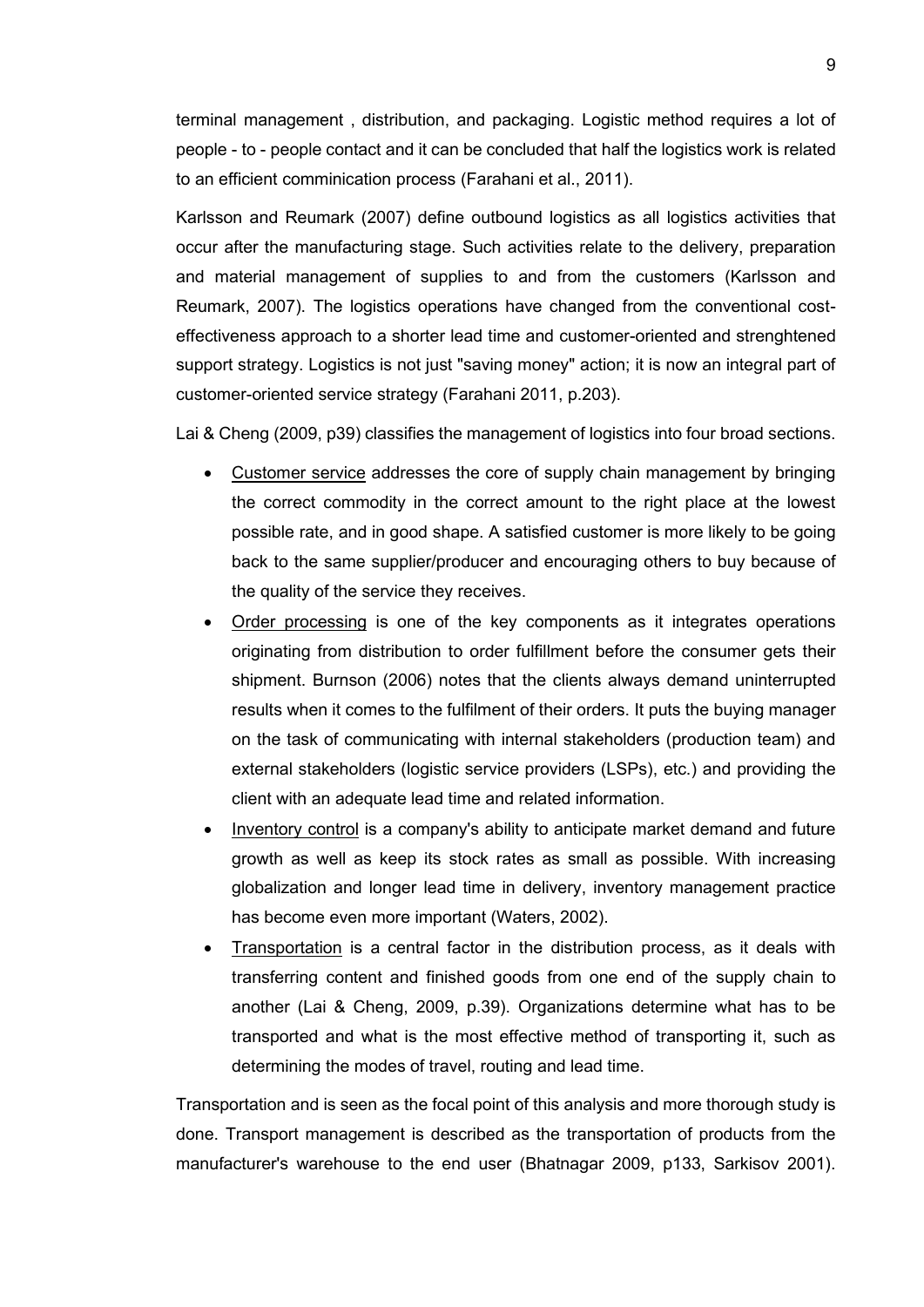Transportation management consists of two types: inbound transportation referring to the management of transportation from manufacturer to client and outbound transportation referring to the management of transportation from business to consumer (Lai & Cheng, 2009, p.133); Transport management usually involves at least three participants: the shipper, the carrier and the consignee. The shipper is the one who needs to transport the good; the courier is the one who lets the goods really transport and the consignee gets the goods. The government and the public could also be regarded as partners in the transport decisions in a broader spectrum. The shipper and the consignee 's goal is the same which is to transport the products for the least amount of time as quickly as possible. The carrier's goal, however, is to produce as many shipments as possible with the minimal effort and more benefit. The government has functionality like implementing rules, such as the length of time a truck driver can drive on a carrier without break or tariff charges. On the other hand, the public is more concerned about the impact of transport on their lives, such as safety issues, accidents and pollution of the environment (Bhatnagar, 2009, p.135-137).

There are five modes of transport in Bhatnagar (2009, p.133-141): water, rail , road, air, and pipeline. Companies decide the mode of transport, taking into account their needs and their customers' needs (Blanchard, 2010, p.70). In addition, considering the current competitive market, Teo and Shu's work states that a company can develop and effectively network distribution to provide service at the lowest cost. A company must consider two things when deciding on a distribution network; firstly, the method of delivering goods to customers and secondly, the intermediaries involved in the flow to the customer (Chopra, 2001). The distribution network and the design of channels pose the biggest challenge for the current companies. The main problem is that the connection points need to be installed with the supply chain network (Ballou, 2001). Figure 4 depicts a typical, designable supply chain network.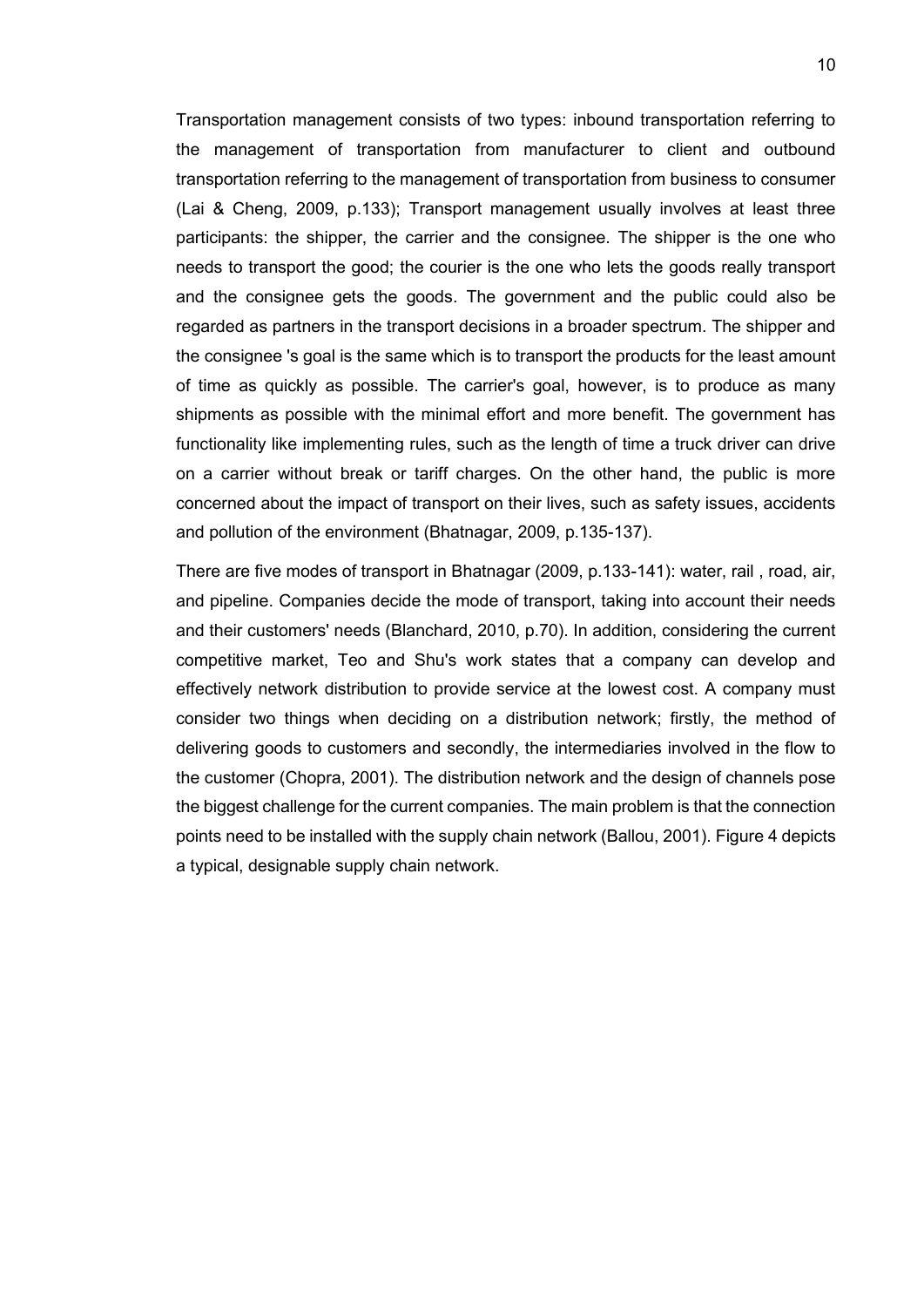

*Figure 4. A typical supply chain network (Ballou, 2001)*

Choosing a suitable distribution channel is a significant decision for businesses who wish to enter multiple market segments. Compatible channel connections help to structure distribution channel management (Ballou, 2001). Etzel et al., (2004) provide some simple and dominant channels of distribution from single to multiple levels, while Kotler and Keller (2008, p.490) proposed a hybrid channel of distribution where the producer / manufacturer uses multiple channels. Figure 5 illustrates the different channels of the distribution.



Complex form with varying degree of interdependency

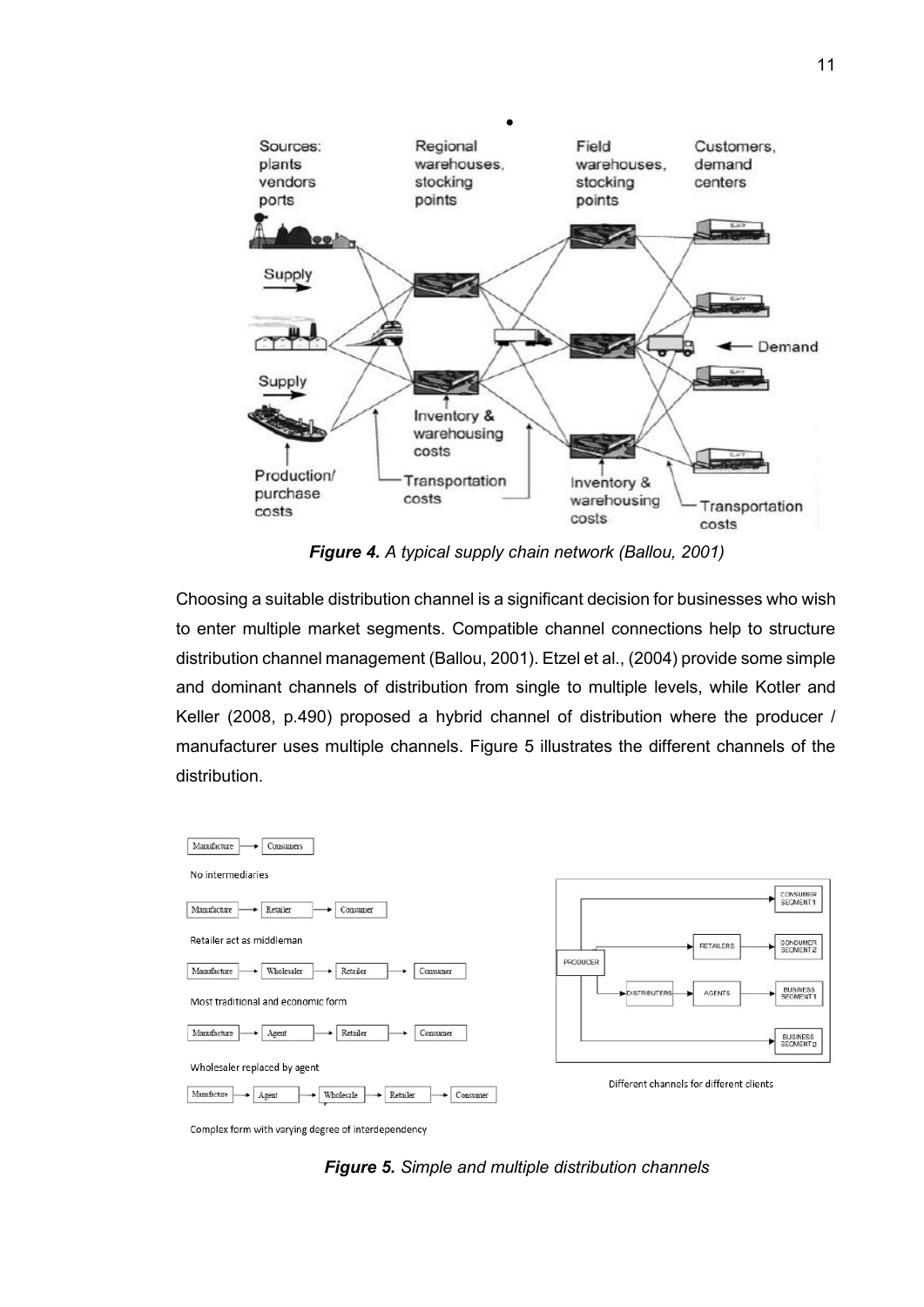Communication is another main factor in developing and sustaining relationships and more open communication between the parties concerned results in more chance of creating ideas and practices (Blanchard, 2010, p.85). In fact, customers have high expectations that can be fulfilled with great service, and better communications resources are a means of achieving them (Blanchard, 2010, p.134).

#### <span id="page-15-0"></span>**2.2 Digital transformation of supply chain**

Digital transformation is one of the most significant business developments of our day (GT Nexus, 2016). This transformation has been observed within or between organizations and their clients. An organization's success now depends on the efficiency of running a supply chain partners' network to deliver goods and services that meet its customers' needs. This process generates an impressive amount of data and is critical for supply chain management due to the ability to manage data and information (Rushton et al., 2007).

75 percent of respondents believe that digital supply chain transformation is 'really necessary,' according to a survey conducted by GT Nexus (2016). The digital transformation of all processes and information flows between each partner across the supply chain is necessary in order to achieve a successful digital transition within an enterprise. Waters (2007) encompasses telephone, networking, data collection , data analysis, and information technology (IT) sharing. Enterprise Resource Planning ( ERP) is a database that allows data capture from the entire business and plays an important role in enterprise development (Rushton, et al., 2007). Advanced Planning and Scheduling (APS) is a tool that uses real time information to support supply chain decision-making and operational planning (Rushton, et al., 2007). APS along with other information systems, such as Warehouse Management System ( WMS), Transport Management System (TMS), etc., are process-oriented and can be built into the ERP system (Rushton, et al., 2007).

Harrison et al. ( 2008) notes that they could be inconsistent with each other given the common use of the above mentioned inter-organizational structures, thus having high implementation and deployment costs. Internet-based platforms provide platformindependent messaging and can be used as a business-to - business gateway to promote access to new customers and emerging business opportunities such as ecommerce and e-business. The key technologies currently revolutionizing the digitisation cycle are listed briefly below: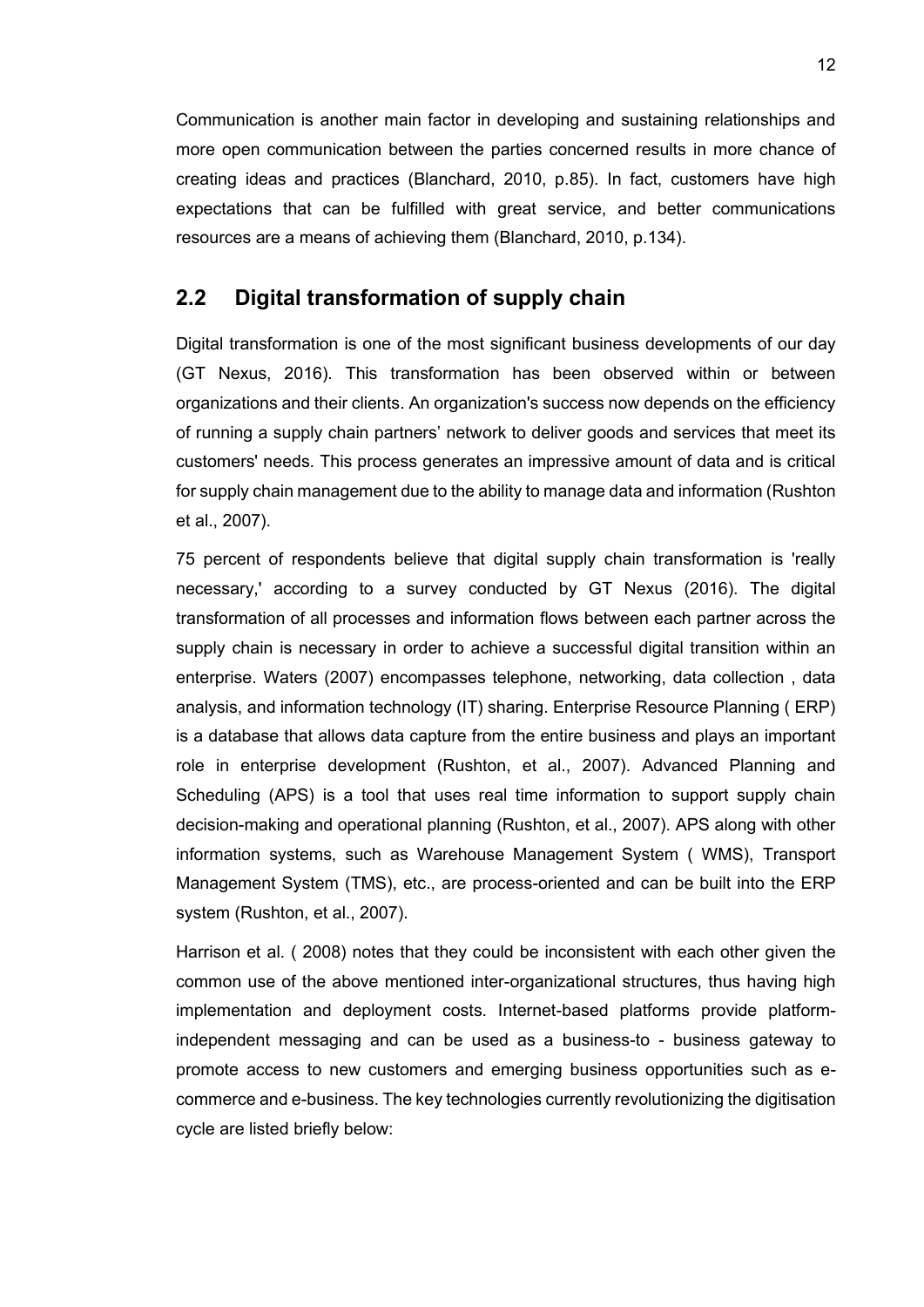- Sensors and IoT: Data is automatically and in real time collected and documented via sensors, installed in virtually all commodity components and manufacturing equipment. The sensors are connected to the central systems via secure wireless networks, providing online data which is stored with historical data in a single information system (Villalmanzo, 2018).
- Autonomous guided vehicle: This technology is still under development, but the need for human drivers is reduced. Autonomous vehicles will be mainly used in logistics by driverless trucks, where they will rely on short-range mapping and radar software to assess the vehicle environment. They can also use cellular links to other cars and on the road to collect information to speed up the flow of traffic and minimize pollution and road injuries (Villalmanzo, 2018).
- Cloud computing: Cloud computing is a distributed network that offers a central commander hub linking end -to- end applications with DSN partners. As such, this cloud-based platform enables collaboration and offers various personalized delivery and network experiences (McKinsey & Company, 2015).
- Big data: Big data refers to databases whose size exceeds the capability to capture, store, manage , and analyze traditional data set software tools. Multiple data sources, including historical and real-time data, are identified, combined and managed by big data engines (Villalmanzo 2018). First, they define and link the most relevant data, then synchronize and combine the fragmented data before executing a cleanup operation and then bypass the missing information. The findings are also used for data analytics, analyzing Big Data to make rational decisions and to collect interest (Manyika, et al., 2011).
- Blockchain: The blockchain is an encrypted, open data record in which businesses can search physical assets and document all their transactions. It also provides common access to the same information for all approved parties, reducing the risk of contact or transmission of data errors. As a consequence, testing of the results takes less time, so these services can be dedicated to quality improvement , cost savings or both (Deloitte, 2018).

### <span id="page-16-0"></span>**2.2.1 Track and trace solutions**

Kunnari (2018) has carried out extensive research in the analysis of the various available track and trace solutions and states that the use of these solutions has increased significantly in recent years. Some of the main reasons for this are the evolution of new technologies, falling prices and the wider global scope. To this end, the the battery life in the smaller devices has made track and trace program implementation more common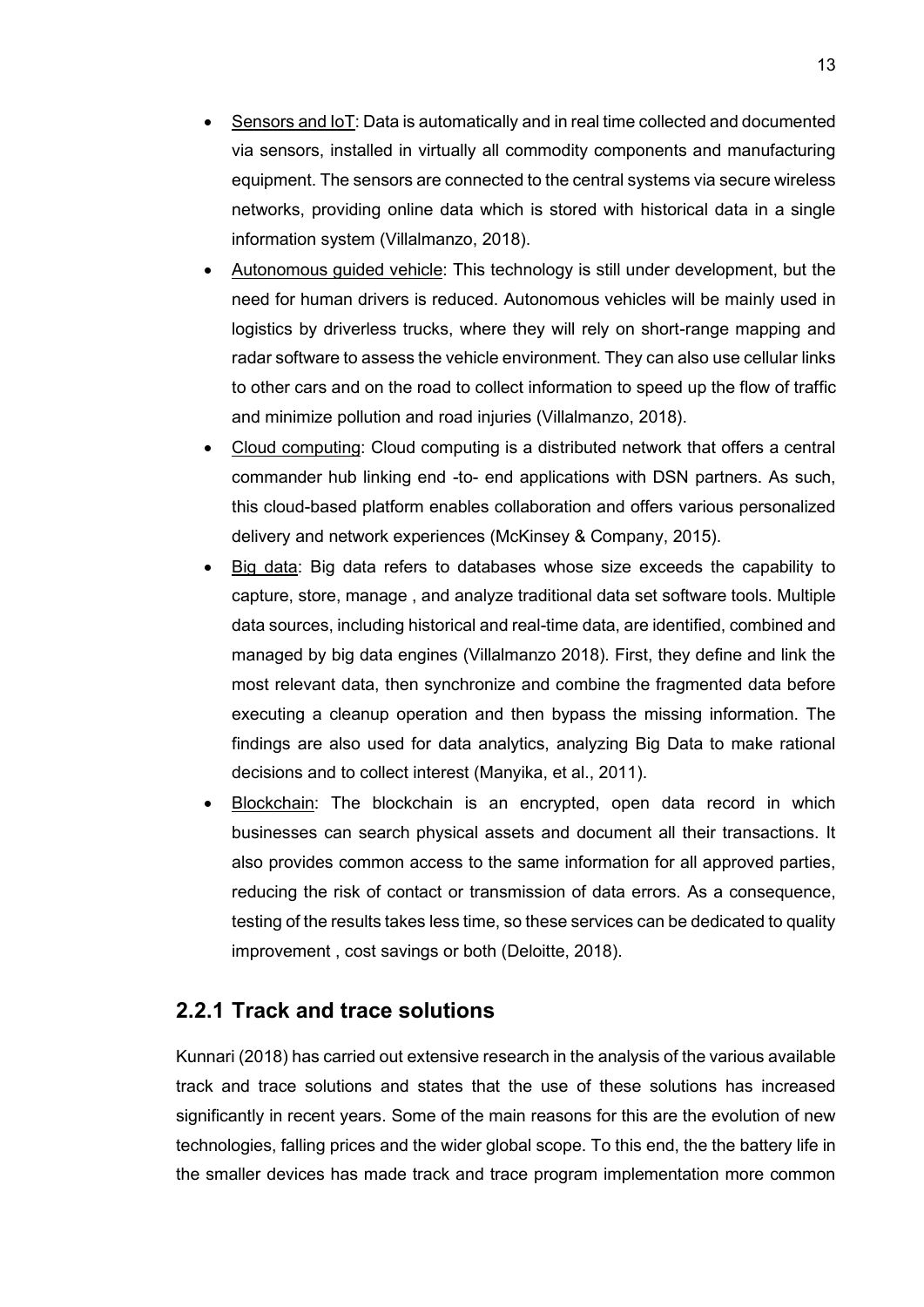than ever (Schrauf and Berttram 2016; Kunnari 2018). Techniques such as real-time data management, which facilitates information, are now on dispense. Due to the removal of barriers that allow the sharing and synchronization of valuable information across the supply chain network, the motivation has increased in the supply chain context (Kunnari, 2018). The track and trace solutions available help companies share information to counteract the supply chain management bullwhip effect (Kouvelis et al . 2006; Kunnari, 2018). Lee et al., (1997) describes bullwhip effect as the deviation in orders that may be greater than that of sales, and the variation usually increases as one moves upstream in the supply chain. The following sections discuss the different techniques and systems used in supply chain administration.

- RFID: Radio Frequency Identification (RFID) was invented in 1948 but it took a long time for the system to be inexpensive and accurate enough to be used on a wide scale (Kunnari, 2018). In nature, RFID is wireless, and can be seen as the simplest concept that uses bar coding. A standard RFID network consists of three components: an RFID tracker that serves as a tag, a tag processor with an antenna and transceiver and, last but not least, a host machine that interfaces to the business system. The tag 's function is to gather and transmit data in real time via radio waves. The specific inventory or shipping information is contained in the sticker, which the reader then identifies and records (Kunnari, 2018). Angeles (2005) further adds that RFID has been used to track products and assets through the supply chain by transport in retail business. The reader portals are installed at main areas of the chain, such as retailer loading ports, consolidators, freight forwarders and delivery centres. The monitoring systems are periodically updated as objects that have tags move through the readers (Kunnari, 2018).
- RFID and GPS: Although RFID has many advantages when implemented inside warehouses for inventory and material handling purposes, tracking is often lost once it leaves the warehouse until the next identification is made. The GPS technology had its function here to track primarily freight and drug vehicles. (He et al. 2009, pp. 2-3; 2018). When used together, the use of RFID and GPS technology offers greater advantages as it assists in inbound and outbound logistics preparation and eventual alignment to resource planning systems. The benefits include flawless visibility, improved reliability, better decision-making of inbound and outbound loading and unloading activities, dynamic routing of goods, improved transport capacity and the automatic exception of reporting on shipment decision support (Kunnari, 2018). When these techniques are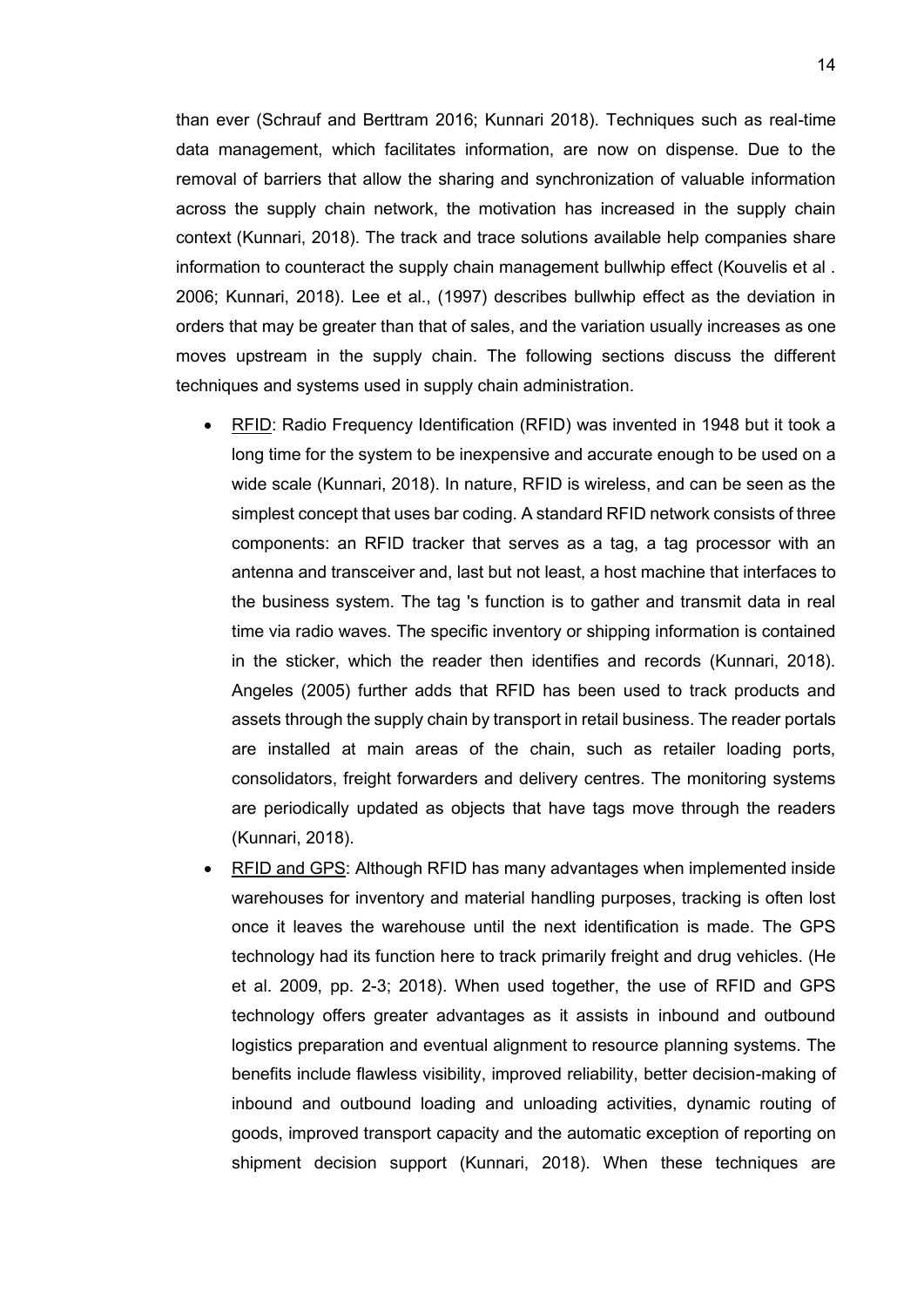integrated, a full precision for the supply chain monitoring is obtained (Wang et al . 2008, pp. 295-296, Kunnari 2018).

- GPS and GSM: The key explanation for using GPS and GSM technology for monitoring and tracing purposes is cost savings and reliability. Today, all smartphones integrate these technology and this is used to help track cars. GPS and GSM are used in car monitoring due to the variety of ways in which these systems can be employed, along with ease of use. (Lee et al. 2014, p. 353; 2018). Knowing the vehicle's location is one of the greatest problems in track and trace programs and this device aims to have the vehicle's location at any point in time and wherever on Earth. Price, accessibility and precision contribute to GPS use as opposed to other technologies. Lee (2014 ) says that the most common application is GSM and SMS technologies as wireless data transfer, like the use of SMS, and accessing the vehicle location data (Kunnari 2018).
- Fleet management system: Fleet management system (FMS) is a requirement for tracking vehicles. This system manages an enterprise 's entire transportation fleet. The fleet management system aims to improve the industry's efficiency and quality by providing information about the major road obstructions and tracking their fleet's real-time locations on a map. (Kunnari, 2018). The rising global oil prices are one of the major reasons for the rise in the implementation of Fleet management systems. This makes transport and logistics more effective, improving vehicle routes which leads to cost savings, risk minimization and increased fleet efficiency. Thong et al. (2007) argues that smart resource allocation is the key element in creating effective management of the fleet. In addition to improving the system, the Fleet Management System also improves myopic issues such as fuel economy, utilization level and maintenance costs for transports (Mohan et al. 2009). Fleet management system is a web-based platform that can make many vehicle- and driver-related decisions and provides metrics for companies to optimize their vehicle and driver distribution. Some of the metrics cover vehicle mileage, fuel consumption, maintenance problems and driver performance (Kunnari, 2018).
- Internet of Things: Macaulay et al. (2015) note that IoT is taking the track and trace system to the next-generation as it makes the operation quicker, more efficient, more safe and more accurate. The system enables logistics companies to have direct knowledge of product flow across their whole life cycle (Kunnari, 2018). The program would therefore ensure that the items arrive unharmed and are shipped in time and to the right place. IoT also stresses the level of protection and accessibility in transport (Macaulay et al. 2015; Kunnari, 2018) With the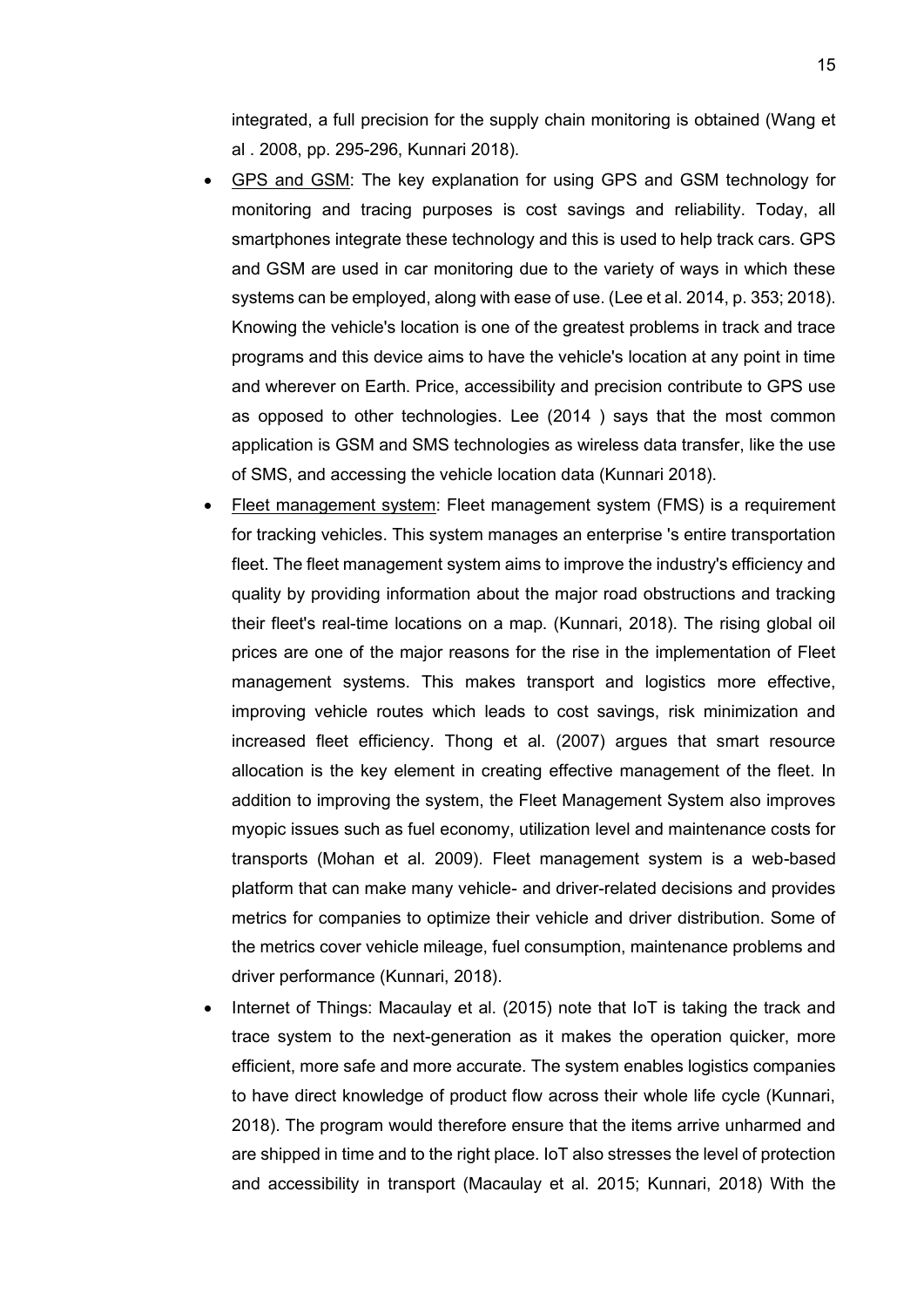combination of sensors and networking technologies, a product's evolving and transportation status can be quickly monitored over the internet. The future is moving towards a phase in which almost every electronic device around us is connected to the internet, thereby creating cooperation, connection and communication with individuals. He et al. (2014) continues that IoT is supposed to provide an enabling approach for improving the entire transportation and automotive infrastructure networks.

Simultaneously, taking care of data protection is a vital part for security concerns, as it shows that only authorized individuals can view and edit the data (Kunnari, 2018). Wireless networking plays an significant role in mitigating threats related to computer protection. Kunnari (2018) further adds that sharing data using cellular networks increases the risk of data misuse, since access to data becomes simpler for outsiders. But protection is a clear and important issue to tackle for IoT to prevail (He et al. 2014). Internet of Things software is considered a long-term track & trace approach, as it utilizes much of the same technology and hardware (Kunnari, 2018).

#### <span id="page-19-0"></span>**2.2.2 Conclusion of the solutions**

The solutions discussed in the previous section can offer possible solutions for the organizations to implement a track and trace system. However, the decision to incorporate what type of technology depends on the need and policy of the enterprise. Usage of RFID systems will be a workaround in situations where the commodity or consignment need not be monitored in real-time. Yet, based on IoT 's claims, its deployment will provide organisations with long-term solutions. IoT has shown success and will revolutionize the whole supply chain operation. Therefore, it is important that companies analyze all emerging innovations in depth. The innovations mentioned have their benefits and drawbacks that are listed in Table 1.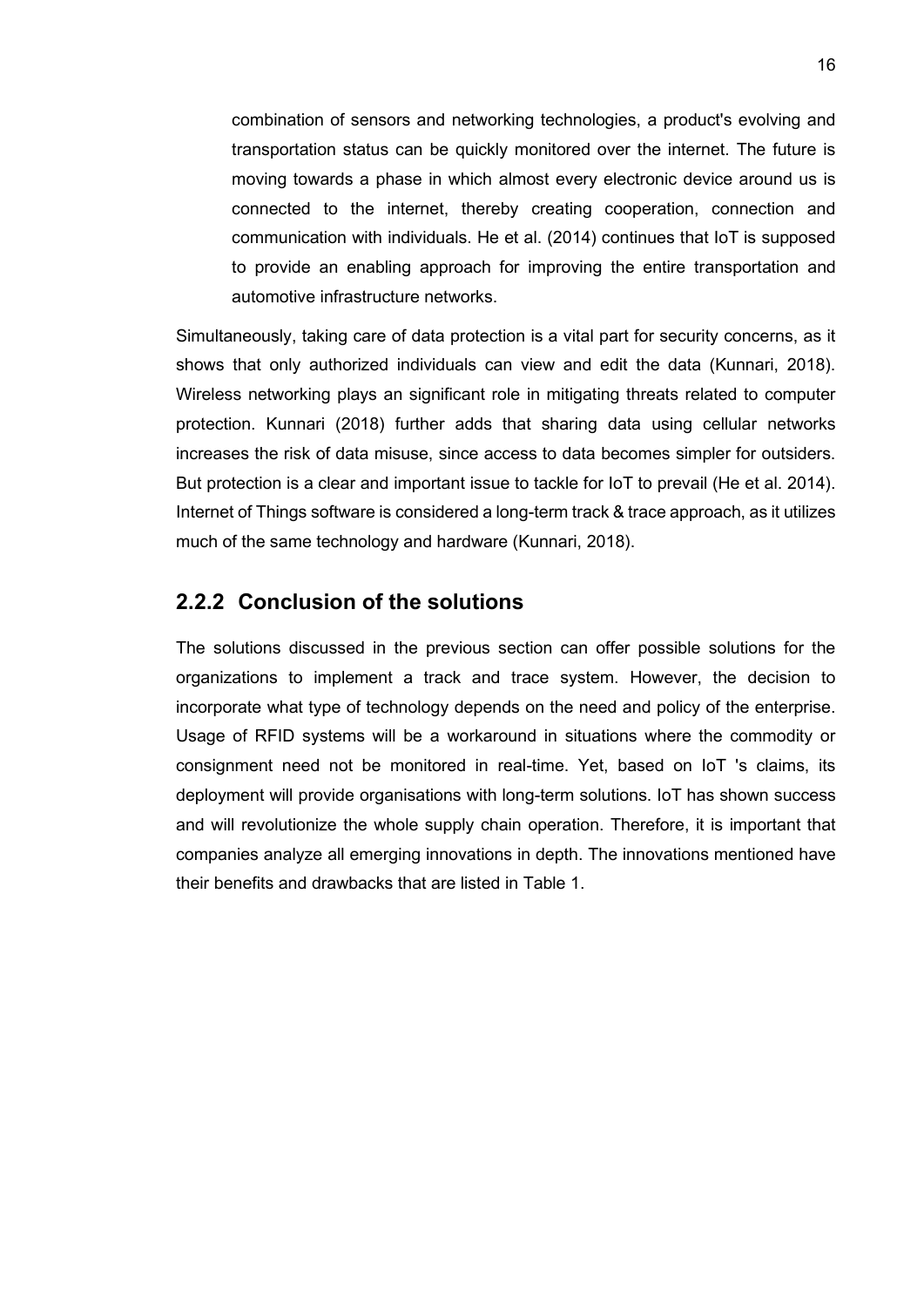| <b>Solution</b> | <b>Advantages</b>      | <b>Disadvantages</b>   | <b>Sources</b>      |
|-----------------|------------------------|------------------------|---------------------|
| <b>RFID</b>     | Cheap, popular and     | Not a sole real time   | Keen & Mackin-      |
|                 | well investigated      | solution provider, old | tosh 2001; Lehto et |
|                 |                        | technology             | al. 2009; Sun 2012. |
| RFID and        | Provides real time     | Requirement of a       | Wang et al. 2008;   |
| <b>GPS</b>      | tracking solution      | communication          | He et al. 2009;     |
|                 |                        | technology to transfer | Deshmukh et al.     |
|                 |                        | data                   | 2016.               |
| GPS and         | Real time tracking     | High deployment cost   | Thong et al. 2007;  |
| <b>GSM</b>      | solution, uses         | unless existing        | Chadil et al. 2008; |
|                 | smartphones and        | devices are at         | Lee et al. 2014.    |
|                 | customized apps to     | disposal               |                     |
|                 | meet companies'        |                        |                     |
|                 | needs, easy            |                        |                     |
|                 | implementation         |                        |                     |
| Fleet           | Custom-tailored        | Expensive, convenient  | Mohan et al. 2009;  |
| Management      | technologies can be    | if the transport       | Aljaafreh et al.    |
| System          | integrated into IT     | vehicles are company   | 2011.               |
|                 | systems of             | owned, integrating     |                     |
|                 | companies, provide     | carriers is difficult  |                     |
|                 | real-time solution     |                        |                     |
| Internet of     | Long-term investment   | Expensive, requires    | Coetzee & Eksteen   |
| things          | with huge potential,   | changes in systems,    | 2011; Speed &       |
|                 | benefits yet to be     | lot of work            | Shingleton 2012;    |
|                 | explored, uses         |                        | Palmquist & Leal    |
|                 | existing technologies, |                        | 2016.               |
|                 | provides real time     |                        |                     |
|                 | solutions              |                        |                     |

*Table 1. Advantages and disadvantages of Track and Trace solutions (Kunnari, 2018)*

### <span id="page-20-0"></span>**2.3 Blockchain Technology**

Blockchain could be described in simple words as a way to store transaction information between multiple parties but in a trustable manner. Blockchain's origin can be traced to Bitcoin, which is a digital currency built on the works of previous innovations in finance, computing, networking and security. Our existing monetary systems consist of actual money such as bills and coins that are government-controlled and circulated. The Bitcoin, on the other hand, is a digital asset. Bitcoin's advent can be traced back to Satoshi 's paper "Bitcoin: A Peer - to - Peer Electronic Pay System," which laid the foundation for the first cryptocurrency. The currency code was shared a year later on the internet, which is known as blockchain technology (Cellabz, 2015).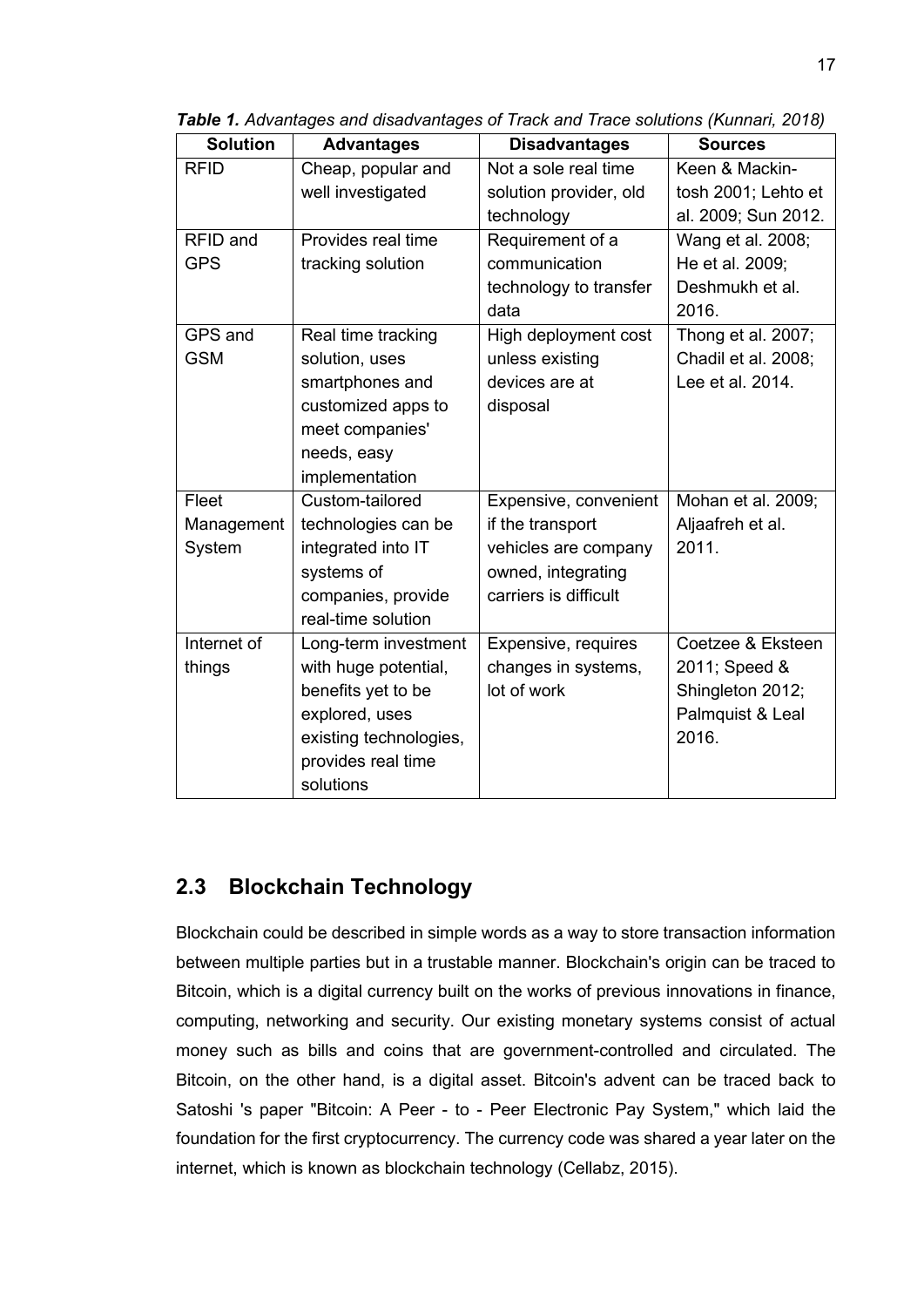The benefits of Bitcoin extended to the economic, humanitarian, and legal system, thereby making it clear that blockchain technology is disruptive in nature and has the potential to reconfigure the operations as well as the aspercts of society. The definition of blockchain is connected to Bitcoin. Blockchain is the public ledger which contains all executed Bitcoin transactions. The chain is growing as miners add new blocks to record transactions from recent times. Blocks keep applying sequential and chronological order to the blockchain. Every complete node, which is basically any Bitcoin-connected computer, has a copy of the blockchain. Full information about the balances and addresses will be stored in the blockchain. The blockchain's trustless proof mechanism is due to the trusted public ledger system that is stored on various decentralized nodes worldwide and maintained by miners (Swan, 2015).

Bashir (2017) also argues that the basic unit of a blockchain is a transaction, reflecting a value transfer from one address to another. Each transmitter and recipient has a unique identificator known as address for each transaction that is reusable or newly generated (Villalmanzo, 2018). By using mining operation, a list of transactions is documented in a block, which generates a ledger over a certain duration. Each blockchain has different sizes, times, and triggers for blocks (Laurence, 2017).

In other words, Bashir (2017 ) defines blockchain as a distributed ledger mechanism that may be interpreted like an authentication framework for the digital transactions and a place where data on transactions between network users can be stored. Table 2 describes the different levels of access; namely 'private', 'public' and 'consortium'; and Figure 6 shows distribution architectures such as 'centralized', 'decentralized' or 'distributed'.



*Figure 6. Different network structures*

A blockchain network member is commonly called a node. This block contains the hatches from the previous block, thereby linking the blocks and storing data in sequential form, which forms a block chain in the network (Tate and Daniel, 2017). Each block can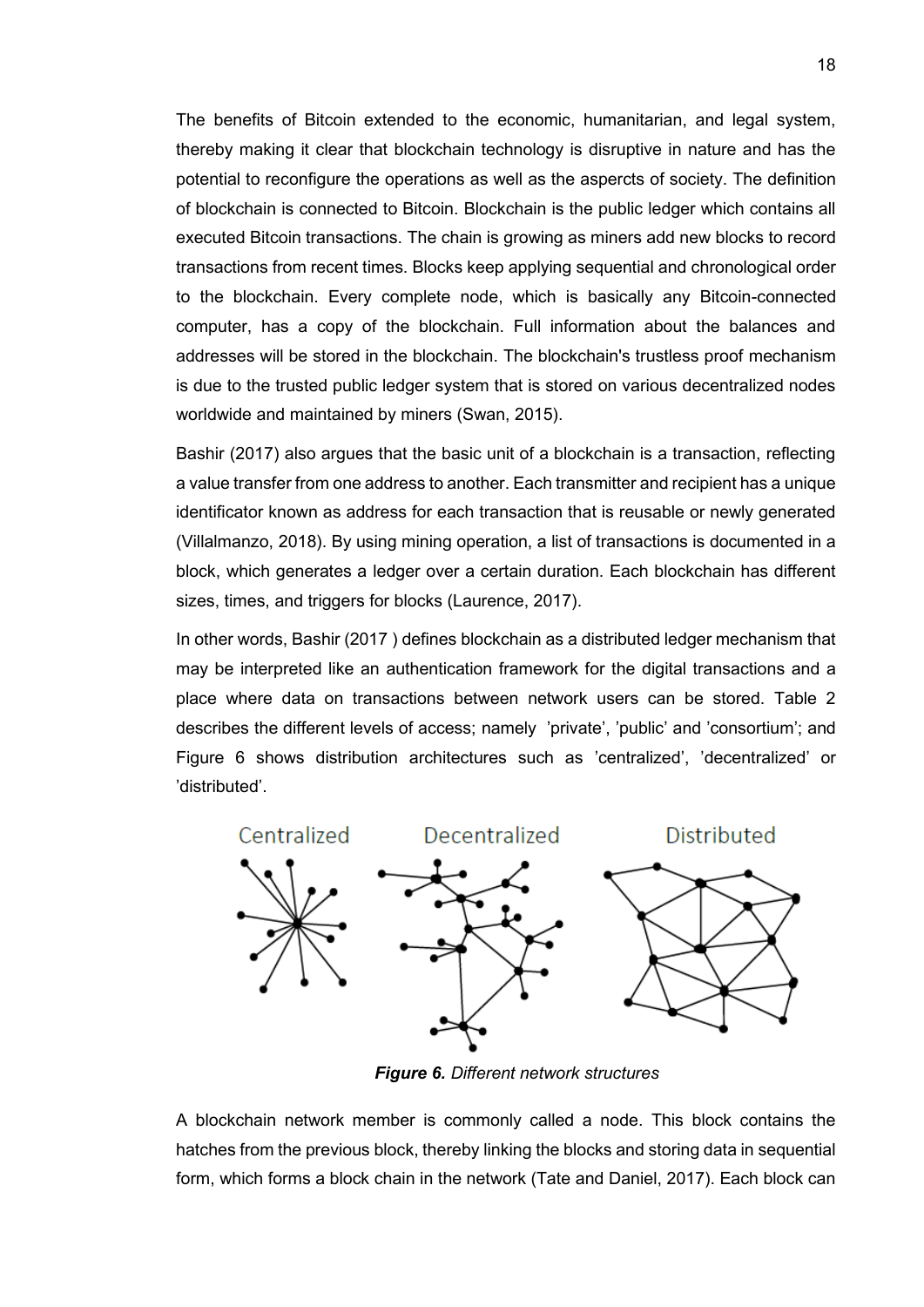be defined as encrypted information with all transactions encrypted and referred to as hacking. Hash is the product of all block content's hash function. The hash function is a data-entering algorithm that can almost be reversed (Abeyratne & Monfared 2016; Villalmanzo, 2018). A consensus protocol is used to perform the hash function, which can be defined as a special procedure for confirming blockchain transactions. Transaction confirmation is a major feature of the blockchain because of the hacking risk.

A hypothesis called Byzantine fault theory deals with the risk of attack. The Byzantine theory of fault arose from the Byzantine generals' issue, in which several different forces could collectively destroy the city only if they all met at one particular moment and at the same time decided on the attack. A similar issue can be found in the digital environment where a hacking attachment will fail a node. So if a network of nodes is operating together, then a database can be compromised (Lamport et al . 1982).

This issue can be resolved by adopting different approaches. Table 2 lists in greater detail three consensus protocols: Proof of Job (PoW), Proof of Stake (PoS) and Conduct Byzantine Fault Tolerance (PBFT). Moreover, for the purpose of a transaction, the nodes provide a private key and a public key respectively, which are described in more detail in Table 2 (Kairos Future 2017). Consensus protocols are usually used to encrypt transactions but they take a lot of time and energy and are thus therefore made into instruments to strengthen cooperative processes (Holmberg et al , 2018). A chain of block is shown in Figure 7.



*Figure 7. A chain of blocks (Tate and Daniel, 2017)*

One main feature of blockchain technology is that information is stored in ways which prevent other users from changing, deleting, adding information or blocks without being detected (Villalmanzo, 2018). This ensures the transaction's origin and authenticity and thus increases the overall integrity and trust related to a particular product. One of blockchain's core advantages is that a blockchain network will enforce its own rules on its non-party network (Abeyratne & Monfared 2016).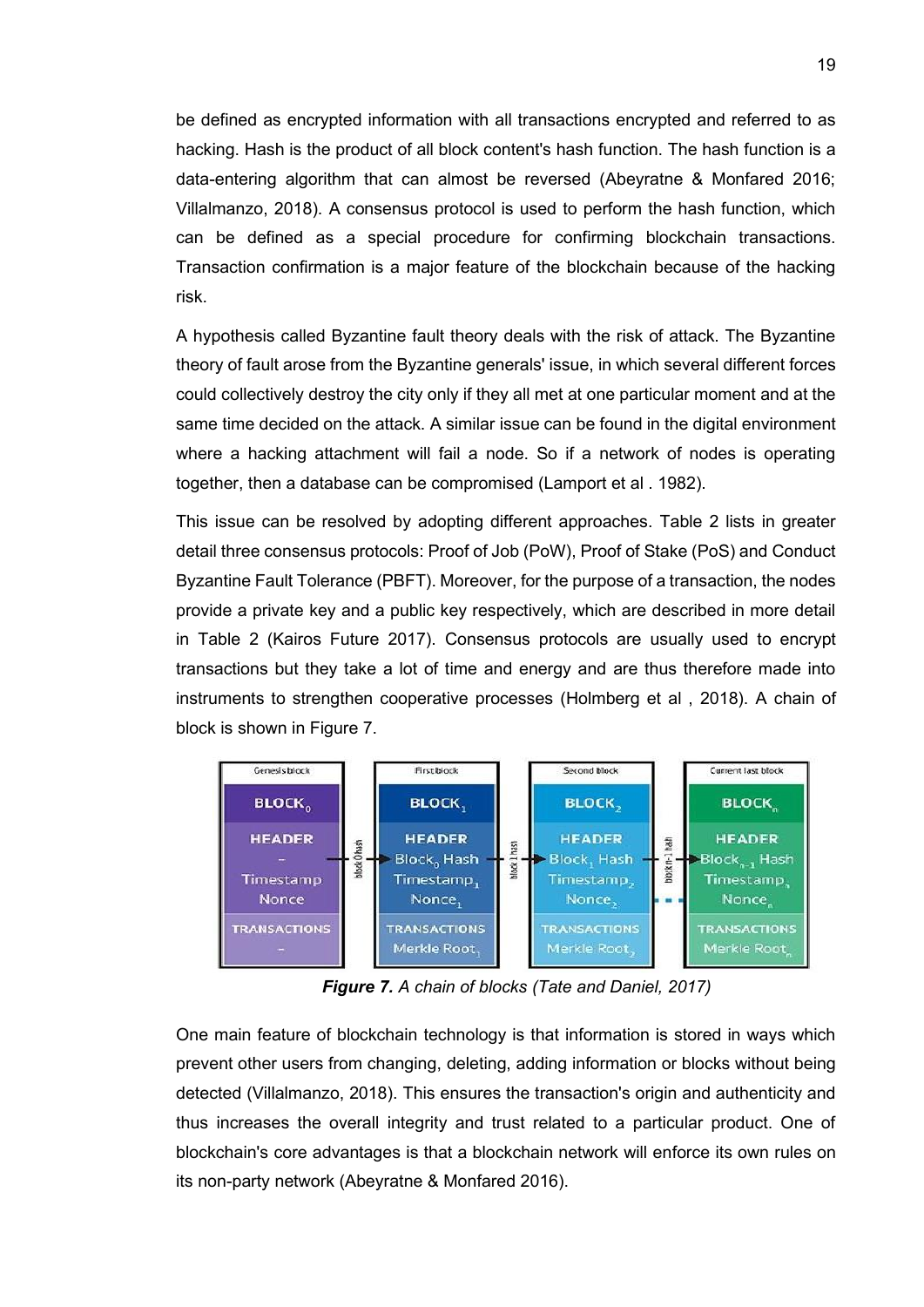Blockchain's enthusiasm is focused on features that help to achieve and preserve credibility and integrityin peer-to - peer networks that require intermediation (Drescher, 2017). The benefits envisaged for this system include decentralized trust, cost reduction, accountability and transparency (Bashir 2017). The characteristics of the blockchain technology are considered perfect for solving supply chain management issues, such as lack of trust from SC partners, proof of archiving authentication, inefficient process, etc. (Villalmanzo, 2018).

| <b>Function</b>                    | <b>Type</b>        | <b>Description</b>                                          |
|------------------------------------|--------------------|-------------------------------------------------------------|
| Access                             | Private            | A private blockchain is centralized and controlled by       |
|                                    |                    | organisation, while members<br>meet certain<br>one          |
|                                    |                    | requirements and get various authorities assigned.          |
|                                    | Public             | can<br>be<br>accessed<br>by<br>anyone<br>It<br>anonymously. |
|                                    |                    | Functionality lies in taking part in records and engaging   |
|                                    |                    | in the consensus process (Lin et al. 2017).                 |
|                                    | Consortium         | A consortium model is a platform based upon the             |
|                                    |                    | advantages of the public blockchain, but it has the main    |
|                                    |                    | feature of the private blockchain with renowned players     |
|                                    |                    | known as the approved actors (Gramoli 2017). In             |
|                                    |                    | certain instances it can be called a hybrid type of         |
|                                    |                    | blockchain.                                                 |
| Keys                               | Private            | A private key is only identified, available and used for    |
|                                    |                    | network access, nodes and transaction confirmations         |
|                                    |                    | in the owner 's key node (Kairos Future 2017).              |
|                                    | Public             | For other nodes within the network to interact with         |
|                                    |                    | that specific node (Kairos Future 2017) there is a public   |
|                                    |                    | key to the certain node.                                    |
| <b>Distribution</b><br>Centralized |                    | This outlines all data to be collected and stored in one    |
| architecture                       |                    | single point (Larsson & Korsfeldt n.d; Lin et al. 2017).    |
|                                    | Decentralized      | A decentralized network outlines by the data to be          |
|                                    |                    | spread out globally to several local databases. The         |
|                                    |                    | ledger content is agreed upon by all member nodes by        |
|                                    |                    | using a consensus protocol                                  |
|                                    | <b>Distributed</b> | A distributed network outlines by a number of copies of     |
|                                    |                    | data that is held by several nodes in the network. In the   |
|                                    |                    | case of Bitcoin all nodes hold a copy of all transactions.  |
| Consensus                          | Proof of Work      | PoW is the consensus protocol used by e.g. the Bitcoin      |
| protocols                          | (PoW)              | blockchain network. The confirmation process of             |
|                                    |                    | transaction is made by performing a work-intensive          |
|                                    |                    | task using information from the existing blockchain,        |
|                                    |                    | called "mining". (Investopedia 2018b).                      |

#### *Table 2. Terms related to blockchain*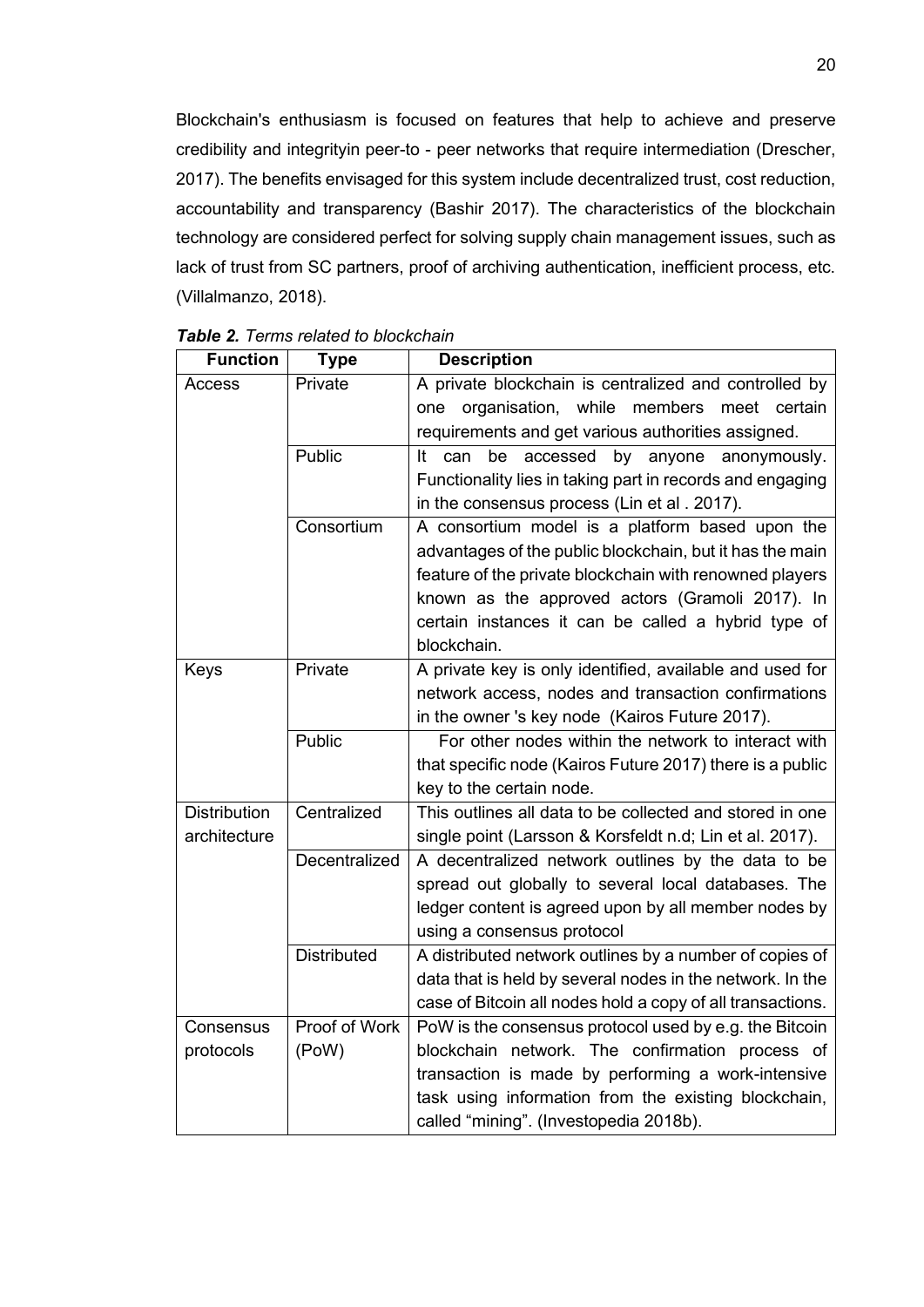|            | Proof<br>of  | PoS outlines by validators that "mints" or "forges". The                                                                                                                                                                                                                                                                                                                                                                                                                                                                                                                                                                                                                                                                                                                                                                                                                                              |
|------------|--------------|-------------------------------------------------------------------------------------------------------------------------------------------------------------------------------------------------------------------------------------------------------------------------------------------------------------------------------------------------------------------------------------------------------------------------------------------------------------------------------------------------------------------------------------------------------------------------------------------------------------------------------------------------------------------------------------------------------------------------------------------------------------------------------------------------------------------------------------------------------------------------------------------------------|
|            | <b>Stake</b> | chances of being the one validator to create and                                                                                                                                                                                                                                                                                                                                                                                                                                                                                                                                                                                                                                                                                                                                                                                                                                                      |
|            |              | validate a block is linear with the amount of coins in                                                                                                                                                                                                                                                                                                                                                                                                                                                                                                                                                                                                                                                                                                                                                                                                                                                |
|            |              | their crypto wallet- the more coins in the wallet the                                                                                                                                                                                                                                                                                                                                                                                                                                                                                                                                                                                                                                                                                                                                                                                                                                                 |
|            |              | higher the chance to validate. (Zheng et al. 2017).                                                                                                                                                                                                                                                                                                                                                                                                                                                                                                                                                                                                                                                                                                                                                                                                                                                   |
| Optimizing | Merkel tree  | Merkle Tree is a data structure used to more efficiently<br>encode blockchain<br>securely<br>data<br>and<br>in.<br>cryptocurrencies such as Bitcoin. Installed via the hash<br>function of an entire block of transaction data, all<br>transactions in a block are hashed, coupled and the<br>hashed together, and so on, until one hash for each<br>block is called the Root of the Merkle (Investopedia<br>2018a). Throughout the transactions made in one<br>block, see Figure 4, the Merkle Root is the result of all<br>hashes. Each time a new transaction is accepted, the<br>root of Merkle is updated (Bitcoinwiki 2015). Merkle<br>Trees are helpful since verification for a particular<br>transaction is feasible without the entire blockchain<br>having to download, but only the associated hashes for<br>each of the branches and Merkle Root can be checked<br>(Investopedia 2018a). |

#### <span id="page-24-0"></span>**2.3.1 Smart contracts**

For blockchain, smart contracts mean blockchain transactions which go beyond simple transactions for buying or selling currencies, and which may include broader instructions. A traditional contract is an arrangement between two or more parties for doing something else or not. To fulfill its obligation, each party must trust the other party. Smart contracts show the same type of agreement, but do eliminate the need of the parties to have a single type of trust. This is because smart contracts are defined by code and run (or enforced) by code, without any knowledge or wisdom. Indeed, autonomy, self-sufficiency and decentralization are the three smart contract elements that make them different. Autonomy means that the contract and the initiating agent do not have to connect further after launching and operation. Second, the ability of Smart Contracts to collect resources, namely to collect funds through services or equity and expend on resources necessary, such as processing or storage power, is independent. Third, smart contracts are decentralized because they are not distributed on one centralized server, and are executed on all network nodes (Swan, 2015).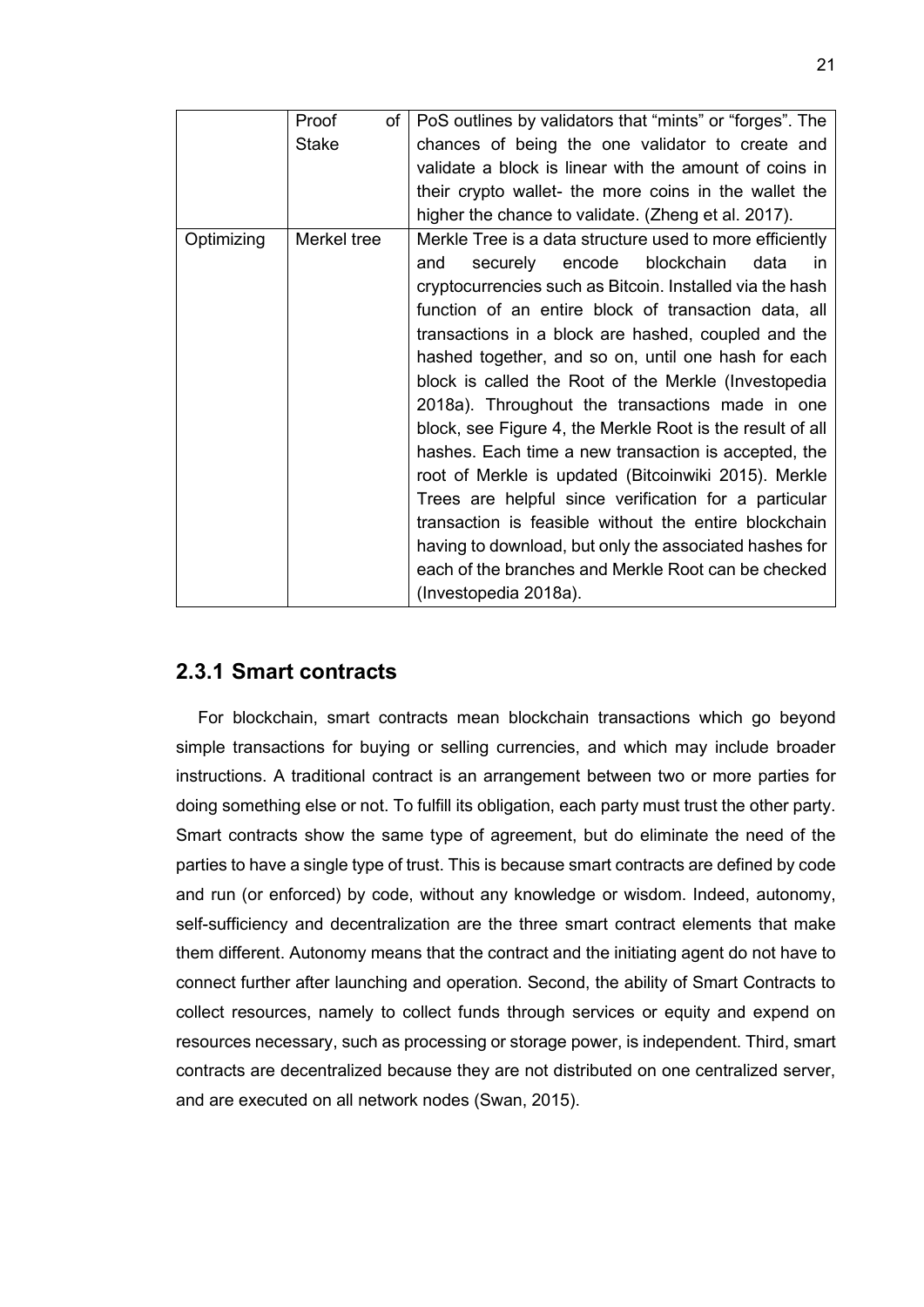#### <span id="page-25-0"></span>**2.3.2 Properties and Benefits of blockchain**

Whereas blockchain technology was originally associated with Bitcoin, it can be used in a range of industries like banking to medical care to supply chain management. Blockchain can be applied in virtually any industry in which assets are managed and transactions are made. It can provide a secure chain of custody for digital and physical assets through its functional features that facilitate transactions through trust, consensus, security and smart contracts. These aspects of blockchains are explored in the following sections (Sultan et al., 2018).

- Consensus: In order for a transaction to be received and recorded on the blockchain, all participants must agree to follow the same rules. This is consensus. If a transaction violates one of the rules approved by the network, the transaction will be considered invalid. The consensus allows each participant to trust the network because they know that each transaction will follow the rules they ratified when launching the network.
- Provenance: Participants know where the assets are coming from and how their property has evolved over time. The origin of each asset (whatever it may be, material, intangible, digital) must be traceable. If we have a blockchain designed to follow the route from a sea fish to a restaurant, one must be able to know where it was caught, by whom and when. One also need to know how many middlemen have been involved during the fish trip. Until the moment when the restaurant bought the same fish.
- Immutability: No participant can change the transaction after it is recorded in the ledger. It doesn't matter who you are, you just don't have the power to do that. If an error occurs, a new transaction must be used to reverse the error. At that time, the two transactions will be seen in the ledger. The first transaction, considered an error, will always be seen after being recorded.
- Truth: In a blockchain network, there is only one source of truth which is the ledger for the entire network. To find out who owns what, or study certain transactions, there is only one place to visit.

Blockchain offers several advantages and opportunities and researchers have backed this statement. Until the discovery of the blockchain, the most practical way to achieve transparency and data security was through a centralized supply chain. One concern with a centralized structure is the possibility of an entity being the weak link and become the cause for the sole point of failure (Abeyrate & Monfared, 2016). Supply chain members rely on a single Information Provider to store, transfer, and share all information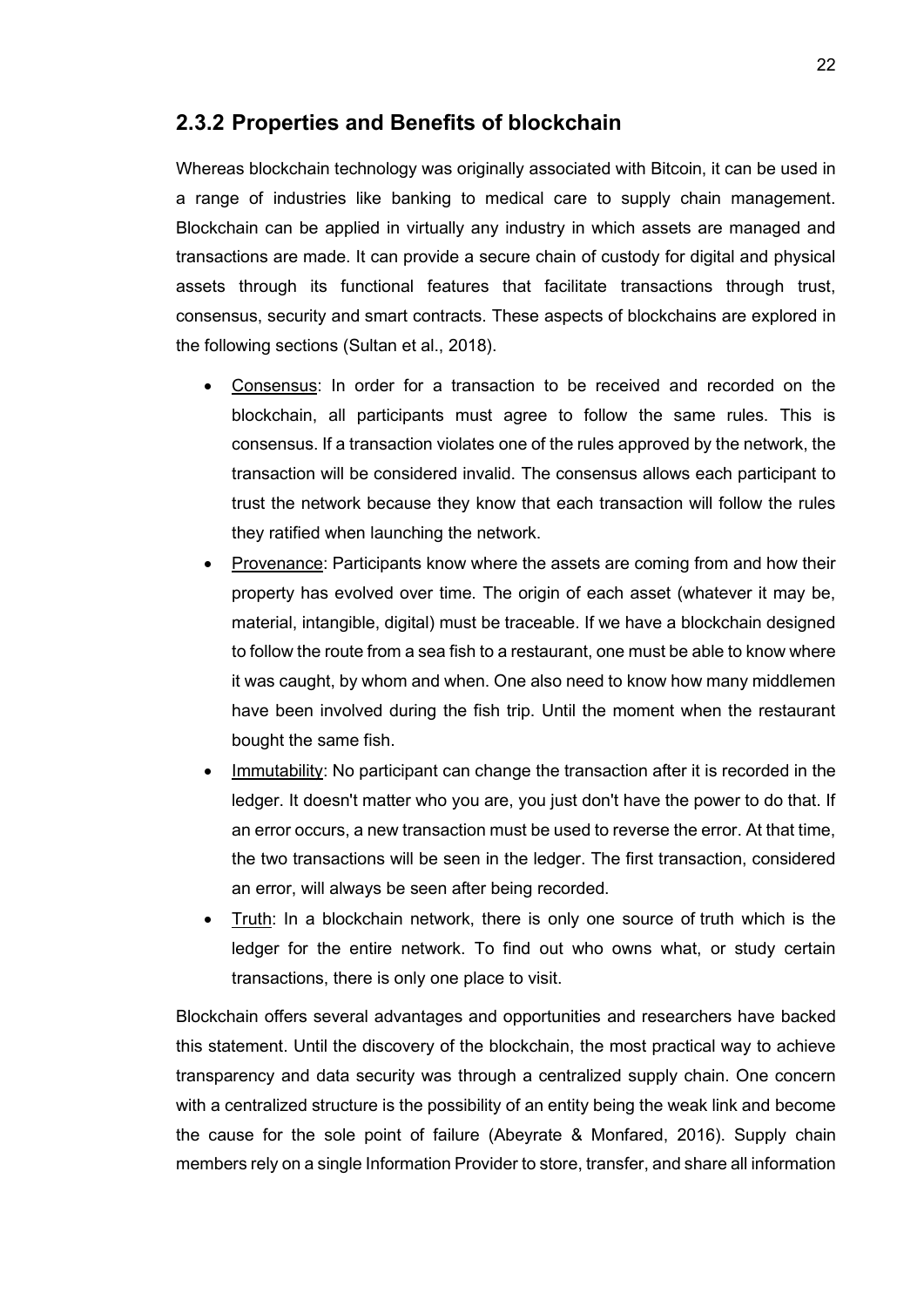in a centralized supply chain traceability system. This centralized approach to the system poses problems because it is a monopolistic, asymmetric and non-transparent approach to the system that can lead to confidence, fraud, manipulation and falsification of information between actors in the custody chain (Tian, 2016). However, the introduction of hash functions in a distributed network make the architecture resistant to hacking attacks. For data safely backed up, a blockchain provides the right to retain unchanging inventory records, supplying consumers for accurate knowledge to behave in a more efficient manner (Saberi et al., 2018).

But, if a decentralized network defines the framework with only a few players facilitating the system, then the solution becomes vulnerable to hacker attacks that may target a few members (Kshetri 2018). The technology is still in its infancy, however, and faces problems of scalability in terms of performance, latency and efficiency (Lu & Xu, 2017, Tian, 2017). The platform allows for multinational partnerships that include compliance with global legislation, rules, and market laws, which makes the application of blockchain a complicated process. Moreover, there will always be a distance between the physical environment and the virtual environment, which will allow the reliability to be deceived by allowing an actor not to perform the actual and physical action as promised in a digital contract (Kshetri 2018, Lin et al 2017).

Smart contracts could be implemented and integrated into the system to provide the blockchain with incentives to control the progress of a business process and streamline and automate supply chain processes further. By reducing the number of individuals involved in running a contract, smart contracts will decrease costs and improve insurances (Abeyratne & Monfared, 2016). All parties must come to an agreement for the blockchain to work effectively, which can be a challenging task to handle. Not only do supply chain participants decide on a shared approach, but also retailer suppliers are also based in developed countries, which is a step closer to entry into the blockchain (Kshetri 2018).

This technology achieves high levels of supply chain immutability, integrity of the processes and transparency. Even, when attached to IoT devices, it is able to provide high support for efficient operation of a traceability system. To the degree that the system provides greater connectivity from one business to another by allowing a high level of knowledge exchange, it enables companies to achieve a deeper understanding of the value chain of which they are part, thereby enhancing marketing, distribution , logistics and product quality practices (Abeyratne & Monfared, 2016; Kshetri, 2018; Khan & Salah, 2018; Tian, 2017). Such practices allow for better resource-saving prognoses,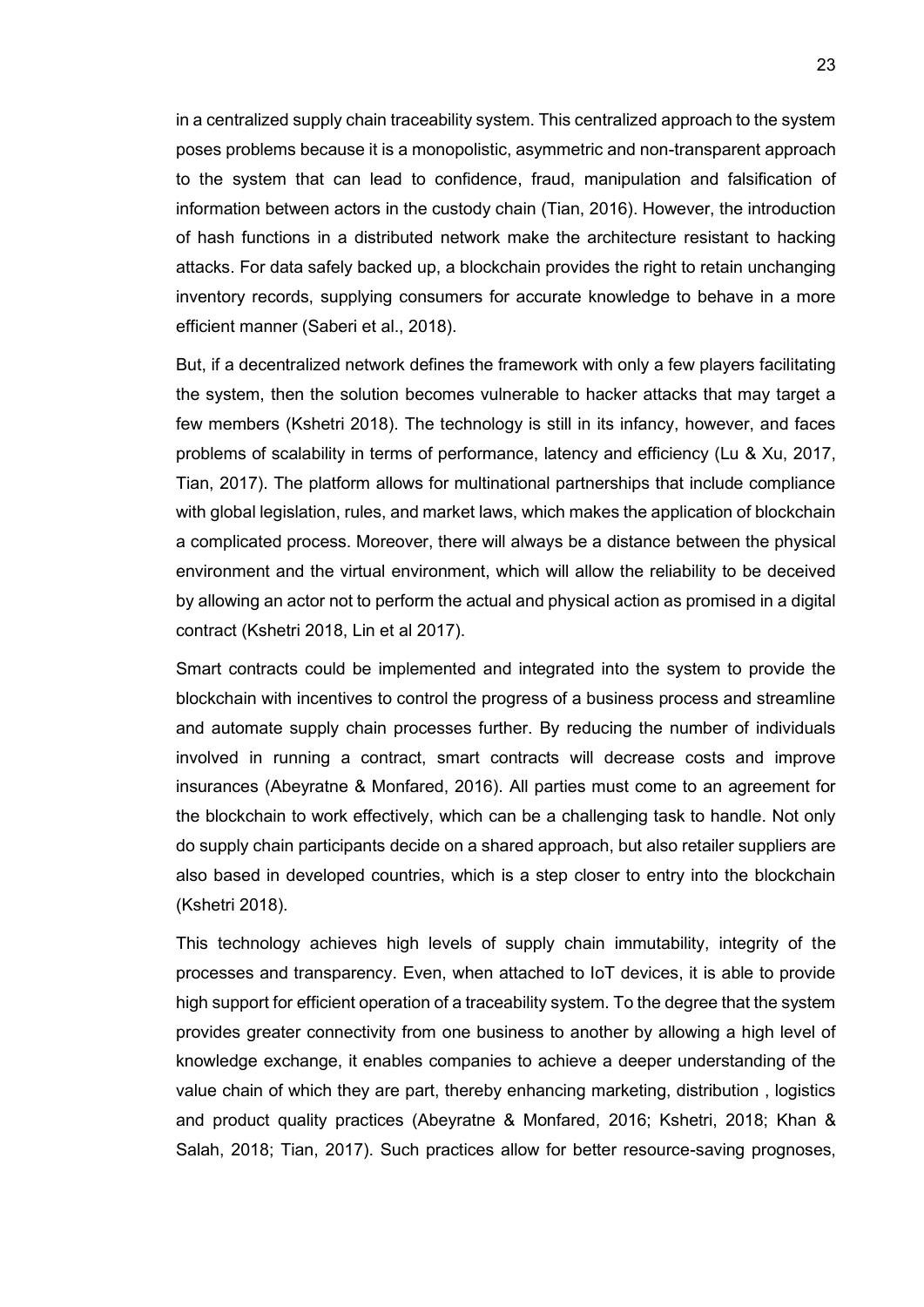thus maintaining social responsibility and thereby saving resources on systems and promoting more environmental action (Saberi et al. 2018).

This would also save expenses by saving time, as blockchain technology increases performance, for example, by being able to remove paper records and replacing them with real-time data (Abeyratne & Monfared, 2016). As with the blockchain deployed in a distributed network, this can eliminate third-party participation, such as banking financial services or validation services (Korpela et al., 2017). At the other hand, the use of blockchain can require third parties to carry out data checks, such as governments and certification bodies, and thereby control their certifications (Tian, 2017). While the data must be obtained by IoT devices and connected to the blockchain, no external infrastructure, such as hardware tools, is needed by the blockchain itself to archive and preserve the data (Saberi 2018). Even in complex foods, the Blockchain can store unitlevel data which tracks the origin of each ingredient (O'Marah, 2017). Additionally, blockchain technology requires some IT infrastructure in the supply chain, such as Internet access, which may currently be impractical for some remote suppliers of commodities. Manual or automatic processes, such as clear tags or RFIDs, will keep digital identities up-to - date (Abeyratne & Monfared, 2016).

By providing dignified and authorized registration and ownership, as well as proper monitoring and reporting, blockchain should have the opportunity to resolve some of the proprietary and identity-related issues of IoT devices used in the industrial sector, goods and services industry and innventory tracking. (Khan & Salah, 2018). Blockchain technology also has benefits for customers because they can obtain precise and reliable commodity data (Abeyratne & Monfared, 2016).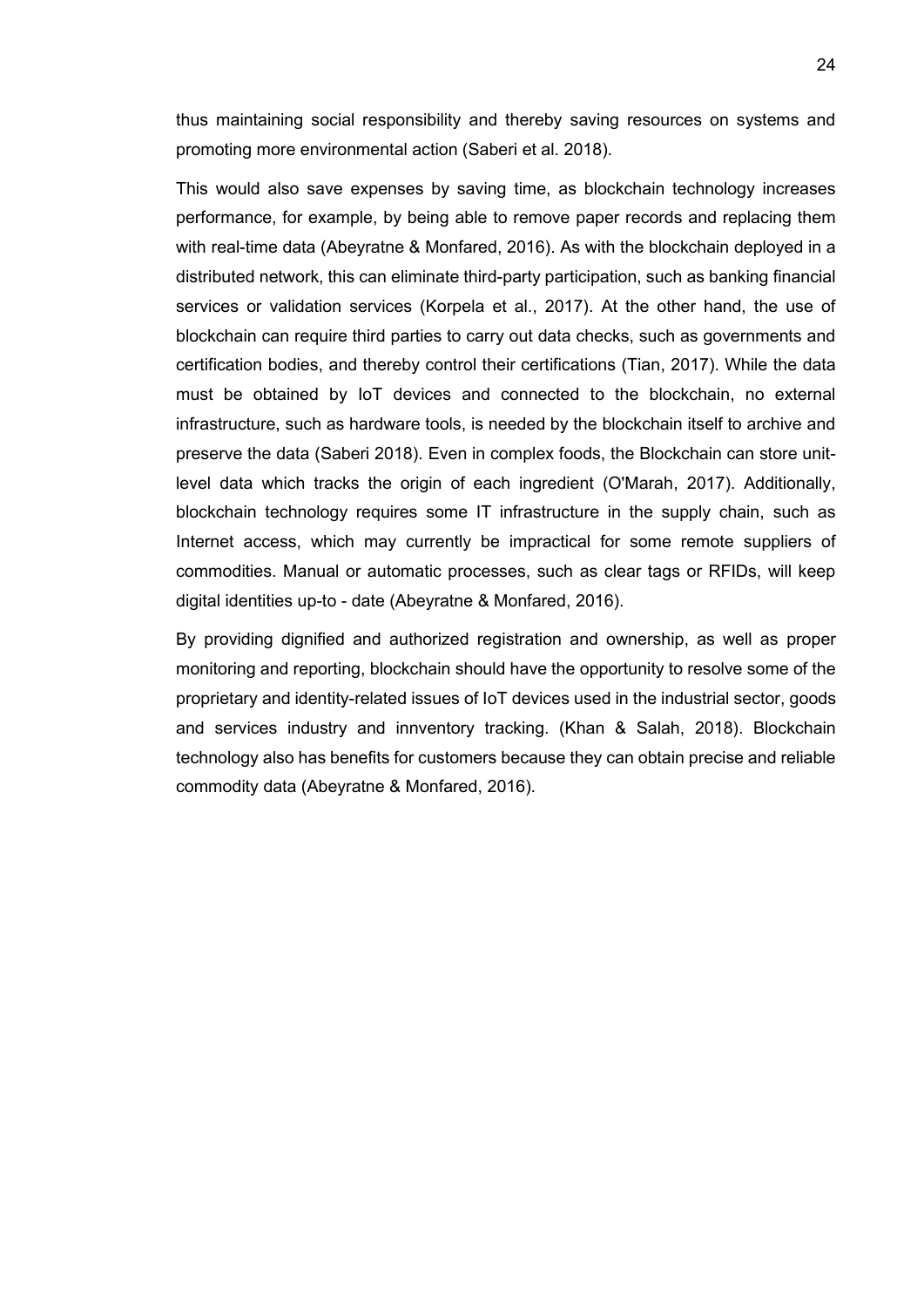# <span id="page-28-0"></span>**3. RESEARCH METHODOLOGY**

The main objective of doing research is to establish new knowledge or enhance existing knowledge using systematic methodology. Here, "systematic" refers to doing research based on logical relationships rather than belief (Saunders, et al., 2009).

By focusing on business and management research, new knowledge can be gained that can not be obtained separately for these disciplines through the use of expertise from a variety of disciplines. Furthermore, research into business and management must not only provide results that promote knowledge and understanding, but also address business and practical issues. Research may be used as a management model, with an emphasis on transitioning from concepts to action (Saunders et al. 2009).

In general, research methodology describes the process of how any research is undertaken. Research methodology not only elaborates the methods used for conducting the research, but also explains the logic used in every research approach or technique (Saunders, et al., 2009). Moreover, research methodology enables us to understand as to why researchers select certain tools over others, and also provides the means to compare the research results of one researcher over others (Ponomarjovs, 2013).

Here, the different methods and approaches for conducting business and managerial research are examined. The research purpose and context, not only provide the basis for analyzing the existing research designs, but also provide the tools to establish reliability and validity in the study. In the end, this leads us to the actual research strategy that is selected for this study, which entails the methodology, philosophy and data collection methods used (Ponomarjovs, 2013).

#### <span id="page-28-1"></span>**3.1 Research purpose and importance**

By focusing on business and management research, new knowledge can be gained that can not be obtained separately for these disciplines through the use of expertise from a variety of disciplines. Furthermore, research into business and management must not only provide results that promote knowledge and understanding, but also address business and practical issues. Research may be used as a management model, with an emphasis on transitioning from concepts to action.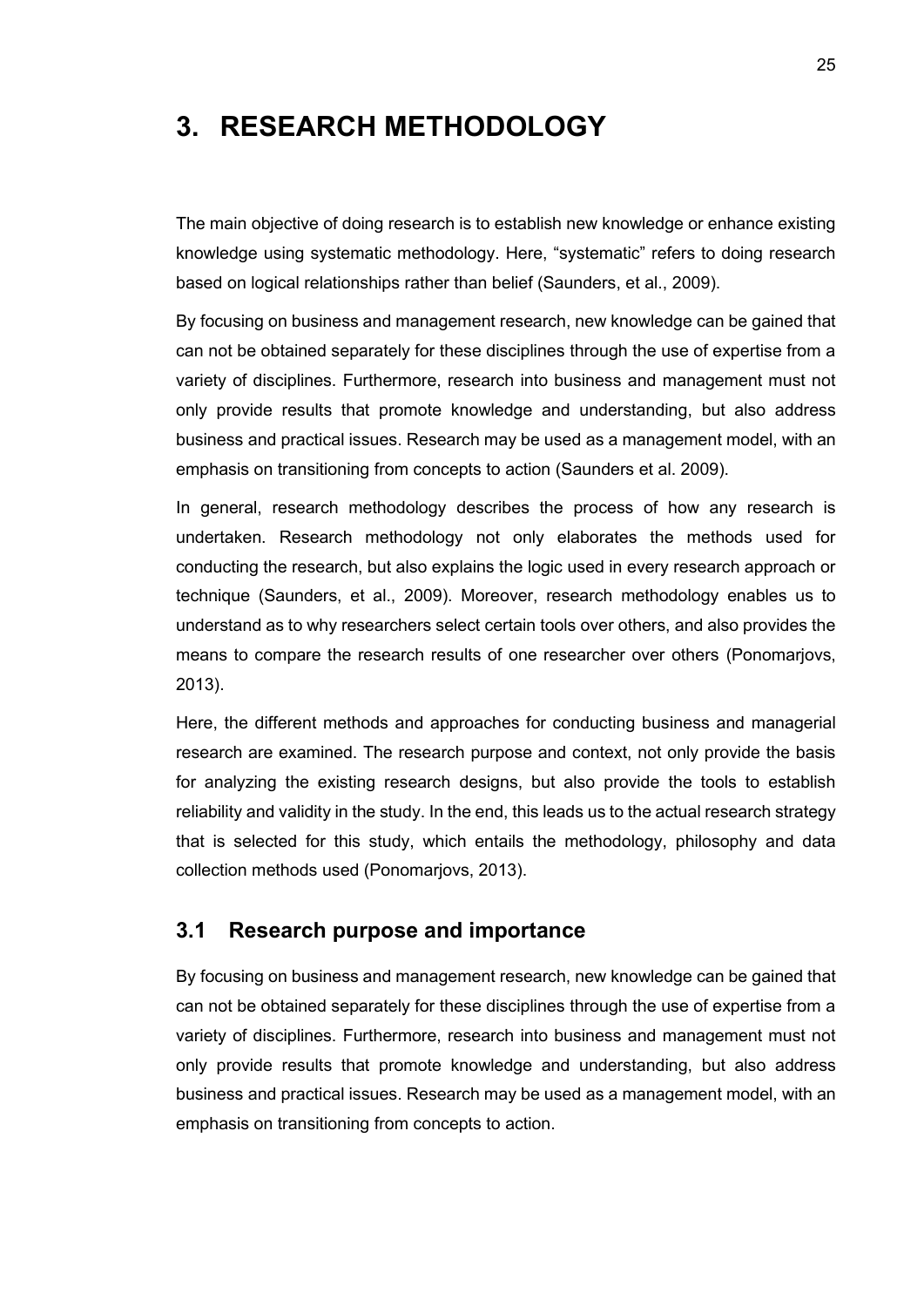The purpose and context of a research project can be very different in the business and management related research. In order for researchers to generally establish new theories or to test current theories, research has to be conducted within the limits of the development of science, to solve market and management problems (Saunders et al . 2009, Ponomarjovs 2013).

This thesis seeks to some extent to resolve current management problems by building and testing a new theory. The aim of this thesis is to develop a framework to use blockchain technology to overcome or mitigate the outbound logistical problems. A case study is first analyzed in order to understand the current state and use of outbound logistical track and track technology.

The significance of the research target lies in the fact that an applicable analysis recognizes how this technology can also be used to address today's outbound logistics problems and the entire supply chain. Limited information on this matter includes the need for studies aimed at producing realistic outcomes for corporate administrators and making track and trace technologies feasible. The findings of this study aim to provide insight on potential applications of this technology in outgoing logistics and how this can be a way to enhance inventory management and monitoring between the storage facilities and the end-users.

### <span id="page-29-0"></span>**3.2 Research philosophy and approach**

Each layer of the research onion is defined, according to Saunders et al . (2009), by a broader investigation process , which results in an effective progression in the methodology to be developed for the research process (Figure 8).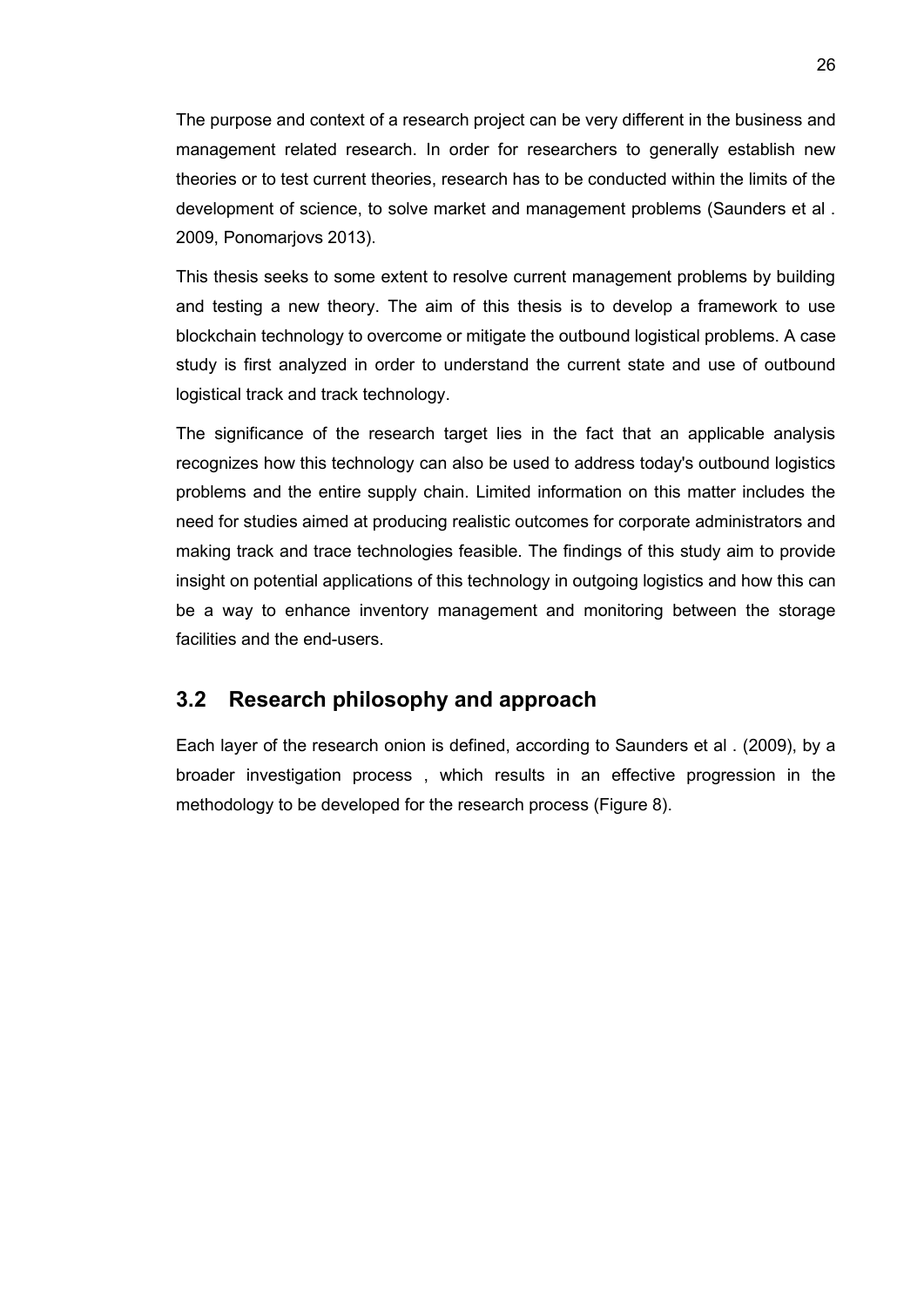

*Figure 8. The research onion (Onion Derby, 2019)*

The outermost layer is the philosophy of research which includes the assumptions used by the scientist in viewing the world. This is the basis for choosing research strategies and research methods (Saunders , et al. 2009).

In addition , the research methodology affects reasoning, data usage, generality and theory analysis. Deductive and inductive methodologies are the major approaches to market research analysis. The first approach includes the development of a theory and hypothesis and the development of research designs to test the developed hypothesis.The latter relates to data collection and analysis and then to data analytical theory development (Saunders et al., 2009).

### <span id="page-30-0"></span>**3.3 Research design**

The design of research is about how research questions can be answered. It is essential that research strategies, choices and time horizons be developed during the research design process (Saunders , et al., 2009).

The research questions and priorities, the extent of established expertise, needed time and other available resources will guide the selection of a special research strategy. The following are briefly introduced the main research strategies widely used in research on business and management.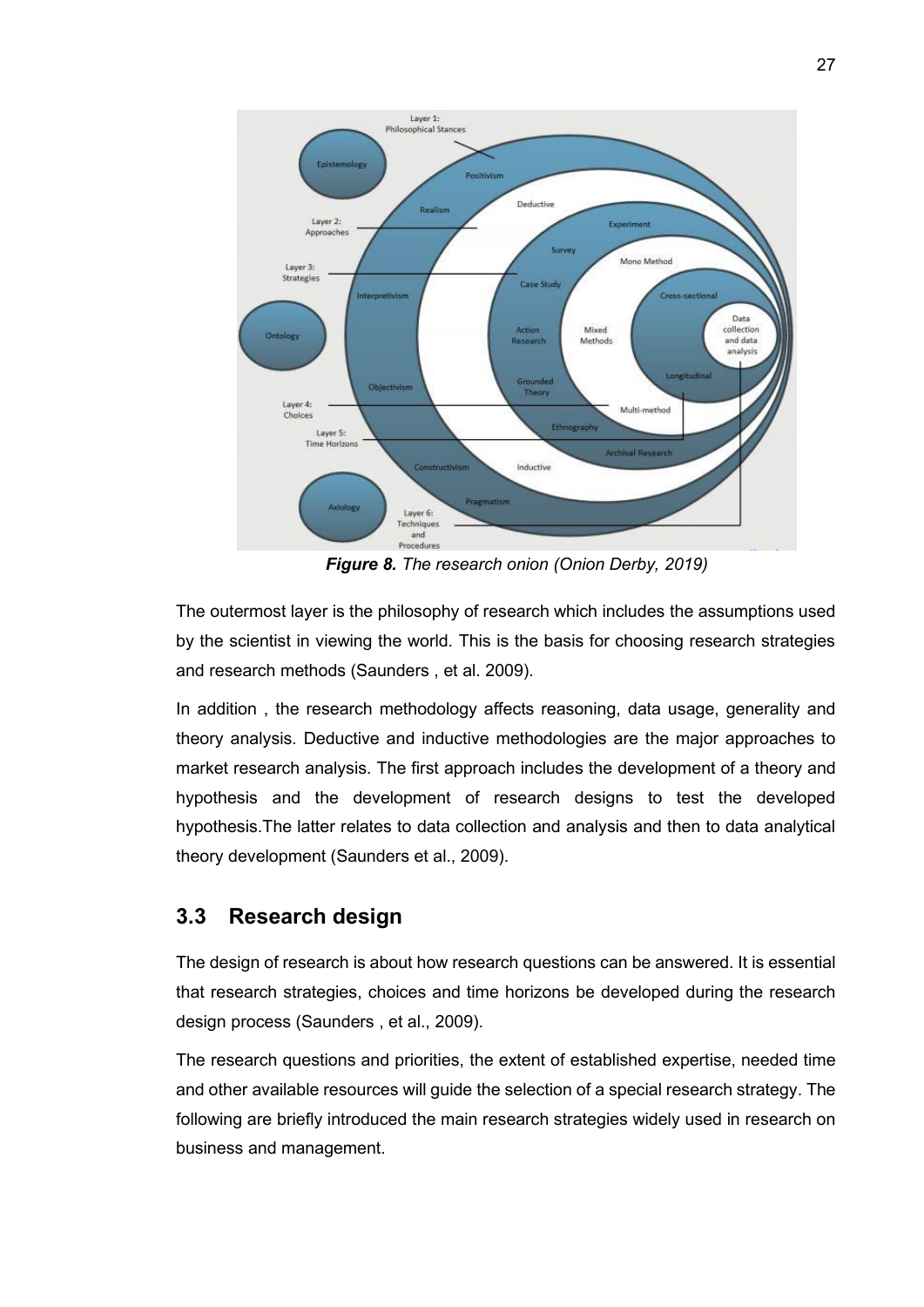- Experiment: An experiment is structured to investigate causal connections. In other words, when an independent variable is changed, a different dependent variable is changed. In more complex experiments we take into account the magnitude of changes and the relative value of two or more independent variables (Saunders et al., 2009).
- Survey: Surveys are structured questionnaires that make for an simple comparison. In the surveys, who, what, where, how many questions and how many are answered. In addition , it allows vast volumes of data to be obtained in a very economical way from a limited population (Saunders et al. 2009).
- Case Study: The case study is the empirical analysis of a current trend in its actual context, according to Saunders et al . ( 2009), using many evidence-based sources.
- Action Research: Action and learning from experience is the best way to enhance comprehension by undertaking action research.That is why an action is taken to consider situations by modifying them and learning and reflecting on the effects of the action before taking a new action again (Fisher, et al., 2004).

It should be calculated by combination or selection of qualitative / quantitative techniques and data collection procedures and further data analysis, as soon as the research strategy has been established. Every data collection analysis approach has its own data analytical process (Saunders , et al., 2009).

- Questionnaires
- Panels, with focus groups included
- Comments, including observation of the participant
- Existing Documentation
- Databases

Finally , research design considers the time horizon of the study that does not depend on research strategy or methodology choices. Cross-sectional research is being used at all times for research based on the study of specific phenomena. The longitudinal research is called Saunders, etc., if the study is focused on a trend which persists over a period of time.

### <span id="page-31-0"></span>**3.4 Chosen research strategy**

The objective of this study is to select the most effective research strategy. After review of various research methods and methodologies and taking into account the validity and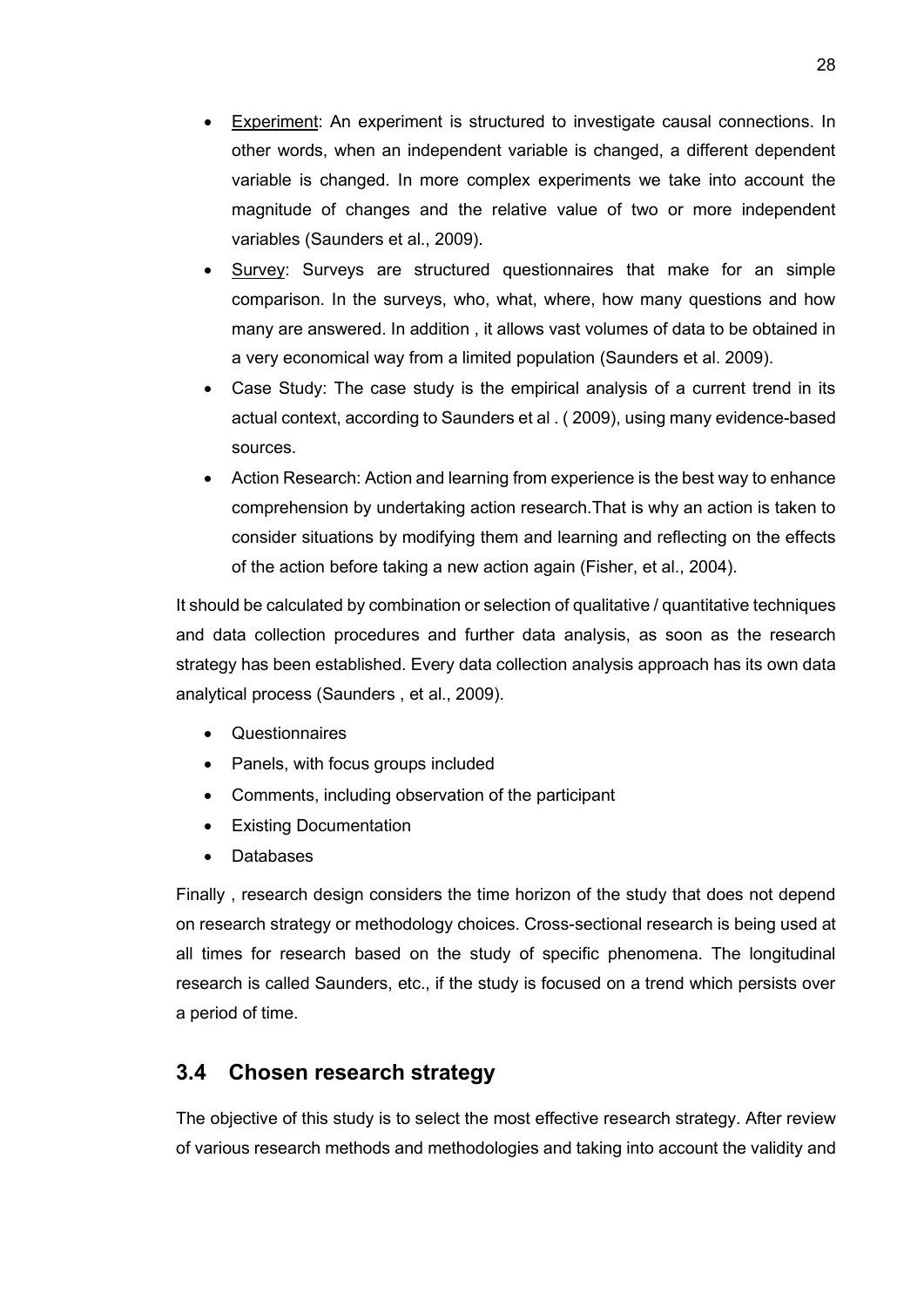reliability, the research strategy for this master thesis is selected and presented in Figure 9.



*Figure 9: Research design*

A deductive research approach will be used to answer precisely the research question. Deductive analysis is the simplest to address the research question as the key concept is to explain blockchain technology in the monitoring/tracking and tracing of outbound logistics solutions by establishing a system. Thus, a theoretical framework will be developed to determine this reality, provided the hypothesis of this research is deductive. This approach will be based on a literature review concentrating on the issues relating to how the supply chain management and the foundations of blockchain technology can be digitized.

Through evaluating the case studies using an explanatory approach, the deductive argument can be further explained. This approach has been chosen to establish the basis for research using proven case studies to demonstrate current research status (Saunders , et al., 2009). The lack of information on this subject further influenced the decision to discuss a variety of pilot projects briefly.

The starting point of the study begins with various readings on the topic of digitalization in supply chain management, tracking and tracing technologies used, blockchain and its proposed applications in the fields of finance, supply chains, and others. This led to research on certain cases of pilot project in the track and trace solutions for products in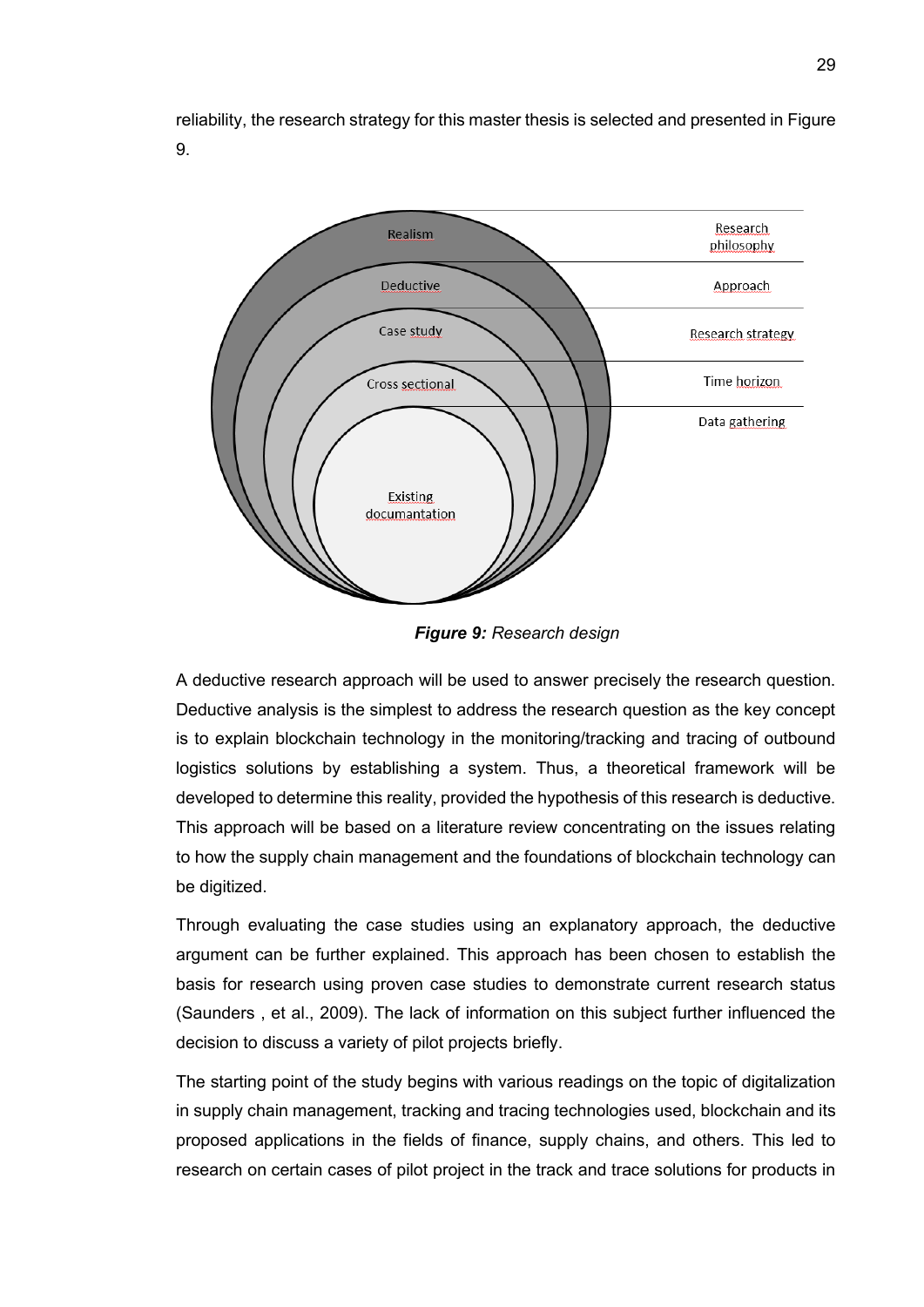a supply chain network. Then, the proposed research questions mention in chapter 1 were formulated. Based on these questions a literature review was carried out on topics essential for building a framework. Then a case study was chosen and analyzed to understand its potential applicability in the proposed framework. The case was carefully selected and the scope of the framework was limited to tracking and tracing in outbound logistics.

The research tries to present an alternative method for the implementation of a track and trace solution, using a blockchain system, after analyzing the event. Instead the study analyzes the used cases of blockchain deployment and addresses the issues of blockchain technology implementation in supply chain management. The research strategy adopted in the study is shown in Figure 10.



*Figure 10. Thesis analysis*

All focus was placed on validity and reliability in science when designing the research. For each case study, a variety of sources of knowledge are used to ensure internal validity. On the other hand, external validity is maintained as other organisations can easily implement the findings of the analysis. This analysis is also reliable as most sources of information come from the companies studied.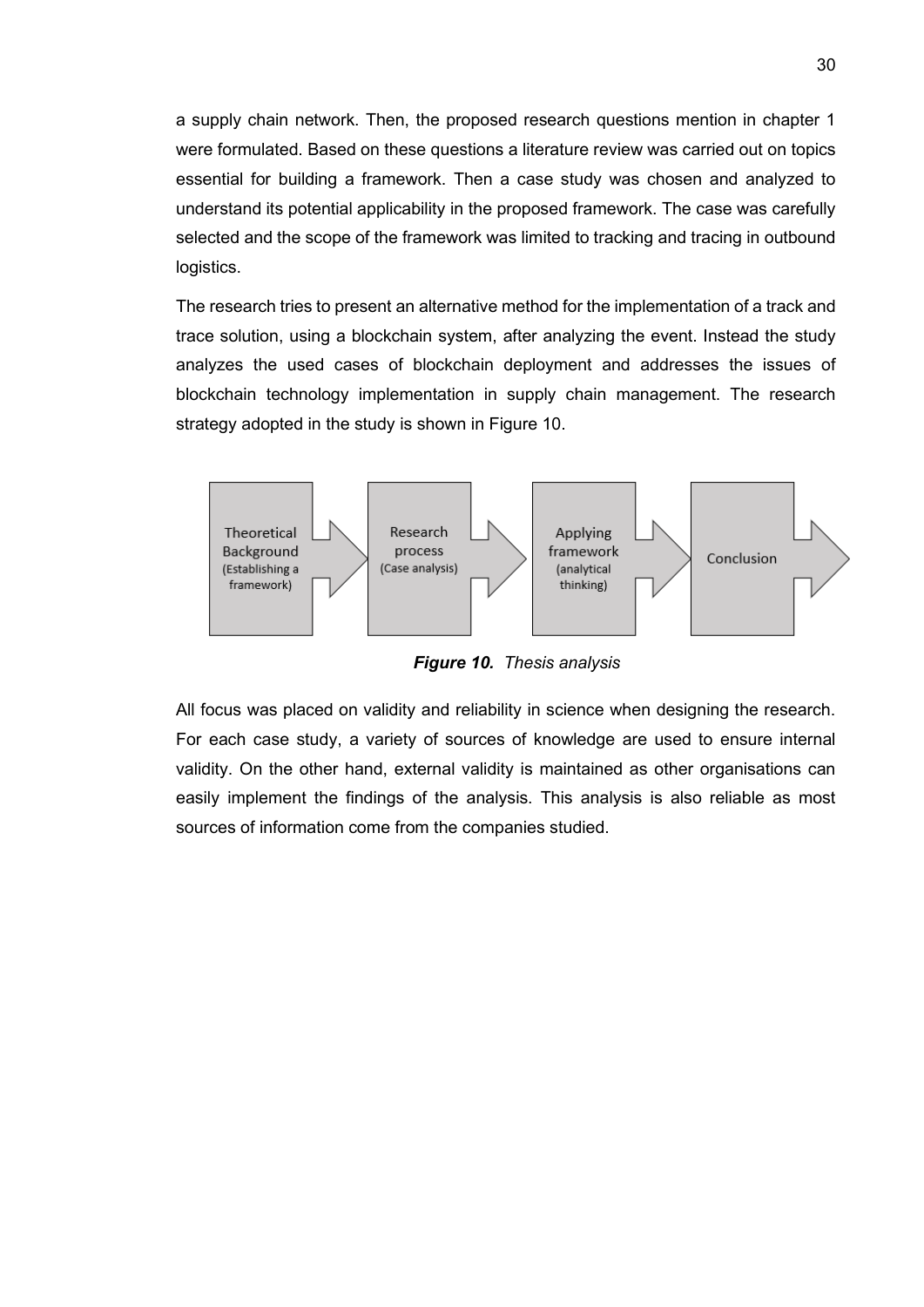# <span id="page-34-0"></span>**4. CASE ANALYSIS**

*This chapter aims to present the setup for an outbound logistics tracking of a product. The configuration includes the physical and information flow, as well as devices and software setup used by the members. The case study is carried out by Shamsuzzoha et al . ( 2015) where the recording and monitoring of a commodity by a Finnish corporation is carried out as a pilot experiment. The goal of the pilot project was to use existing multichannel supply network technologies.*

### <span id="page-34-1"></span>**4.1 Physical flow in outbound logistics**

The scope of the case study starts when the product is ready for shipment at the end of the producer. It began its journey from Vaasa by truck to the port of Mäntyluoto in Finland, for storage, then by truck to the port of Turku in Finland and then by boat to Singapore. The physical movement of the supply chain is shown in Figure 11.



*Figure 11. The case supply chain*

Different trackers available in the market were analyzed and the following three were selected and used;

• TINO: These are the extended-battery trackers used to transmit positioning and tracking data. The lifetime exceeds more than a month which makes it a viable option for international tracking. In addition to its positioning functions, TINO trackers send conditional data, considered as important criteria for product quality and customer satisfaction (humidity, temperature, dew point temperature, vibration etc.), for the products on the shipment.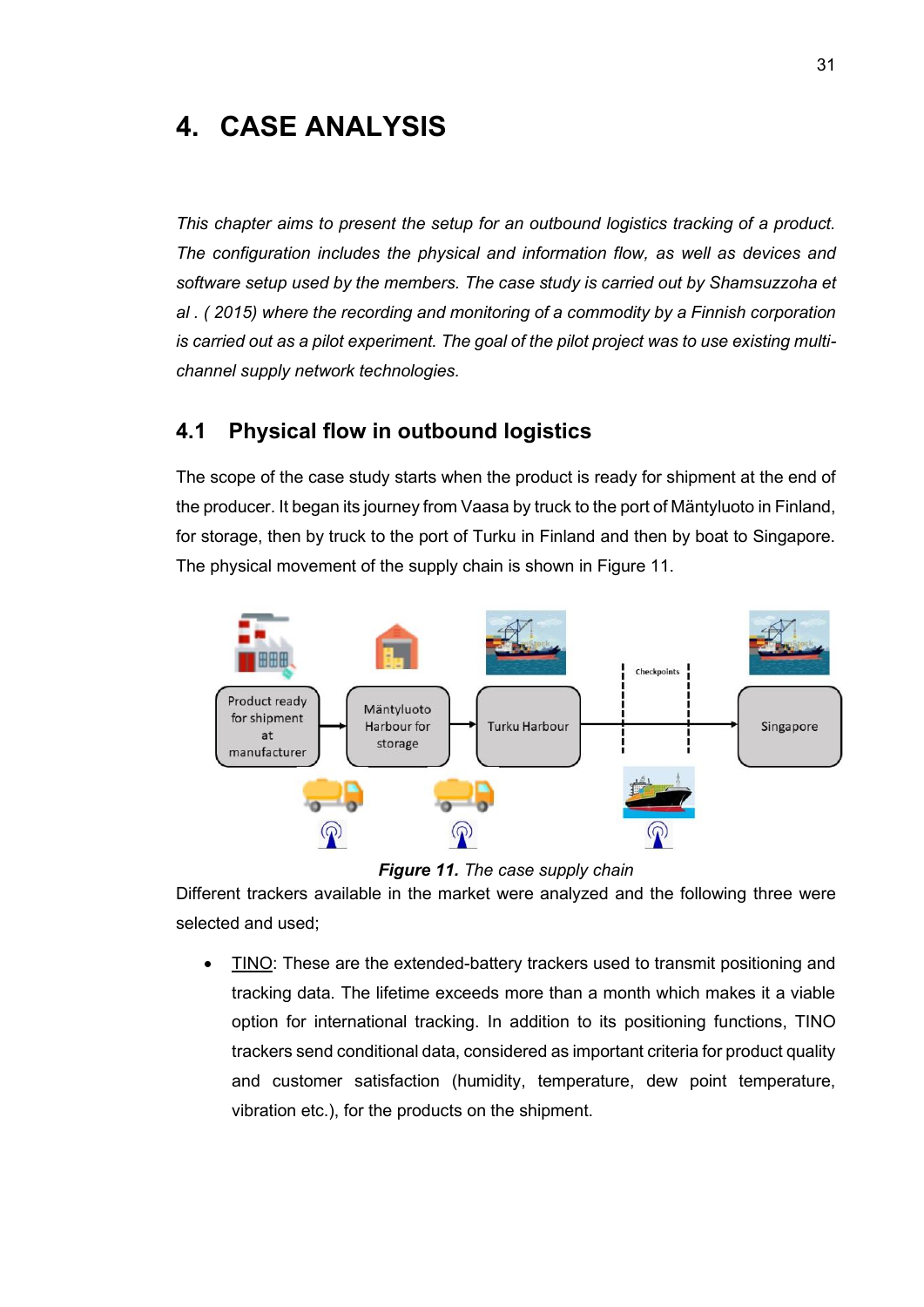- GPS trackers: These are navigation devices which are normally carried by a moving vehicle. It uses the Global Positioning System (GPS) to track and locate the device's position.
- AIS system: This system provides the tracking data of a ship when in the sea. The receiving range of AIS antenna is 70 kilometers and it does not transmit when data sharing stations are too far.

### <span id="page-35-0"></span>**4.2 Information flow in outbound logistics**

The case company has an ERP (SAP) setup for managing their information flow in their everyday business and uses emails for communication with transport companies. When the product is ready for shipment at the manufacturer's end, the information is updated in the ERP. The logistics team gets confirmed and contacts the transporter for carrying out the shipment from the company's warehouse. The subsequent tracking information is collected by the transport company and available for display.

Upon implementation of the pilot project, an online platform was created, which displayed the overall information related to the tracking of the product. The portal was customized to include various tabs like customers, purchase orders, projects, shipments, handling unit, etc., which are essential to enable the tracking process. Information received at each point of the journey of the product was readily accessible to the related stakeholders. The process is shown in Figure 12.



#### *Figure 12. Information flow after implementation of pilot project*

Data (P1, P2,…Pn), which in this case is primarily location and time details, is generated and uploaded onto the online platform. The information on the online portal is accessible to the concerned actors at the manufacturer's and transporter's end. This enables faster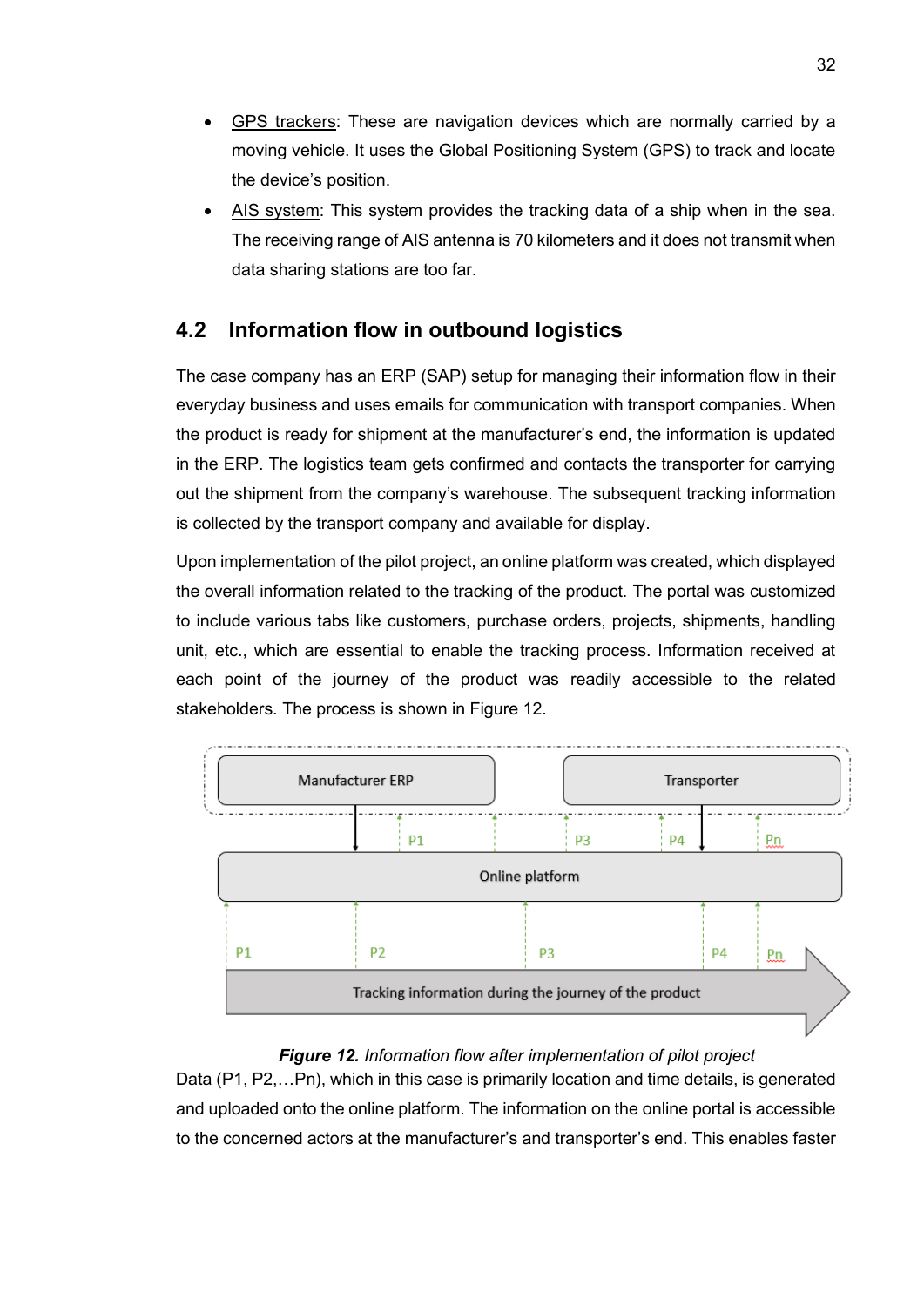and accurate information sharing with the customer, thereby enabling better customer service.

### <span id="page-36-0"></span>**4.3 Challenges**

The available tracking technology was tested on the basis of its functionalities and the principle as well as supply chain and logistics network tracking requirements. In today's difficult logistic climate, the pilot project is an online approach to collect and distribute tracking information. The project also provides a recipe for overcoming the current lack of tracking systems in a short-term multi-company network.

This case study as well as other similar pilot projects in different industries encounter certain challenges when implementing this solution across the entire supply chain network. Complying to regulations, paradigmatic change in shop floor, change in IT structure like interfacing of ERP with other portals, cost of implementation and data security are some of the challenges to the implementation of track and trace solutions in outbound logistics (Bonardi, 2017).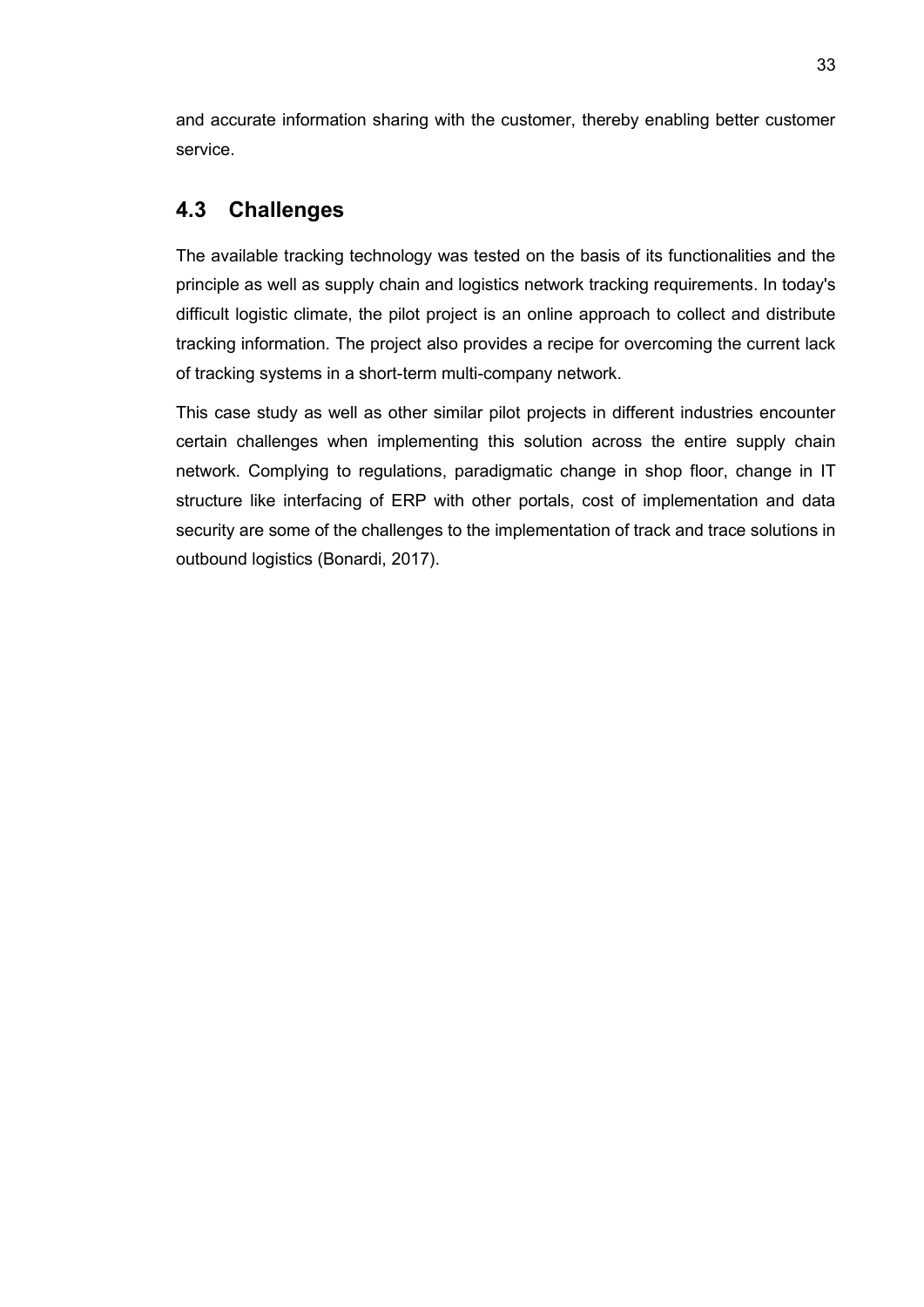# <span id="page-37-0"></span>**5. PROPOSING A BLOCKCHAIN FRAMEWORK**

*This chapter is intended to address the research question 3, as it offers an alternate framework by using the blockchain technology. It examines and visualizes the creation of different blocks and the interaction between different layers.* 

This section provides an alternative view of how a product described in the previous chapter is to be tracked and traced. The framework is based on the theory findings. As described in chapter 2.3 and in Table 2, actors (manufacturers, transporters, customers) can register in a network using their own private key and use the public key to identify and authorize. The actors can enter data manually or automatically into the network, the outbound logistics flow in this case, by authorship of their private key on the hardware devices that are connected to the software application and thus provide an interface for new data entry. The blockchain is selected depending on the level of security. While a public blockchain is better than a private one, a collection of a private blockchain is made, which allows you to choose which individuals can have input and can control the chain. Figure 13 shows the proposed framework for blockchain application in outbound logistics.



*Figure 13. Proposed framework for blockchain supported traceability system in outbound logistics*

The framework offers a blockchain layer connected to the online platform. In addition to the current blocks, the new blocks gather, bind and handle information on the commodity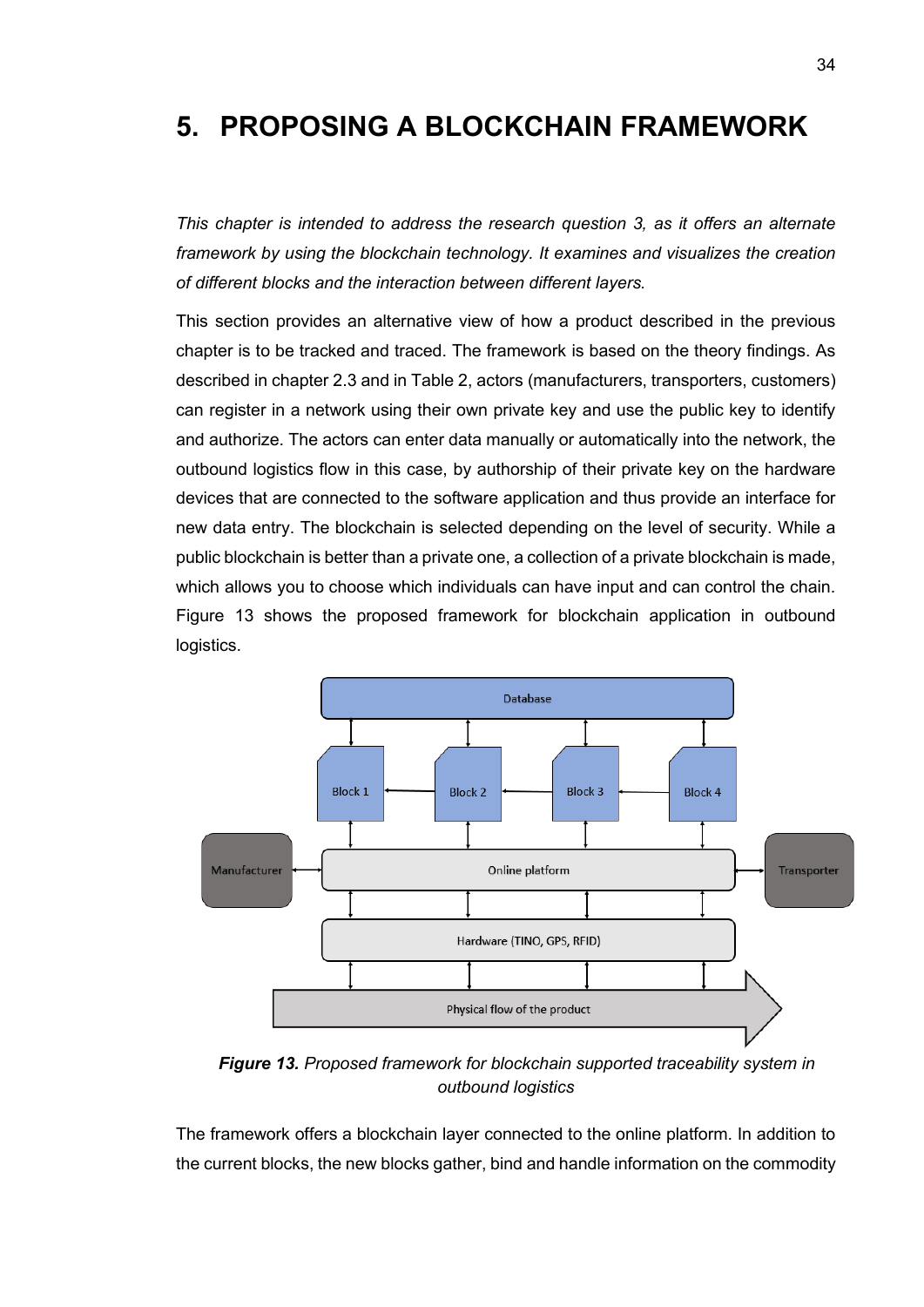during the outgoing logistics. A unique digital summary is provided to each product which gets updated throughout its journey. The information related to the product can be visualized by the concerned stakeholders. The reason for considering blockchain for confirmation of such transactions is due to its secure nature and the layer of database included offers secure backups with permissioned access. Figure 14 goes a step forward to includes the entire supply chain.



*Figure 14. Modified blockchain framework for entire supply chain*

The pertinence of blockchain is more important in this situation. Specific supply chain stakeholders are included in the Master Program and all supply chain operations can be performed and monitored in a secure manner.

The framework proposed in Figure 13 must be logically sequenced and smart contracts are the means for achieving it. The process flow of an intelligent contract applied to the case study is illustrated in Figure 15.

Each block has a smart contract connected with the specifications which must be met, such as product arrival time stamps or current location, to complete a block and cause the formation of the next block in the chain. Figure 15 also shows the new data and data from previous blocks used to create a new block while constructing a new block.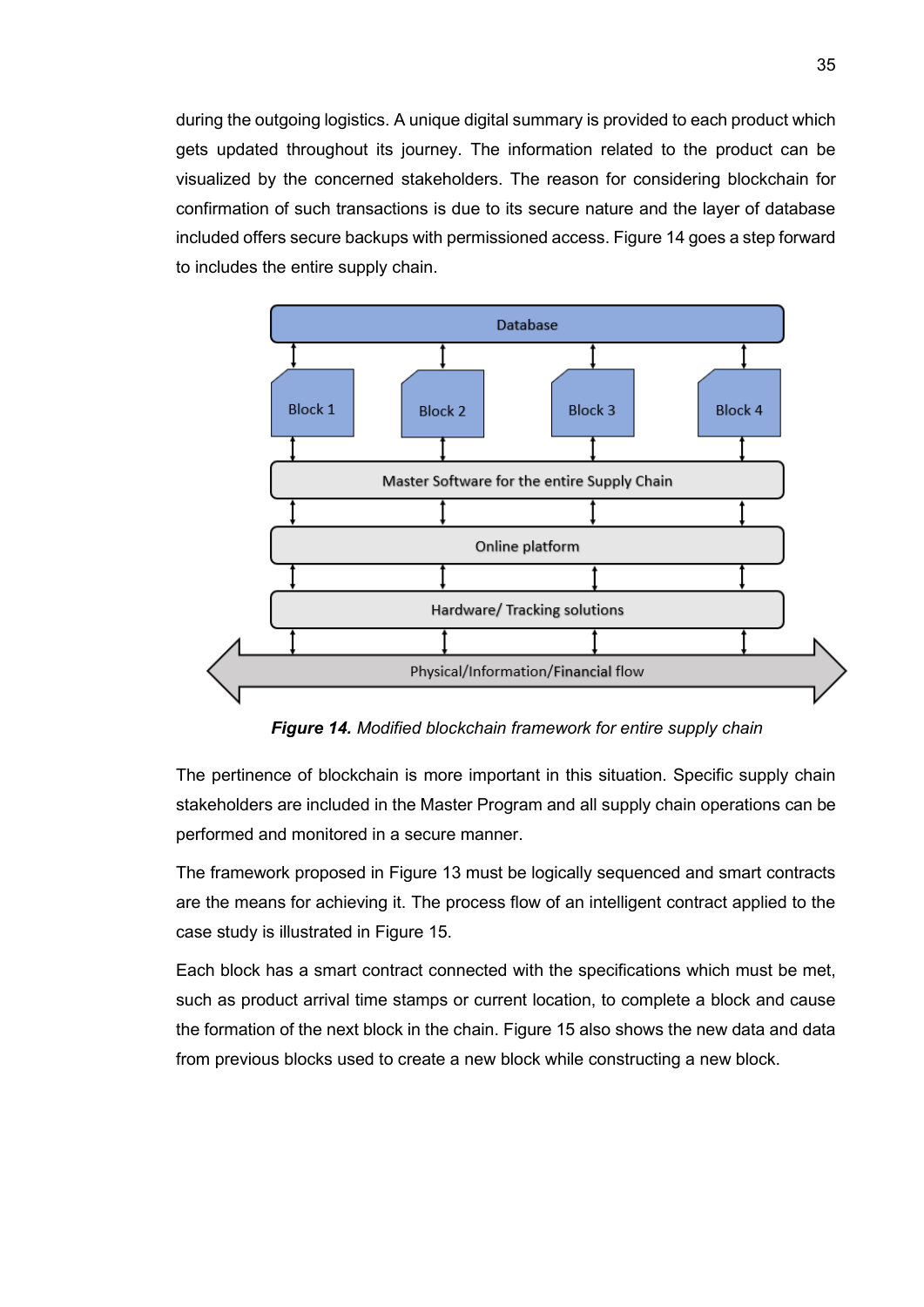

*Figure 15. Proposal for interaction with smart contracts in a blockchain*

As described in the previous section, a smart contract can be a software which has the attribute to automatically trigger a certain function to take place when a predetermined event occurs. For example, in Figure 14, when the transportation company completes the transfer of the product from one point to another, the hardware technology (RFID, TINO, GPS) transmit the information which is updated in the online portal. This fulfills the condition in the smart contract and the information is added to the block, which in turn is added to the blockchain and the information is secured.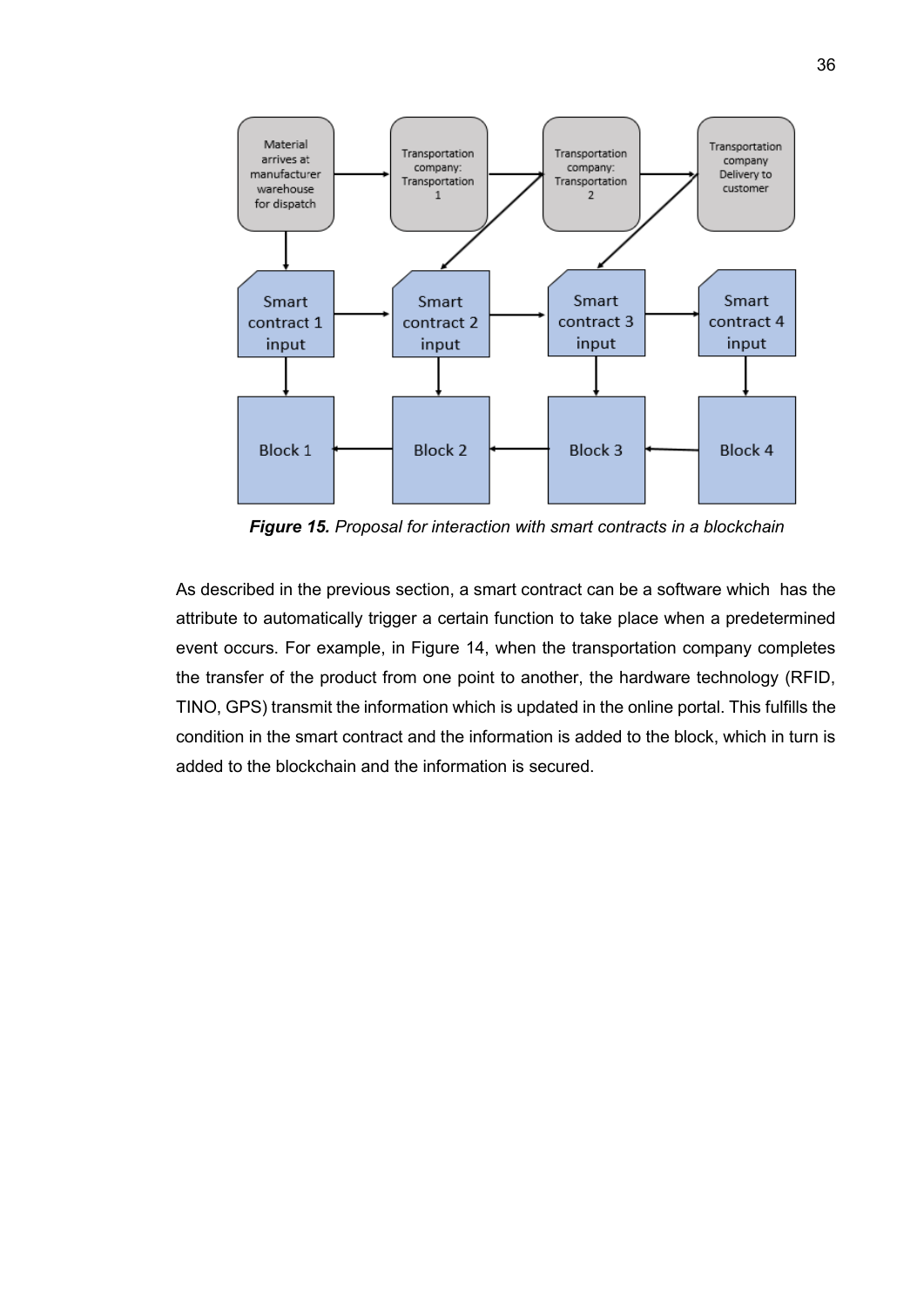# <span id="page-40-0"></span>**6. DISCUSSION**

*This chapter seeks to address research question 4 and a debate is being conducted using blockchain technologies on the practical aspects of the track and trace approach. It then addresses the possible problems of incorporating blockchain technologies in track and trace solutions.*

### <span id="page-40-1"></span>**6.1 Applicability of blockchain in track and trace**

The proposed blockchain framework in chapter 5 provides for the possibility of tracking and tracing a product from the warehouse of the manufacturer to the end customer. In order to implement such a framework, investment in both hardware and software is required, and it has been observed that the costs incurred will be significantly low due to the constantly falling price of IoT devices (Mattila, et al . , 2016). Companies also face difficulties in incorporating track and trace approaches given the reduced cost consequences. Some of the reasons point to the inefficient scanning, recording and sharing of data between the stakeholders. Added to that, the lack of standardized processes, the use of various technologies and the information system further makes the process of tracking and tracing more complex. Nevertheless, some global as well as localized firms realized the importance and efficiency of the track and trace solution and started pilot projects using blockchain technology. Table 3 enlists the uses blockchain technology in some successful pilot Track and Trace solution projects.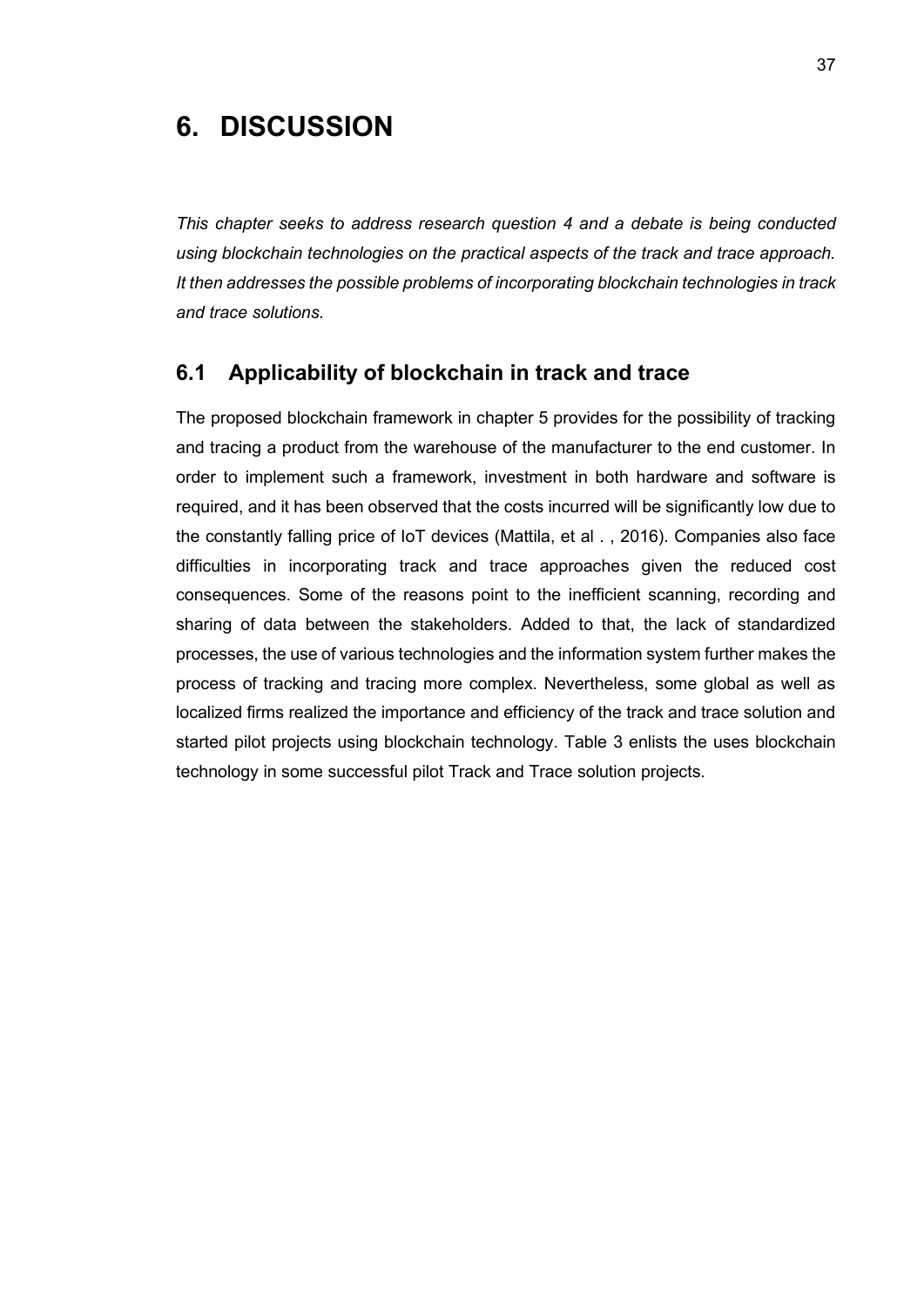*Table 3. Used case studies* 

| Case           | Case               | <b>Description</b>          | <b>Status</b> | <b>Sources</b>  |
|----------------|--------------------|-----------------------------|---------------|-----------------|
| No.            |                    |                             |               |                 |
| 1              | BASF, Ahrma,       | Smart pallets tracking      | Pilot project | <b>Press</b>    |
|                | Quantoz            | system                      | completed     | release         |
| $\overline{2}$ | Provenance         | Real-time data to           | Pilot project | Webpage         |
|                | and COOP           | demonstrate and track the   | completed     |                 |
|                |                    | fresh product journey       |               |                 |
| 3              | Provenance         | Use blockchain technology   | Pilot project | Webpage         |
|                | and Fairfood       | to track ethical claims and | completed     |                 |
|                |                    | anddigitally prove fair     |               |                 |
|                |                    | trading practice            |               |                 |
| $\overline{4}$ | <b>Walmart and</b> | Using blockchain            | Pilot project | <b>Press</b>    |
|                | <b>IBM</b>         | technology for collecting   | completed     | release         |
|                |                    | information on origin,      |               | <b>Brochure</b> |
|                |                    | protection, and food        |               |                 |
|                |                    | authenticity and to track   |               |                 |
|                |                    | the entire supply chain in  |               |                 |
|                |                    | real time                   |               |                 |
| 5              | Marine             | Container streams system    | PoC           | <b>Press</b>    |
|                | transport          |                             | completed     | release         |
|                | international      |                             |               |                 |
| 6              | <b>IBM and AOS</b> | Truch tracking solutions    | Prototype     | <b>Press</b>    |
|                |                    |                             |               | release         |

BASF is the biggest chemical manufacturer in the world and, in 2017, along with the start-up, Ahrma is undertaking pilot studies to test the applicability of the smart pallet of Ahrma (case study 1). The smart pallets use IoT sensors that capture information relevant to the transported goods' location and orientation, and offer additional information on metrics such as temperature variations, load and some kind of impacts on the products. A blockchain network is used to collect information, and approved partners are granted access to pallet movement analysis (BASF, 2017).

Provenance is a blockchain solution provider that partners with companies from different sectors and offers track and trace solutions. Provenance and a co-operative piloted a project in 2017 (case 2) to track fresh produce from producer to supermarket. Data was collected along the entire supply chain and information was stored in the blockchain regarding the supplier, product location and environmental and social impacts, thus providing a real-time product journey (The Provenance Team, 2017).

In addition, Provenance piloted the use of blockchain technology to track ethical claims and the digital poof of fair trade practices in case 3. The pilot study was to show a decent pay for 1000 coconuts to farm workers. The payment and product of 55 farmers was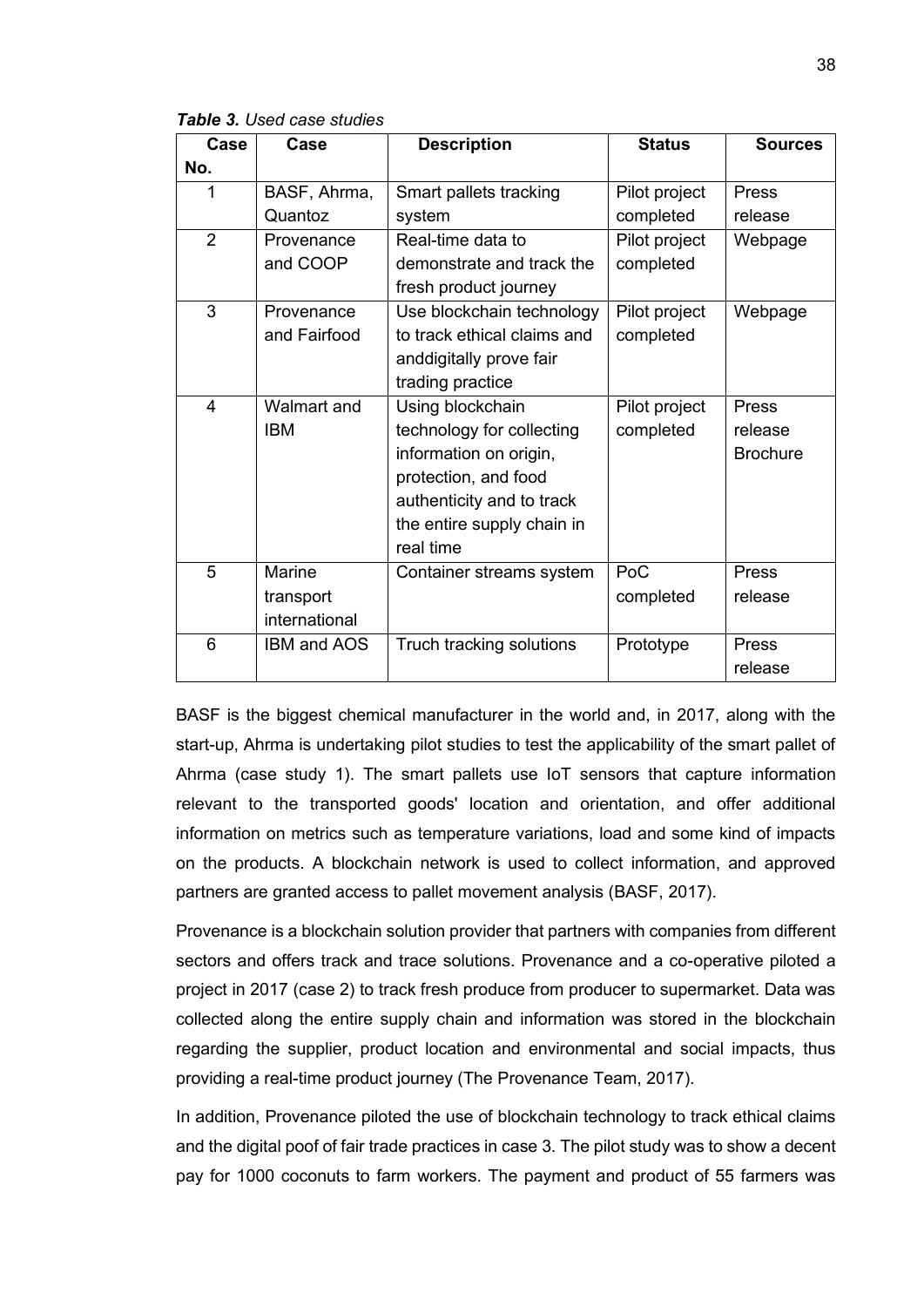registered in the blockchain, and the proof of payment and the product's journey from Indonesia to Europe was shown on a platform using a certification approach (The Provenance Team, 2017).

In 2016 Walmart began a track and trace pilot in the agri-food industry along with IBM (case 4). Digitally tracked pork products from a single farm into different stores in China. Supply chain members were able to visualize the product 's journey, such as farm details, batch number, factory data and expiry date (IBM, 2016).

Sea Transport International (MTI) finished its Container Streams pilot in 2017 (case 5). This case is similar to the case study analyzed in chapter 4, however a blockchain platform was used to share data on suppliers, shippers, customs, load details and terminal and all supply chain stakeholders were able to access the information (PRNewswire, 2017).

In 2017, IBM along with AOS developed a blockchain and IoT solution for Columbia logistics activities (case 6). Cargo-related transactions were digitized, and sensorgenerated information was registered in the blockchain. For tracking purposes information on truck location, goods shipped, movement variables and vehicle load was available. This application helped improve the process of tracking and tracing and provided a better estimate to predict the delivery time for the customers. The IoT further helped capture external information such as weather, temperature , and humidity that shortened the lead delivery time.

#### <span id="page-42-0"></span>**6.2 Challenges in implementation**

Within this section, the key obstacles faced by businesses when integrating blockchain technologies within their supply chain and more generally in track and trace solutions are highlighted.

Scalability: The use of the blockchain on the supply chain is not a particular concern, but it is also the main problem for the entire architecture of the blockchain. Scalability is not an problem for the supply chain network, but it is also a major obstacle for the entire blockchain ecosystem. The term "scalability" refers to a system's capacity in terms of both user and transaction capacity to cope and work in an increased or expanding way (Villalmanzo 2018). If it is evaluated for greater operating needs, a device that progresses well will sustain or improve its level of success or productivity (Investopedia, 2018). The disparity between wider use of the blockchain and restricted private use (Bashir, 2017) is therefore of interest to blockchain technology.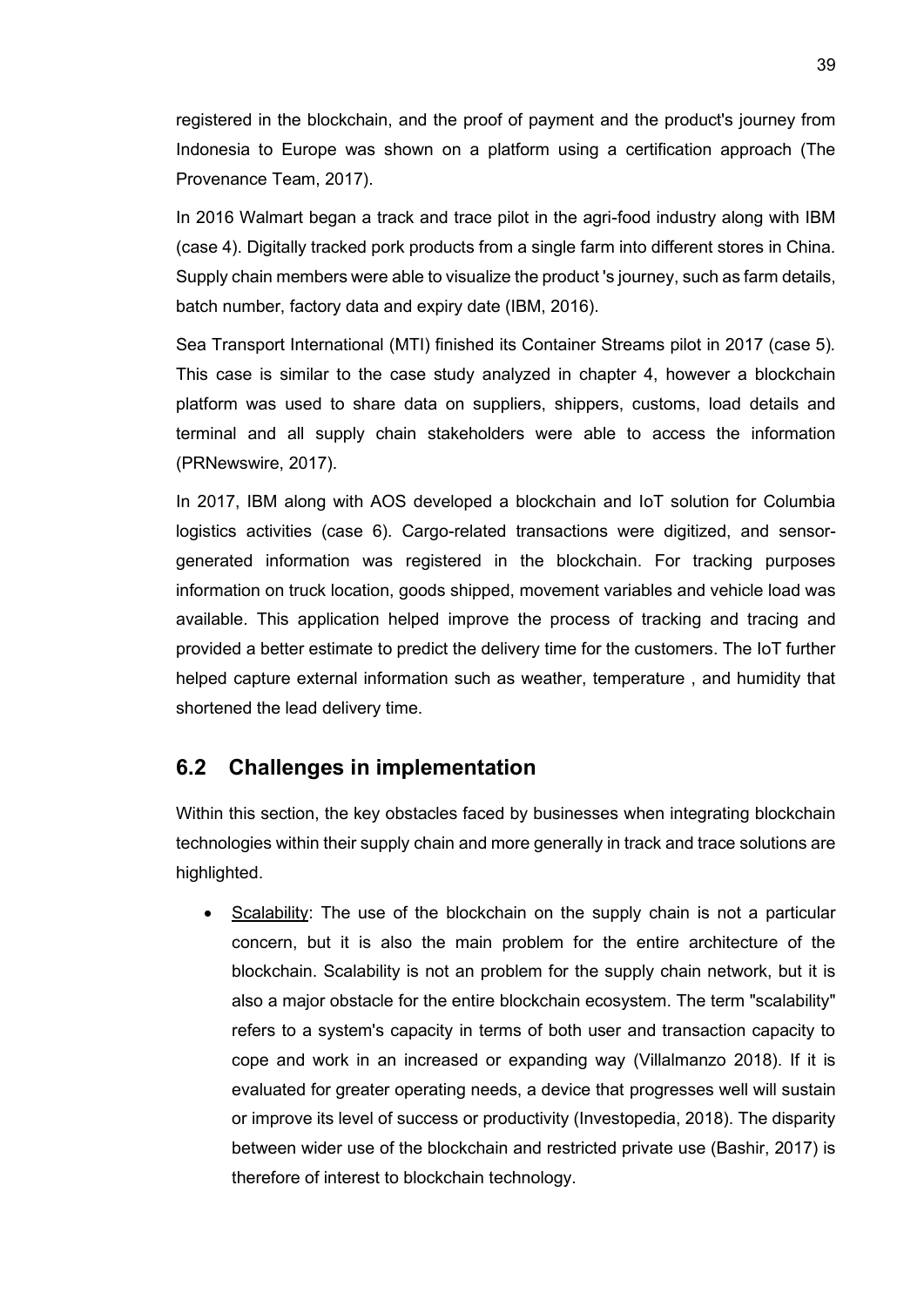The use of blockchain in supply chains was evaluated for realistic applications mentioned in the previous section, while scalability was a problem in actual implementation. The majority are still pilot projects in the PoC or small scale, without addressing large-scale projects. The blockchain should be technologically and socially progressive to achieve widespread implementation. Technology scalability is based on number of nodes, data quantity and transaction numbers, and social scalability is related to user numbers and types (Ge et al . 2017; Villalmanzo, 2018).

Bashir (2017 ) notes that in recent years the scalability issue has been the focus of considerable conversation and media interest, proposing multiple approaches to the scalability problem of the blockchain. In Case Study 4, IBM's report highlighted the importance of blockchain approval for all SC partners in addressing the issue of social scalability and in developing policy recommendations (Ge, et al . 2017).

At the other hand, technological scalability is difficult to introduce in the face of workload and without sacrifice in decentralization, as blockchain requires to meet the goal rate and latence (Gencer, 2017). Any solutions to the solution refer to using alternative consensus structures and alternative function algorithms because they do not match the number of transactions well (Swan, 2015).

• Privacy concerns: Although blockchain technology offers a seamless and transparent records database, any transaction can be seen in all blockchain nodes (Cagnazzo, 2017). In digital transactions and sharing of data through SC 's collaborators this feature causes several privacy concerns (Villalmanzo, 2018). All transactions are open and transparent by default in public blockchain networks. Therefore, anyone can follow a transaction path, including its interest, and its source and destination addresses (Mougayar, 2016).

For blockchain applications requiring a higher degree of privacy and secrecy, such as in the financial or health industries, this transaction view is not feasible but is important to the supply chain (Bashir, 2017). Cryptographic technology allow the authentication of transactions without exposing the owner's identity, in order to protect user confidentiality (Mougayar, 2016). Therefore while the transactions can be seen in the blockchain, the off chains are not bound to virtual addresses, so that a pseudo-anonymity property is provided (Mercer, 2016). Although confidentiality is secured, cryptographic keys linked to off-line identities may be stolen or exposed if the confidentiality problem is to be fixed (Villalmanzo, 2018).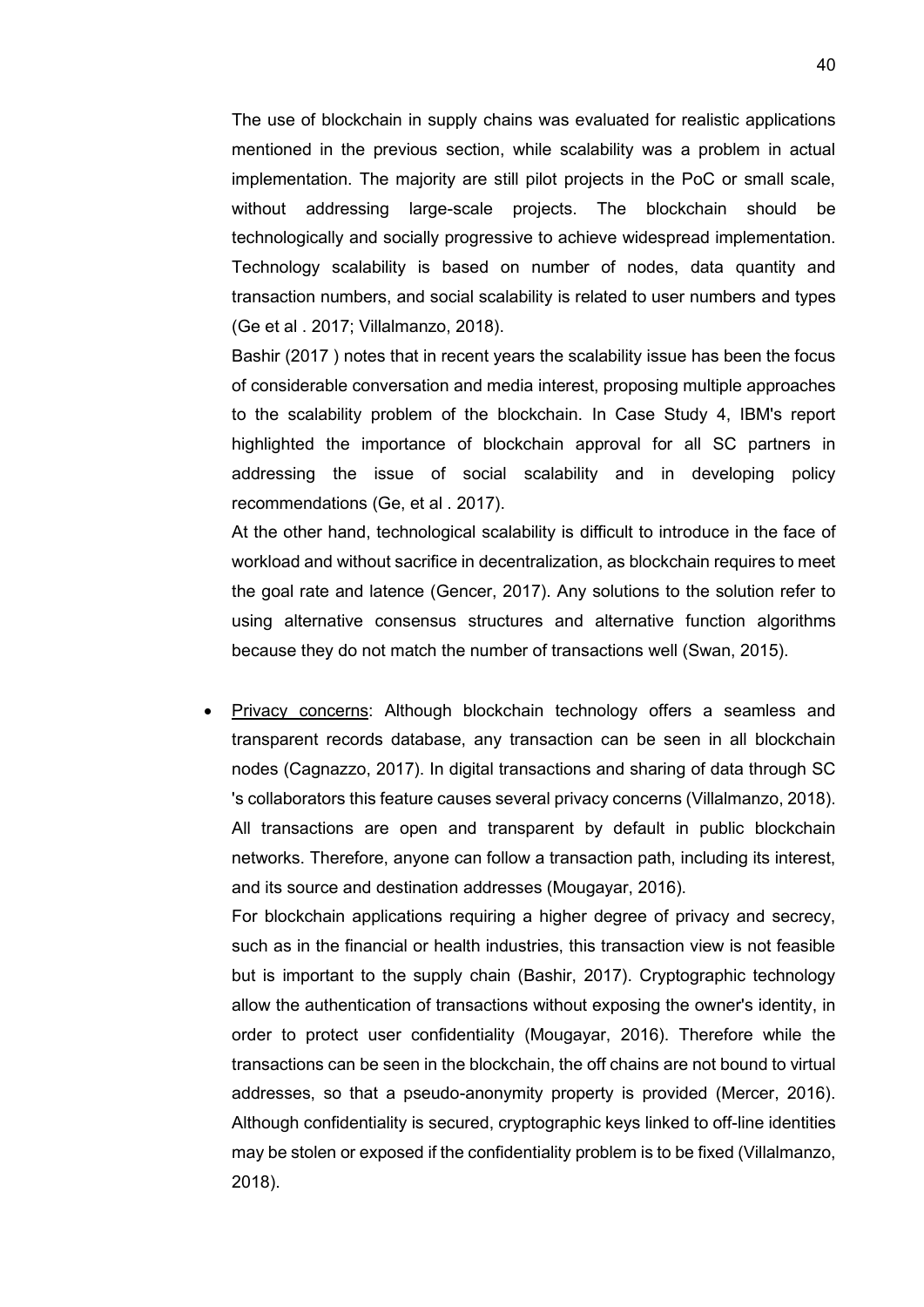• Interoperability: As a solution for the interoperability of data and structures in the new SCs, blockchain technology is evolving. To order to connect, transfer data and knowledge across organizational borders, interoperability requires the ability of knowledge system managers to interact and exchange data and information within and across organizational borders (Gray 2017). In several current SCM applications, interoperability also remains a requirement for internal hardware or in private cloud environments. Failure to interoperate is related to hierarchical procedures, lack of consistency, auditability and control, causes difficulties in covering a whole product's CS and is sometimes unable to capture the first kilometer (Provence 2016).

It aims to provide a shared database for all members in the SC in which all parties can view, read and archive information without central control (Ge et al, 2017) (Switzerland, 2016). This technical obstacle can be solved with the adoption of blockchain. The data is thus interoperable across the whole SC. On the other hand , it is important to tackle the interoperability between blockchain and legacy SC systems. In order to remove interoperability hurdles, supply chains are essential to the availability of standards which allow connected systems to communicate using the same language, architectures and identifiers (Bashir, 2017).

Finally, interoperability between blockchain systems must be taken into account in a increasing blockchain environment (Villalmanzo, 2018). The existing restriction on blockchain interoperability contributes to the development of many protocols that can work across various blockchains, as well as a range of organizations' efforts to establish blockchain interoperability standards (Bashir, 2017, Ge et al., 2017).

• Adoption: It is a known truth that the blockchain technology still remains fairly immature and far away from conventional supply chain acceptance (Villalmanzo 2018). Although innovation in small scale projects in real companies is growing to show that supply chain processes have a blockchain viability, however a gap persists between the technology and the investment (Luu, 2018). Early adoption will only be possible if the deployment engines are solid, the technology tools are ready and solutions are found to the problems (Mougayar, 2016).

The introduction of blockchain technology in the supply chain area of industry leaders could speed up the dissemination process. Moreover, businesses will gain substantial advantage over their slower competitors by the rapid introduction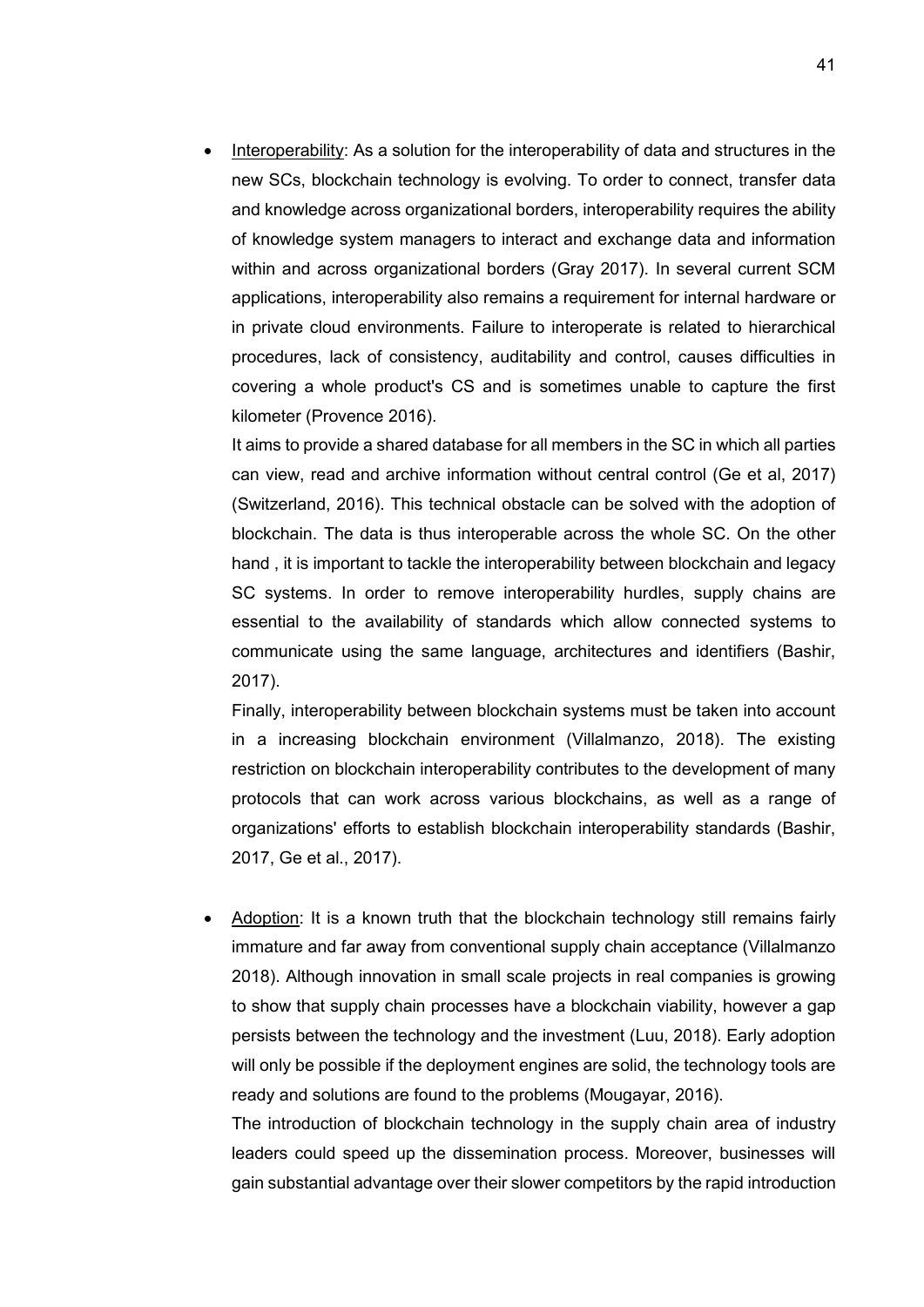of this technology now, before being commonly adopted (Curtis, 2018; Villalmanzo, 2018). Failure to recognize the possible utility of blockchain technologies or upcoming challenges stops market leaders from implementing big pilot programs in their supply chains, reducing the broader diffusion.

Many questionnaires have been conducted by several organizations, in order to better understand the key challenges and concerns of the industry leaders in incorporating this technology in their operations (Villalmanzo, 2018). A survey was carried out in April 2017 by Chain Company In-Sights to address these questions. This is the first in a series of ongoing studies on blockchain creation and usage in the supply chain area (DeCovny, 2017).

The questionnaire was intended for international supply chain experts, including consultants, travel companies, technology providers and advisors (Villanmanzo 2018). Consequently, the survey indicates that businesses are fairly wellinformed about blockchain, with over a third of respondents adopting this platform. SC technical use cases primarily concentrate on SC stock monitoring, knowledge sharing, payment processing and buying, all targeted at increased SC transparency and traceability (DeCovny, 2017; Villanmanzo, 2018).

The key advantages alluded to by the respondents are transparency, reduced processing costs, trust between the SC partners and security. While the blockchain in SCs could theoretically be applied, the blockchain implementation is already met with many obstacles. Budget, inter-operability and lack of requirements, a lack of understanding / consciousness, a lack of value production, lack of industrial support and regulatory concerns were the key obstacles found by the companies surveyed (DeCov-Ny, 2017).

Finally, businesses were asked about the prospects of potential of the blockchain connectivity and the complementary technologies available. As to be predicted, Big Data, Scientific Analytics, IoT and Cloud Computing are the innovations most likely to influence the decision making of the company (Villalmanzo, 2018). The findings of the study underline the competitive value of blockchain technologies in the field of supply chain. The initial process of implementation is still in progress (DeCovny, 2017).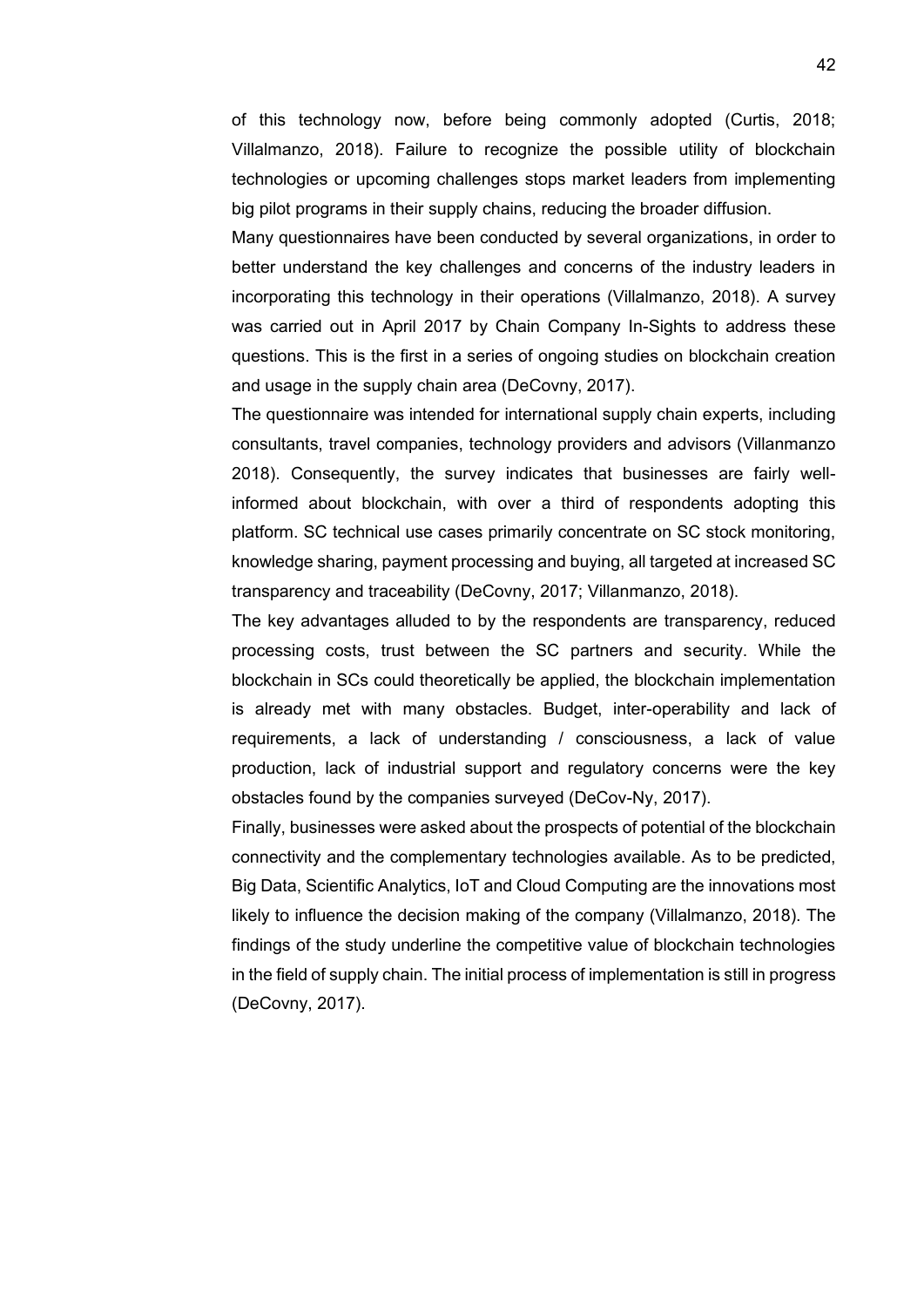# <span id="page-46-0"></span>**7. CONCLUSIONS**

*The aim of this chapter is to present the research findings and the contributions to the theory. In accordance with the research goal, the findings of the analysis are discussed and some recommendations for future studies are made.*

The study started with the reviewing of the theory in order to find relevance to the research and set grounds for qualitative data collection and further literature review. The research utilizes a case study which was done to navigate the success of track and trace of a product in outbound logistics and understand the technologies used in the process. Additionally, an understanding was developed on the working practicalities of the process along with the correlation between the information flow and physical flow of the product's journey. The literature review on the technologies were iterated with practicality in the case study.

Since blockchain technology has the potential to provide similar solutions with better efficient process, a framework was proposed based on the case study. The reason to carry out research on blockchain technology was largely due to its traits like transparency, security and trust. The proposed framework is neither tested nor investigated in the course of the study. However, the proposed framework is user-friendly and is welcomed to supply chain role players to further investigate.

The research is now able to answer the questions formulated in the beginning. The reader can get to know the current scenario of the digitalized supply chain and especially in outbound logistics. Further, the case study assists the reader to have idea on the various technologies available in the tracking and tracing of a product and understand the practical implementation in real life. Based on this understanding, the concept of blockchain is introduced and the reader is presented with a framework which implements the blockchain technology in outbound logistics tracking and tracing solution. At this juncture, the reader is introduced to some of the pilot test done in tracking and tracing of a product/pallet/container using blockchain technology. The idea behind this to make the reader aware of the development undertaken in this field and validate the usability of the framework.

The study makes an attempt to address the issues raised by Saberi et al., (2018) regarding the development of frameworks to that can make the supply chain management more efficient. The research also projects the application of blockchain technology in supply chain as a value adding entity. However, the greatest constraint is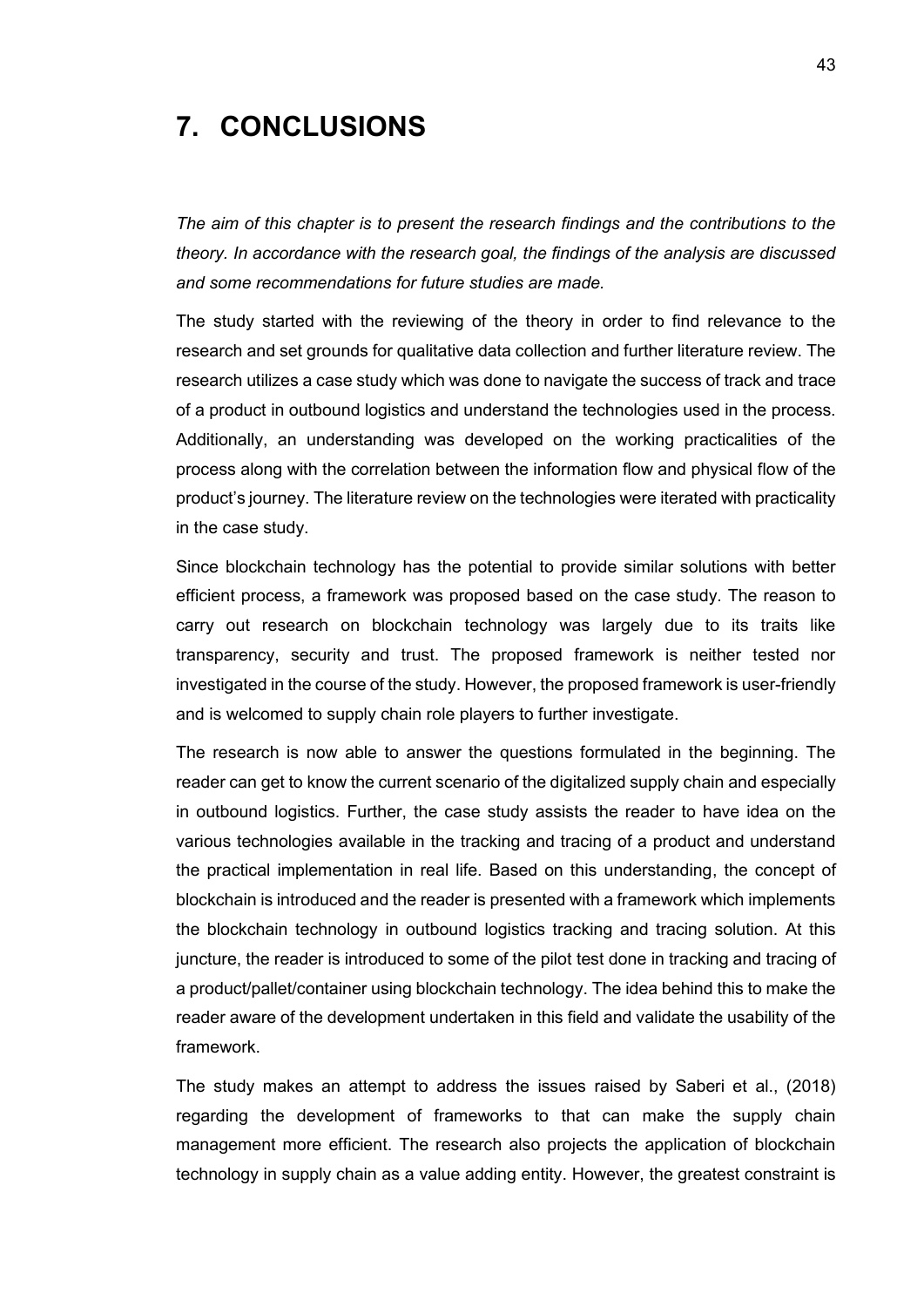the lack of knowledge and research in this field. The proposed framework in this research is limited to the tracking and tracing of products in outbound logistics only.

With the recent outbreak of Covid19 and its potential connection to wet markets, this paper can provide a basic understanding of the use of blockchain in tracking and tracing of items, especially food items. This outbreak has also changed the buying nature as the dependency on e-commerce has increased. This provides an opportunity for companies to test the track and trace functionality of blockchain in order to gain customer confidence. There is no doubt that the application of blockchain in the supply chain industry has immense potential and the benefits can be shared accross the supply chain network.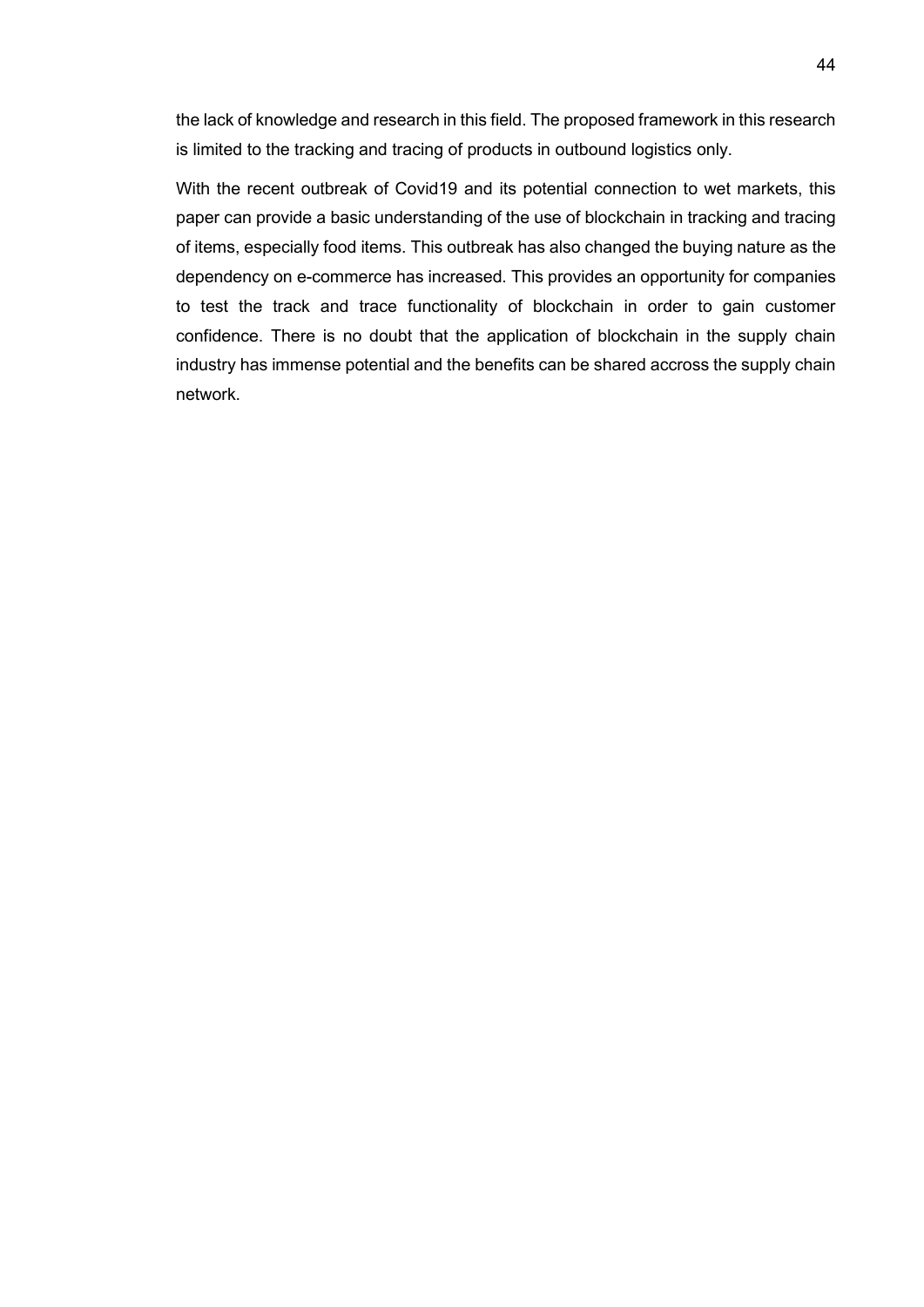# <span id="page-48-0"></span>**REFERENCES**

Abeyratne, S.A., Monfared, R.P., 2016. Blockchain ready manufacturing supply chain using distributed ledger. International Journal of Research in Engineering and Technology, 5(9), 1–10.

Allata, A., Valero, A. & Benhadja, L., 2017. Implementation of traceability and food safety systems (HACCP) under the ISO 22000:2005 standard in North Africa: The case study of an ice cream company in Algeria. Food Control, 79, 239-253.

Angeles, R. 2005. RFID Technologies: Supply-Chain Applications and Implementation Issues, Information Systems Management, Vol. 22, No. 1, pp. 51-56.

Ballou, R. H., 2001. The Evolution and Future of Logistics and Supply Chain Management. European Business Review, 19(4):332-348

Ballou, R. H., 2004. Business Logistics/Supply Chain Management. Fifth ed. New Jersey: Pearson.

Bashir, I., 2017. Mastering Blockchain. First ed. s.l.:Packt Publishing

BASF, 2017. BASF invests in smart supply chain start-up Ahrma. [Online] Available at: https://www.basf.com/en/company/news-and-media/newsreleases/2017/12/p-17- 374.html [Accessed 6 1 19].

Bhatnagar, A. 2009. Textbook of Supply Chain Management. Lucknow, IN: WordPress.

Blanchard, D., 2010. Supply Chain Management Best Practices. 2nd Edition. Hoboken, New Jersey: John Wiley & Sons Inc.

Bonardi, F., 2017. Implementing serialization solutions: Key challenges and lessons learned. [Online] Available at: https://www.process-worldwide.com/implementingserialization-solutions-key-challenges-and-lessons-learned-a-600525/ [Accessed 20 4 19]

Burnson, P., 2016. 2016 State of Logistics: Third-party Logistics. [Online] Available at: https://www.scmr.com/article/2016 state of logistics third party logistics [Accessed 19 3 19]

Cagnazzo, M., 2017. Security and privacy in blockchain environments. [Online] Available at: https://www.dotmagazine.online/issues/innovation-indigitalcommerce/what-can-blockchain-do/security-and-privacy-in-blockchainenvironments [Accessed 12 5 19]

Cellabz, 2015. Blockchain and Beyond. Version 1.0.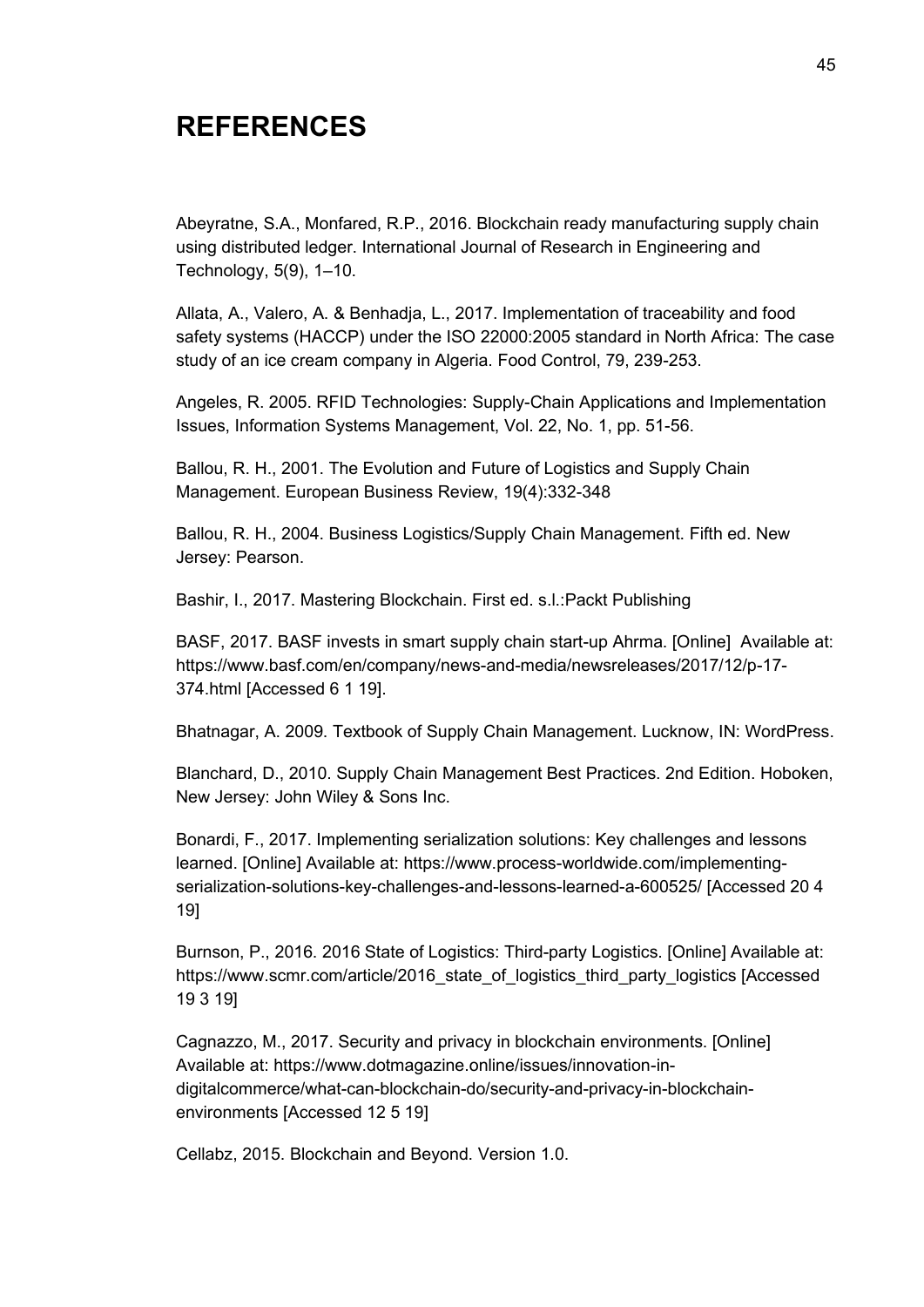Chopra, S. & Sodhi, M. S., 2004. Managing risk to avoid supply-chain breakdown. MIT Sloan Management Review, Fall, 53-61.

Christopher, M. 1998. Logistics and Supply Chain Management: Strategies for Reducing Cost and Improving Service, FT Pitman Publishing, London, United Kingdom, 240 p.

Curtis, J., 2018. 3 Supply Chain Trends to Consider in 2018. [Online] Available at: http://supplychainbeyond.com/3-supply-chain-trends-2018/ [Accessed 3 5 2019].

DeCovny, S., 2017. Benchmark survey: Blockchain in supply chain: edging toward higher visibility, s.l.: Chain Business Insights

Deloitte, 2018. Using blockchain to drive supply chain transparency. [Online] Available at: https://www2.deloitte.com/us/en/pages/operations/articles/blockchainsupply-chaininnovation.html# [Accessed 5 2 2019].

Drescher, D., 2017. Blockchain Basics: A Non-Technical Introduction in 25 Steps. s.l.:Apress.

Etzel, J. M., Walker, J. B., & Stanton, J. W., 2004. Marketing. McGraw-Hill, 2004.

Emmett, S. & Crocker, B., 2007. The Relationship-driven Supply Chain. First ed. Hampshire: Gower.

Farahani, R., Rezapour, S., & Kardar, L. 2011. Logistics Operation and Management: Concepts and Models. Saint Louis, US: Elsevier.

Gartner, 2017. Gartner. [Online] Available at: https://www.gartner.com/itglossary/advanced-analytics/ [Accessed 3 1 2019].

Ge, L. et al., 2017. Blockchain for Agriculture and Food; Findings from the pilot study, Wageningen: Wageningen Economic Research.

Gencer, A. E., 2017. On Scalability of Blockchain Technologies, s.l.: Cornell University.

Gramoli, V., 2017. From Blockchain consensus back to Byzantine consensus. Future Generation Computer Systems.

Grey, T., 2017. Interoperability: Achilles Heel or the Special Sauce. [Online] Available at: http://supplychaininsightsglobalsummit.com/interoperability-achilles-heelor-thespecial-sauce/ [Accessed 18 3 19].

GT Nexus, 2016. The current and future state of digital supply chain transformation. 2016 GT Nexus, an Infor company.

Harrison, A., van Hoek, R. & Skipworth, H., 2008. Logistics management and strategy: competing through the supply chain. Fifth ed. s.l.:Pearson Education.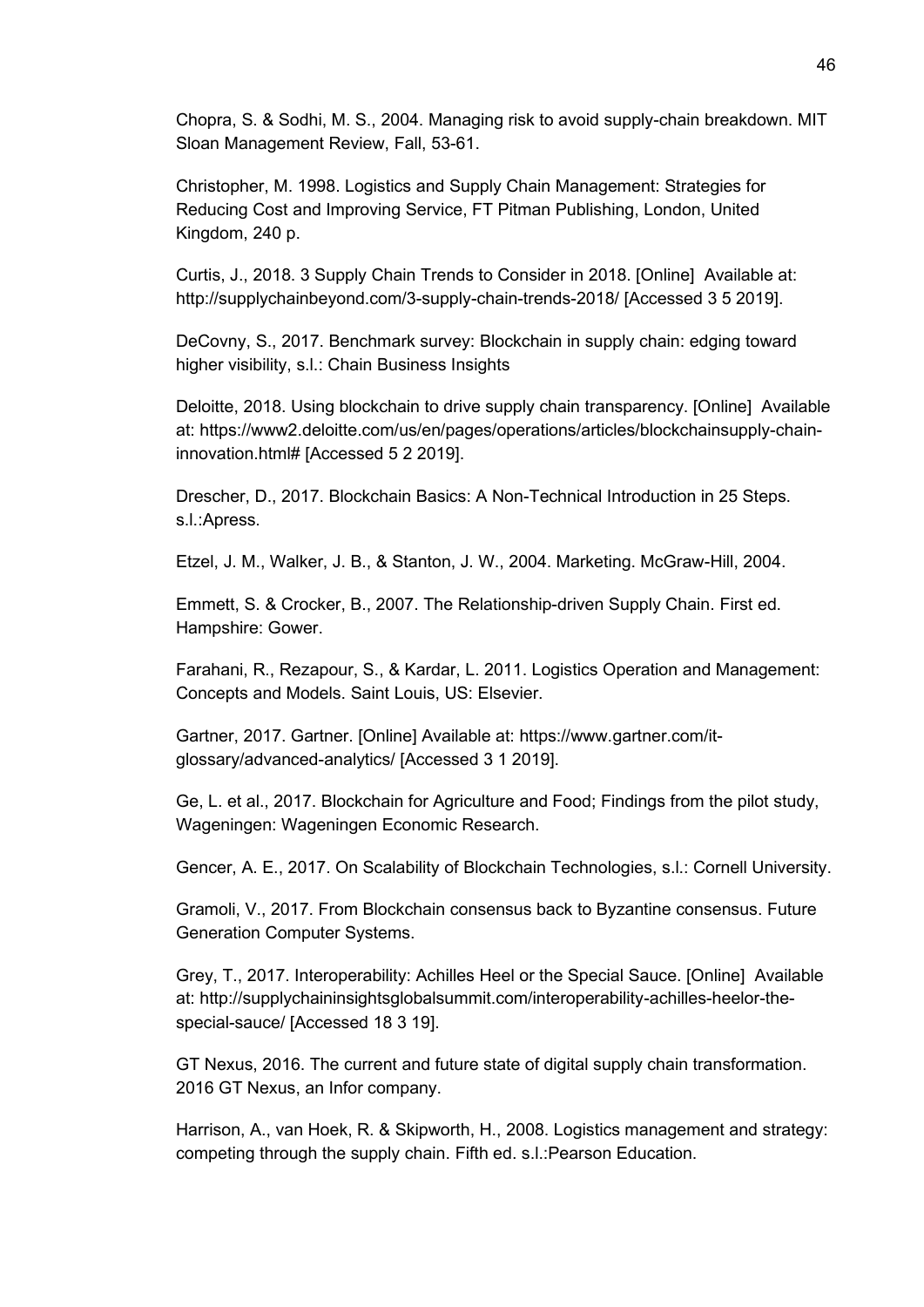He, W., Zhang, N., Tan, P.S., Lee, E.W., Li, T.Y. & Lim, T.L. 2008. A secure RFIDbased track and trace solution in supply chains, 6th IEEE International Conference on Industrial Informatics, Daejeon, South Korea, July 13-16, 2008, IEEE, pp. 1364-1369.

He, W., Tan, E.L., Lee, E.W. & Li, T.Y. 2009. A solution for Integrated Track and Trace in Supply Chain based on RFID & GPS, IEEE Conference on Emerging Technologies & Factory Automation, Palma de Mallorca, Spain, September 2225, 2009, IEEE.

Hidjaja, C., 2018. Top supply chain management challenges in 2018 & how to overcome them. [Online] Available at: https://blog.vision33.com/top-supply-chainmanagement-challenges-and-how-to-overcome-them [Accessed 15 4 2018].

Holmberg, A. and Åquist, R., 2018. Blockchain technology in food supply chains. Master of Science in Industrial Engineering and Management. Karlstads University.

IBM, 2016. Walmart, IBM and Tsinghua University Explore the Use of Blockchain to Help Bring Safer Food to Dinner Tables Across China. [Online] Available at: http://www-03.ibm.com/press/us/en/pressrelease/50816.wss [Accessed 18 12 2018].

IBM, 2017. AOS and IBM developing logistics and transportation solution built on IBM Blockchain and Watson IoT. [Online] Available at: https://www-03.ibm.com/press/us/en/pressrelease/52665.wss [Accessed 18 12 2018].

Investopedia, 2018a. Merkle Tree. https://www.investopedia.com/terms/m/merkletree.asp [Accessed 11 4 19]

Investopedia, 2018. Scalability. [Online] Available at: https://www.investopedia.com/terms/s/scalability.asp [Accessed 15 5 19].

Kairos Future, 2017. Blockchain use cases for food traceability and control: A study to identify the potential benefits from using blockchain technology for food traceability and control.

Karlsson, J. & Reumark, P., 2007. Future drivers and trends influencing the outbound logistics development. Master Thesis LIU-IEI-TEK-A--07/00151—SE, Linköping Institute of Technology.

Kim, H.M. & Laskowski, M., 2017. Agriculture on the Blockchain: sustainable solutions for food, framers, and financing. New York. https://papers.ssrn.com/sol3/papers.cfm?abstract\_id=3028164# [2017-12-09].

Korpela, K., Hallikas, J. & Dahlberg, T., 2017. Digital supply chain transformation toward blockchain integration. doi: http://hdl.handle.net/10125/41666

Kotler, Ph.; Keller, K. L., 2008. Marketing Management, 12th Ed., Prentice-Hall, 2006., Prijevod, MATE, Zagreb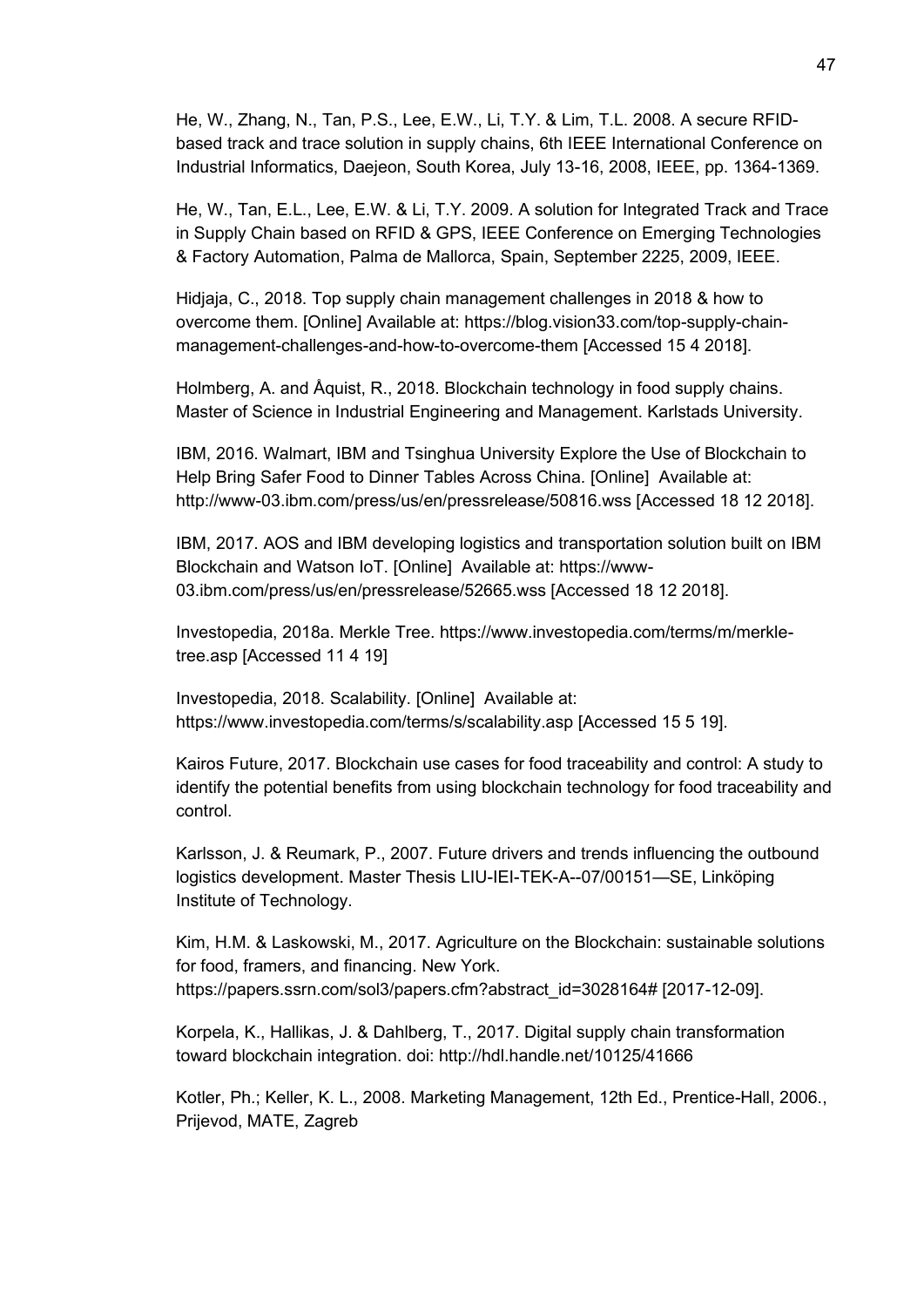Kouvelis, P., Chambers, C. & Wang, H. 2006. Supply chain management research and Production and Operations Management: Review, trends, and opportunities. Production and Operations Management, Vol. 15, No. 3, pp. 449-469.

Kshetri, N., 2018. 1 Blockchain's roles in meeting key supply chain management objectives. International Journal of Information Management, 39, 80-89.

Kunnari, J., 2018. Track & Trace Solution for Road Cargo in Paper Industry. Master of Science Thesis, Tampere University of Technology.

La Londe, B.J. & Masters, J.M. 1994. Emerging Logistics Strategies: Blueprints for the Next Century. International Journal of Physical Distribution and Logistics Management, Vol. 24, No. 7, pp. 35-47.

Lai, K., & Cheng, T.C.E. 2009. Just-in-Time Logistics. Abingdon, GB: Gower.

Lamport, L., Shostak, R. & Pease, M., 1982. The Byzantine Generals Problem. ACM Transactions on Programming Languages and Systems, (4) 3, 382–40.

Laurence, T., 2017. Blockchain for Dummies. s.l.:John Wiley & Sons.

Lee, H.L., Padmanabhan, V. & Whang, S. 1997. The bullwhip effect in supply chains. Sloan Management Review, Vol. 38, No. 3, pp. 93‐102.

Lee, S., Tewolde, G. & Kwon, J. 2014. Design and Implementation of Vehicle Tracking System Using GPS/GSM/GPRS Technology and Smartphone Application, 2014 IEEE World Forum on Internet of Things (WF-IoT), Seoul, South Korea, March 6-8, 2014, IEEE, pp. 353-358.

Lin, I.U., Shih, H., Liu, J.C. & Jie, Y.X., 2017. Food Traceability System Using Blockchain. http://www.worldresearchlibrary.org/up\_proc/pdf/1121151134311859- 64.pdf [Accessed 4 4 19]

Lu, Q & Xu, X., 2017. Adaptable Blockchain-Based Systems: A Case Study for Product Traceability. IEEE Software, 34 (6), 21-27.

Luu, L., 2018. Blockchain Adoption: How Close Are We Really?. [Online] Available at: https://www.forbes.com/sites/luuloi/2018/01/26/blockchain-adoptionhow-close-are-wereally/#12b362ad9dc5 [Accessed 3 5 2019].

Macaulay, J., Buckalew, L. & Chung, G. 2015. Internet of Things in Logistics. DHL & Cisco. [WWW]. Accessed: June 9, 2017. Available at: http://www.dhl.com/content/dam/Local\_Images/g0/New\_aboutus/innovation/DH LTrendReport\_Internet\_of\_things.pdf.

Manyika, J. et al., 2011. Big data: The next frontier for innovation, competition, and productivity, s.l.: McKinsey Global Institute.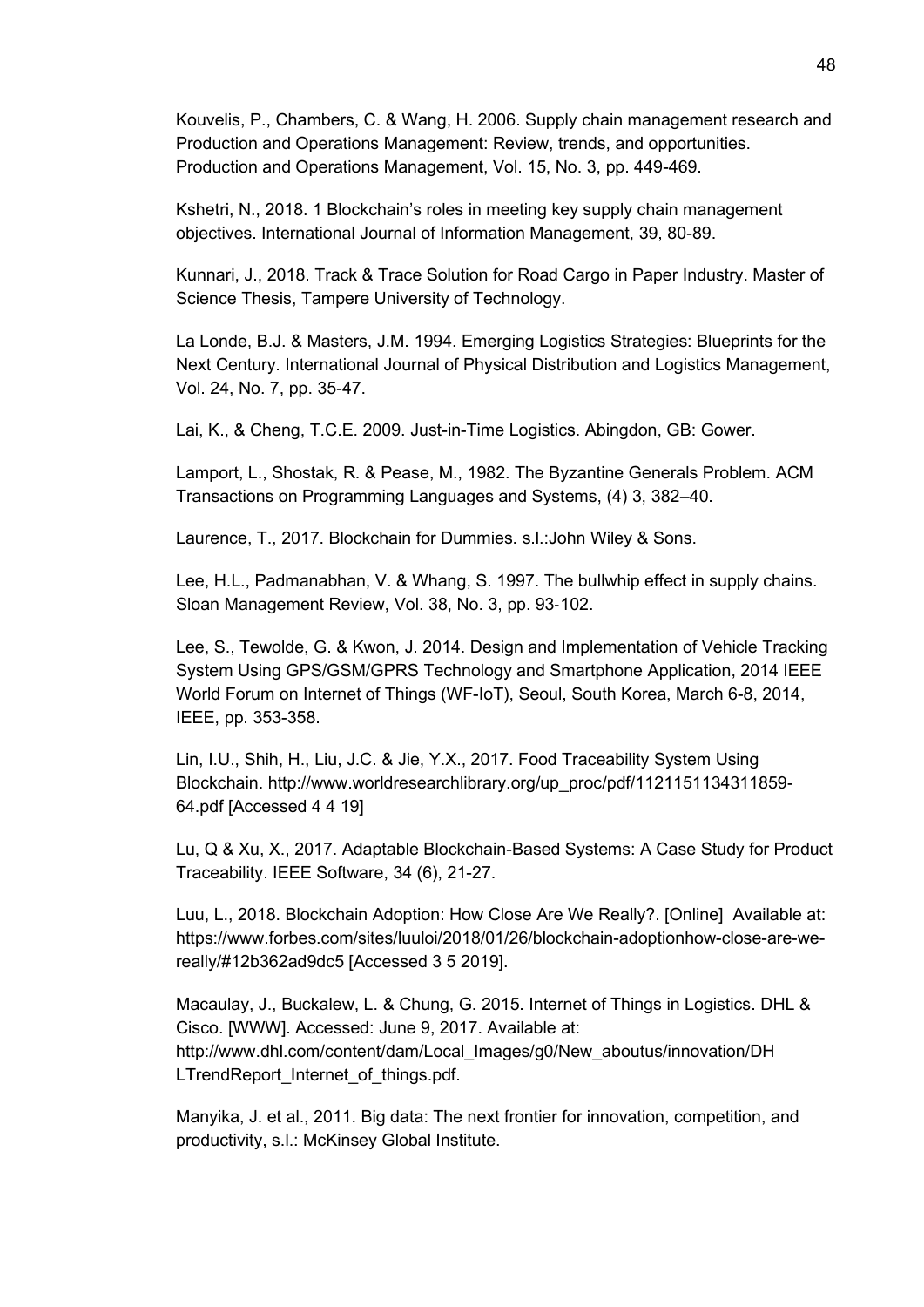Mattila, J., 2016. The Blockchain Phenomenon – The Disruptive Potential of Distributed Consensus Architectures. s.l.:ETLA Working Papers.

McKinsey&Company, 2015. Industry 4.0: How to navigate digitization of the manufacturing sector. [Online] Available at: https://www.mckinsey.com/businessfunctions/operations/ourinsights/industry-four-point-o-how-to-navigae-the-digitizationof-the-manufacturingsector [Accessed 18 2 2019].

Mentzer, J., DeWitt, W., Keebler, J., Min, S., Ninx, N., Smith, C. & Zacharia, Z. 2001. Defining Supply Chain Management. Journal Of Business Logistics, Vol. 22, No. 2, pp. 1-25.

Mercer, R., 2016. Privacy on the Blockchain: Unique Ring Signatures, London: University College London.

Mohan, J.V., Balan, M., Thomas, S. & Mendonza, L.M. 2009. Fleet Management System using GPS & GSM. Department of Computer Science and Engineering College of Engineering, Munnar, India. [WWW]. Accessed: April 10, 2017. Available at: https://www.scribd.com/doc/14706655/Fleet-Management-System-usingGPS-GSM. 79 p.

Mougayar, W., 2016. The business blockchain : promise, practice, and application of the next Internet technology. First ed. s.l.:John Wiley & Sons, Inc..

Nakamoto, S., 2008. Bitcoin: A Peer-to-Peer Electronic Cash System. https://bitcoin.org/bitcoin.pdf [Accessed 12 3 19]

Narsimhalu, U., Potdar, V. & Kaur, A., 2015. A Case Study to Explore Influence of Traceability Factors on Australian Food Supply Chain Performance. Procedia- Social and Behavioral Sciences, 189, 17-23.

O'Marah, K., 2017. Blockchain: Enormous Potential Demands Your Attention. Supply Chain Digital. March 13.

http://www.supplychaindigital.com/technology/blockchainenormous-potential-demandsyour-attention [Accessed 5 1 19]

Pizzuti, T. & Mirabelli, G., 2015. The global track & trace system for food: general framework and functioning principles. Journal of Food Engineering, 159, 16-35.

Ponomarjovs, A., 2013. Business Values of Business Intelligence, Tampere: Tampere University of Technology.

Poon, T.C., Choy, K.L., Chow, H.K.H., Lau, H.C.W., Chan, F.T.S. & Ho, K.C., 2009. A RFID case-based logistics resource management system for managing order-picking operations in warehouses. Expert Systems with Applications, Vol. 36, No. 4, pp. 8277- 8301.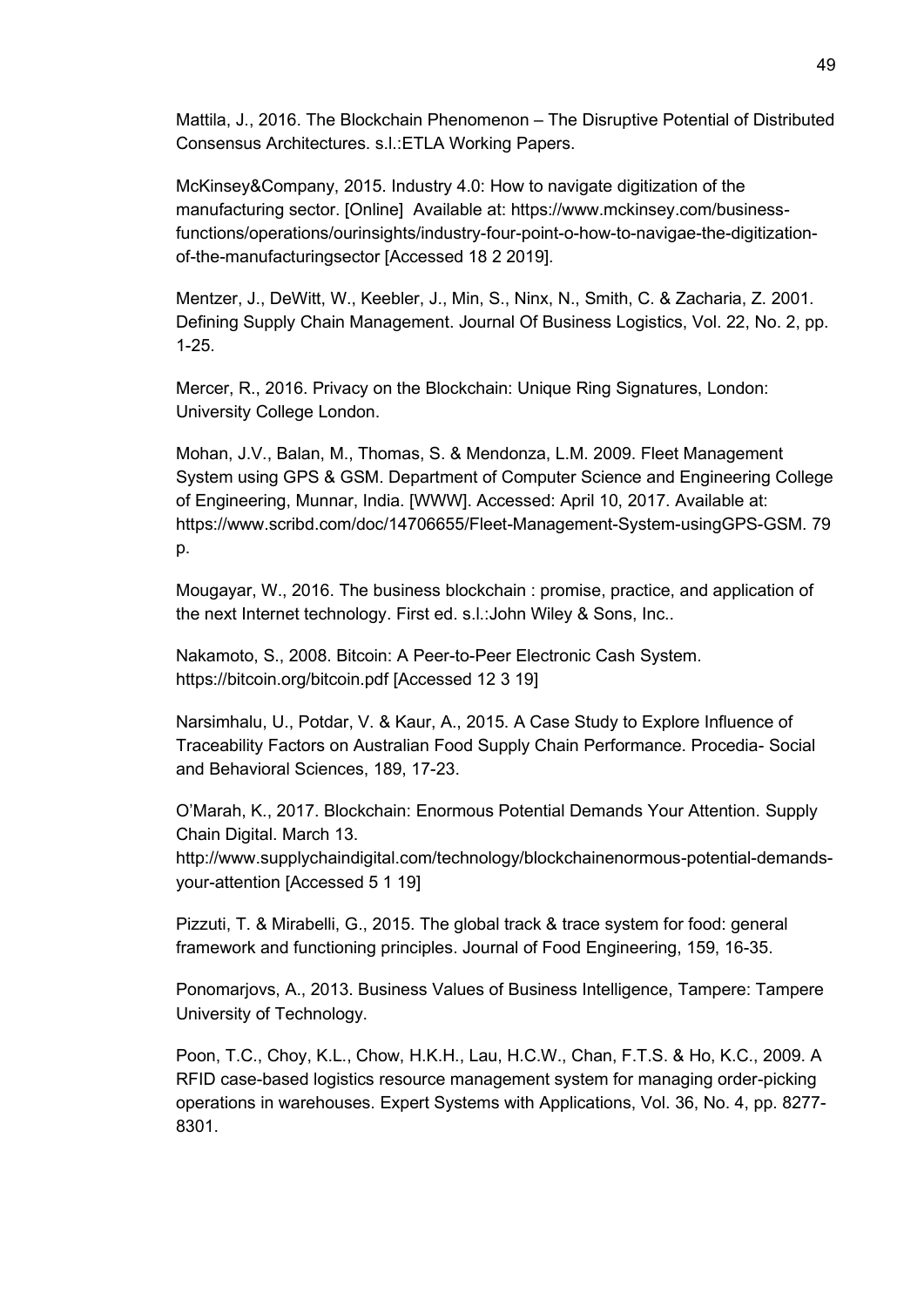Porter, Michael E., 1985. Competitive Advantage: Creating and Sustaining Superior Performance. New York.: Simon and Schuster.

PRNewswire, 2017. Blockchain System Successfully Deployed to Revolutionize the Logistics Industry. [Online] Available at: https://www.prnewswire.com/newsreleases/blockchain-systemsuccessfully-deployed-to-revolutionise-the-logisticsindustry-642213333.html [Accessed 20 12 2018].

Provenance, 2016. Tracking tuna on the blockchain. [Online] Available at: https://www.provenance.org/tracking-tuna-on-the-blockchain [Accessed 15 3 2019]

Provenance, 2017. Pioneering a new standard for trust in food retail. [Online] Available at: https://www.provenance.org/case-studies/co-op [Accessed 15 12 18].

Provenance, 2017. Reinforcing organic certification in the digital age. [Online] Available at: https://www.provenance.org/case-studies/soil-association [Accessed 15 12 2018].

Roberts, C.M., 2006. Radio frequency identification (RFID). Computers & Security, Vol. 25.

Rushton, A., Croucher, P. & Baker, P., 2007. The handbook of logistics and distribution management. Third ed. London: Kogan Page.

Saberi, S., Kouhizadeh, M. & Sarkis, J., 2018. Blockchain technology: A panacea or pariah for resources conservation and recycling? Resources, Conservation & Recycling, 130, 80-81.

Sarkis, J., Zhu, Q. & Lai, K., 2011. An organizational theoretic review of green supply chain management literature. International Journal of Production Economics, 130 (1), 1-15.

Sarkisov, S., 2001. Logistics Management: A Handbook. Business School "Intel-Synthesis", 2001.

Saunders, M., Lewis, P. & Thornhill, A., 2009. Research methods for business students. Fifth ed. Essex: Prentice Hall.

Shamsuzzoha, A., Ehrs, M., Addo-Tengkorang, R. and Helo, P., 2015. Tracking and Tracing of Global Supply Chain Network - Case Study from a Finnish Company., 17th International Conference on Enterprise Information Systems (ICEIS-2015), pages 46- 53, ISBN: 978-989-758-096-3

Schrauf, S. & Berttram, P. 2016. Industry 4.0: How digitization makes the supply chain more efficient, agile, and customer-focused. PwC. [WWW]. Available at: [http://www.strategyand.pwc.com/reports/industry4.0.](http://www.strategyand.pwc.com/reports/industry4.0) [Accessed 12 3 19]

Simchi-Levi, D., Kaminsky, P. & Simchi-Levi, E., 2008. Designing and Managing the Supply Chain. Third ed. New York: McGraw-Hill/Irwin.